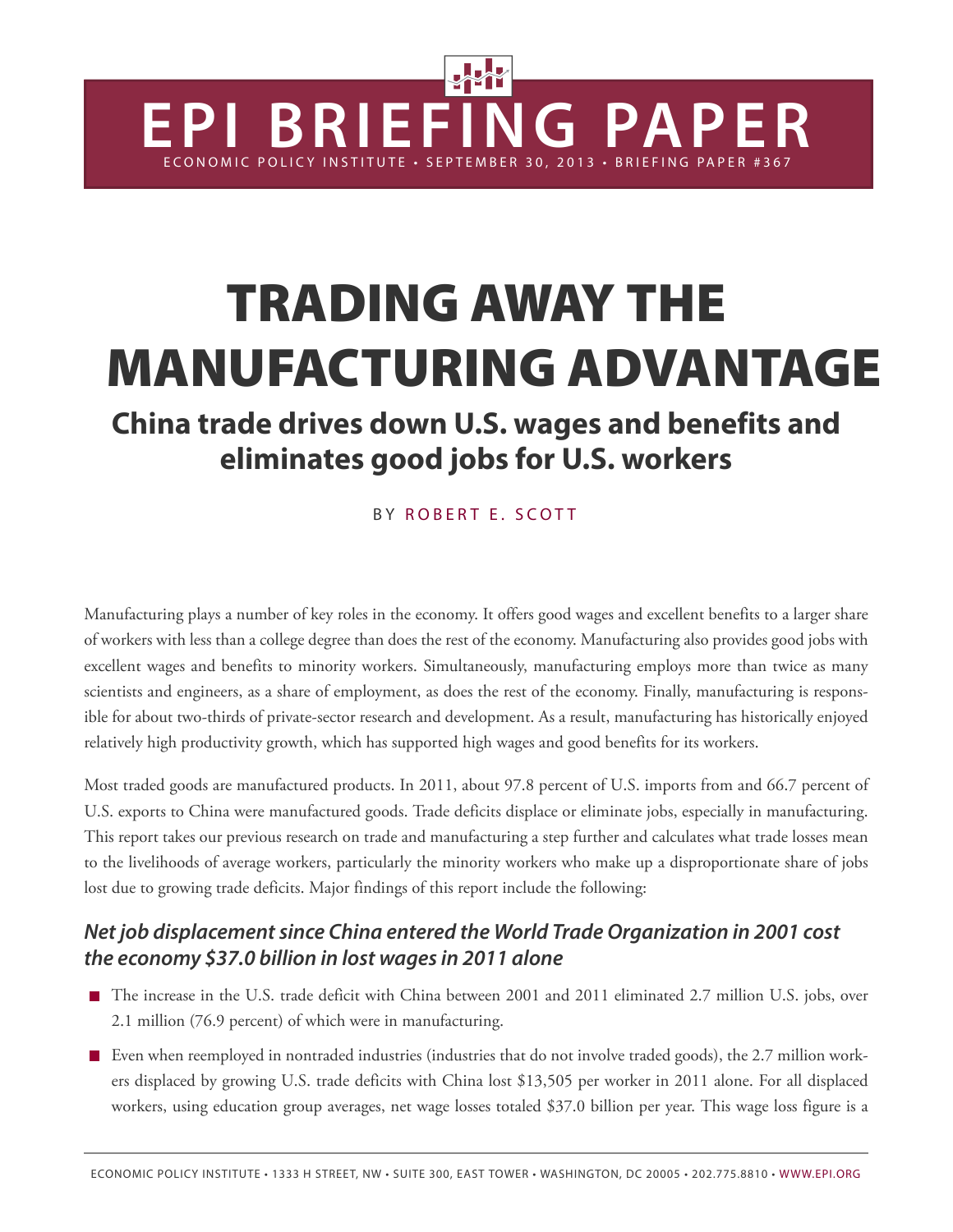snapshot of how much more workers displaced between 2001 and 2011 by the growing U.S. trade deficit with China would have earned in 2011 had they not been displaced. It assumes that displaced workers found new jobs in industries unaffected by trade. Annual wage losses will increase if the U.S. trade deficit with China increases (as it did in 2012).

### *The displacement of manufacturing jobs by growing U.S. trade deficits with China has been particularly hard on minority workers*

- Growing U.S. trade deficits with China between 2001 and 2011 displaced a disproportionately large number of good jobs for minority workers—958,800 good jobs with excellent benefits, 35.0 percent of total jobs displaced.
- Minorities suffered large trade-related wage losses of \$10,485 per worker in 2011. For the 958,800 minority workers displaced by growing China trade deficits, net wage losses totaled \$10.1 billion per year.
- There was evidence of racial disparities in the wage data, controlling for differences in education levels. However, the jobs displaced by growing imports paid minority workers more than jobs in nontraded industries: 6.1 percent more for Hispanics, 12.0 percent more for blacks, 35.0 percent more for Asians, 45.5 percent more for "other" minority workers, and 25.5 percent for all minority workers.

### *U.S. trade deficits with China also displaced disproportionately large numbers of workers at both the top and the bottom of the educational ladder*

Growing U.S. trade deficits with China also displaced nearly 1 million (997,700) good jobs with excellent benefits for workers without any college education (36.4 percent of total jobs displaced, and 0.5 percentage points more than their share of the nontraded labor force). In addition, workers with a bachelor's degree or more education lost 1.057 million jobs, 4.7 percentage points more than their share of the nontraded labor force.

### *Some of the best minority job opportunities in the country were displaced by growing trade deficits with China in the computer and electronic products industry between 2001 and 2011*

- Rapidly growing China trade deficits displaced nearly 1.1 million jobs in computer and electronic products between 2001 and 2011: The 1,064,800 jobs displaced represented 38.8 percent of the jobs displaced by growing trade deficits with China. **[1](#page-34-0)**
- <span id="page-1-0"></span>The loss of more than 1 million jobs in computer and electronic products between 2001 and 2011 eliminated a net 369,000 good minority jobs (34.7 percent of the jobs displaced in this industry). This was 2.5 percentage points more than the minority share of total U.S. employment (32.2 percent).
- Wages in the computer and electronic products sector are high, even higher than average manufacturing wages, and therefore they are also higher than wages in nontraded industries. Nearly three-fourths (74.3 percent) of the workers in this industry sector earned wages in the top half of the income distribution.
- Well over three-fourths (81.1 percent) of the jobs displaced in computer and electronic products by growing China trade deficits required some college or more education, and because of the very high wage premiums in this industry, these losses hit minority workers especially hard. Blacks working in computer and electronic products earned 15.9 percent more and Asians earned 29.4 percent more than workers of the same race/ethnicity in all manufacturing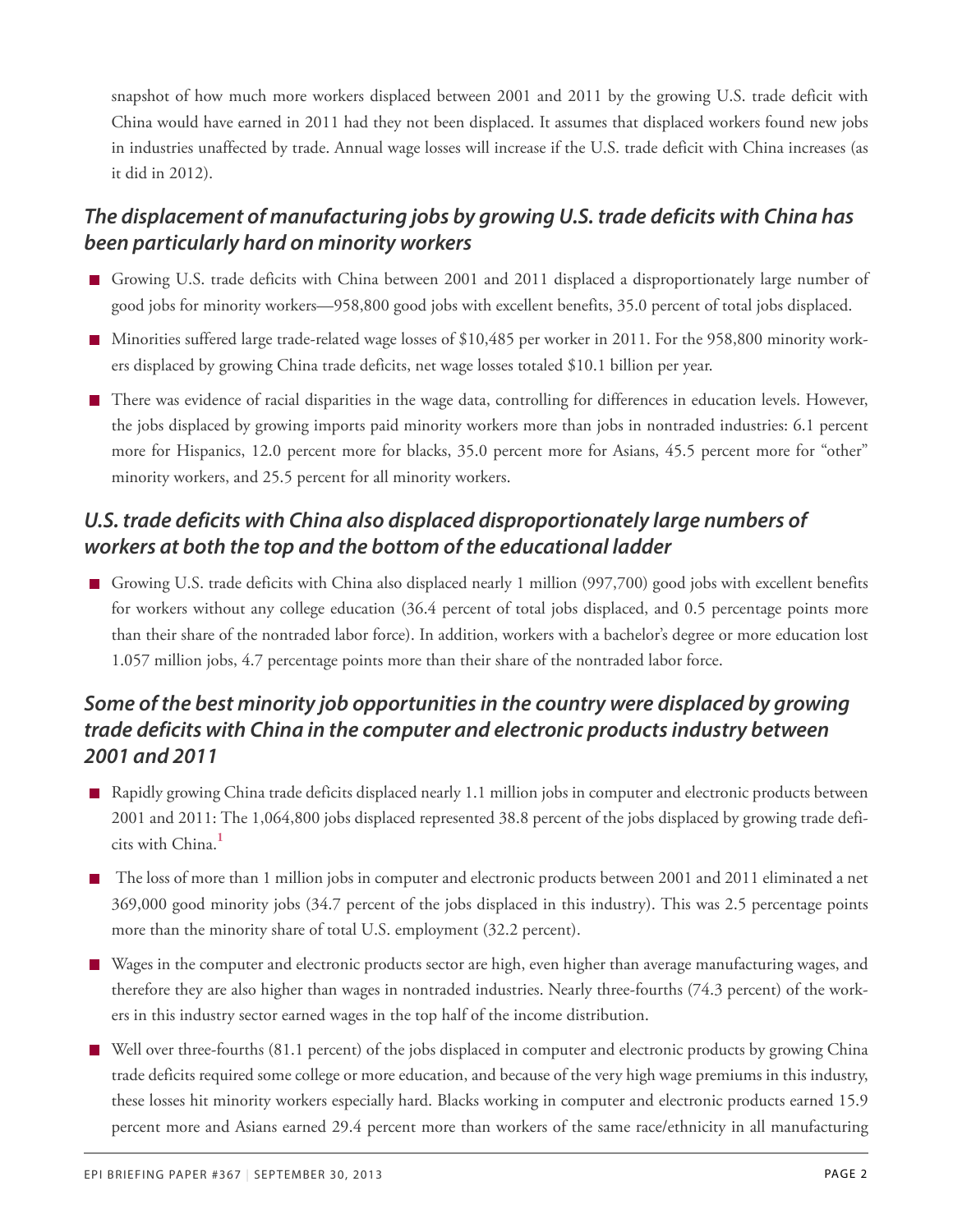industries; blacks in this industry earned 29.3 percent more and Asians earned 47.9 percent more than workers of the same race/ethnicity in nontraded industries.

### *Even if trade were balanced, U.S. workers would still lose, because we export low-wage products to China (such as agricultural products), and import high-wage products (such as computer and electronic products)*

- Wages earned in U.S. industries competing with imports from China were substantially higher than average wages in jobs supported by exports to China. Average weekly wages of jobs displaced by imports from China between 2001 and 2011 were 17.0 percent higher than average wages in jobs supported by exports to China. These wage premiums are likely due in part to education differentials: Jobs displaced by imports from China between 2001 and 2011 had a much greater share of workers with some college or more education (61.9 percent) than jobs supported by exports (52.9 percent), and only 38.1 percent of import-competing workers have a high school degree or less. However, jobs supported by exports did pay 10.3 percent more than jobs in nontraded industries.
- Under a hypothetical scenario where U.S. exports to and imports from China were each \$96.9 billion (the actual value of U.S. exports to China in 2011) but the pattern (the types of jobs lost and gained) is as described in this report, the United States loses \$9.9 billion. If exports and imports were \$398.5 billion (the actual value of U.S. imports from China in 2011) then the loss is more than four times as much—\$40.6 billion.

### *Manufacturing is an important source of good jobs with decent wages and benefits*

- Manufacturing employs a higher share of workers with less than a college degree, and wages and benefits in **manufacturing are significantly higher than in the rest of the economy.**
	- Nearly half **(**47.7 percent) of manufacturing workers have a high school degree or less education, 10 percentage points more than workers in all industries (37.6 percent), and nearly 12 percentage points more than in nontraded industries (35.9 percent).
	- Average wages in manufacturing are 16.1 percent higher than average wages in the economy, and 18.4 percent higher than average wages in all nontraded industries.
- **Workers in manufacturing are much more likely to have employer-sponsored health insurance than those employed in other sectors of the economy.**
	- **More than two-thirds of manufacturing workers (67.8 percent) have employer-sponsored health insurance** (ESI), 15.5 percentage points more than the average "strongly attached" private-sector worker in the total workforce (only 52.3 percent of such workers have ESI benefits).
- **Scientists and engineers make up 7.8 percent of manufacturing workers, nearly 2.4 times the average science and engineering share in the rest of the economy (3.3 percent).**

This report begins with an analysis of averages wages for manufacturing and other workers, by level of education and by race and ethnicity (Tables 1 through 3), and concludes that manufacturing jobs offer high wages for workers with all levels of education and for different racial and ethnic groups. It then compares employment of scientists and engineers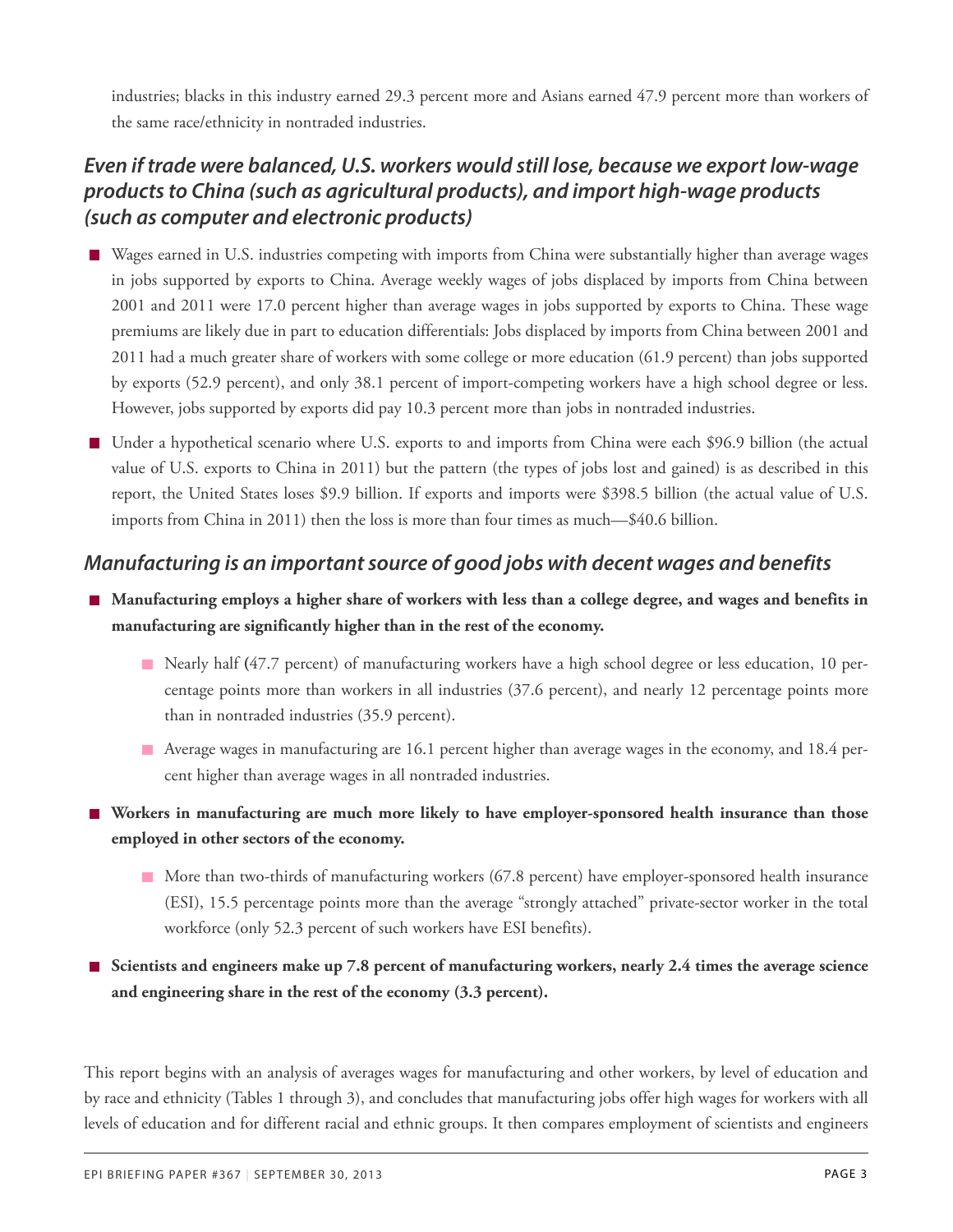in manufacturing with other sectors of the economy (Table 4). This section concludes with a review of other benefits of manufacturing for the economy at large.

Having established the important role played by manufacturing, the report then turns to an examination of the effects of trade on employment and wages paid in the economy. This analysis begins with a summary of jobs gained and lost due to growing trade deficits with China between 2001 and 2011 (Table 5). It then calculates average wages paid in export and import industries by education (Table 6) and racial and ethnic group (Table 7). Net jobs displaced by race and ethnicity are derived from Table 7 and provided in Table 8. The paper then compares the gains and losses in goodstraded industries with average wages available in the rest of the economy, assuming workers are reemployed elsewhere in nontraded industries (Table 9).

The paper concludes with an examination of trade and wages in one particularly important sector, the computer and electronic products industry and the effects of trade in this sector (Table 10), including a comparative analysis of the distribution of employment (Table 11) by different wage strata (bottom fifth, next 30 percent, and three groups in the top half of the wage distribution, ending with the top 10 percent). Trade in computer and electronic products has had a disproportionately large impact on gains and losses associated with trade because of the large numbers of jobs displaced by China trade in this particular sector, and because wages in this sector are especially high.

# **Background and introduction**

Traditional "Ricardian" trade theory argues that all countries gain from trade by specializing in the production of goods in which they have a comparative advantage (Krugman and Obstfeld 1991). Bivens (2013) has shown that while the nation as a whole may gain from trade, the benefits are concentrated among college educated and nonproduction and supervisory workers, and in rising returns to capital. The United States has experienced rapidly growing wage and income inequality over the past three decades (Mishel et al. 2012).

Bivens (2013) has shown that growing trade with less developed countries (LDCs), and with China, in particular, has been responsible for large shares of the rapidly growing college-noncollege wage gap. That overall wage gap increased 22.0 percentage points between 1979 and 2011. Growth of LDC trade was responsible for one-third of the increase in U.S. income inequality in this period, and growing trade with China, alone, was responsible for nearly half of the increase in all LDC trade with the United States (Bivens 2013, Table 1).

Bivens's model examines only the microeconomic impacts of growing U.S. trade with China and other LDCs. His model estimates the broad impacts of trade on all noncollege educated workers in the United States, who number about 100 million. His study shows that growing LDC trade "lowered wages in 2011 by 5.5 percent—or by roughly \$1,800—for a full-time, full-year worker earning the average wage" for such workers (Bivens 2013, 1). This estimate is a measure of the impacts of wage competition within labor markets, broadly speaking. Economists have also shown that changes in the relative prices of goods (through trade) can have strong impacts on the wages paid to noncollege educated workers, and on returns to other factors of production (e.g. capital, college-educated workers).**[2](#page-34-1)**

<span id="page-3-0"></span>This microeconomic competition is purely determined by the amount of U.S. trade with China and other countries. It is independent of bilateral or global trade balances. In fact, the United States could have a trade surplus with China and still face downward pressure on wages due to indirect wage competition between Chinese and American workers.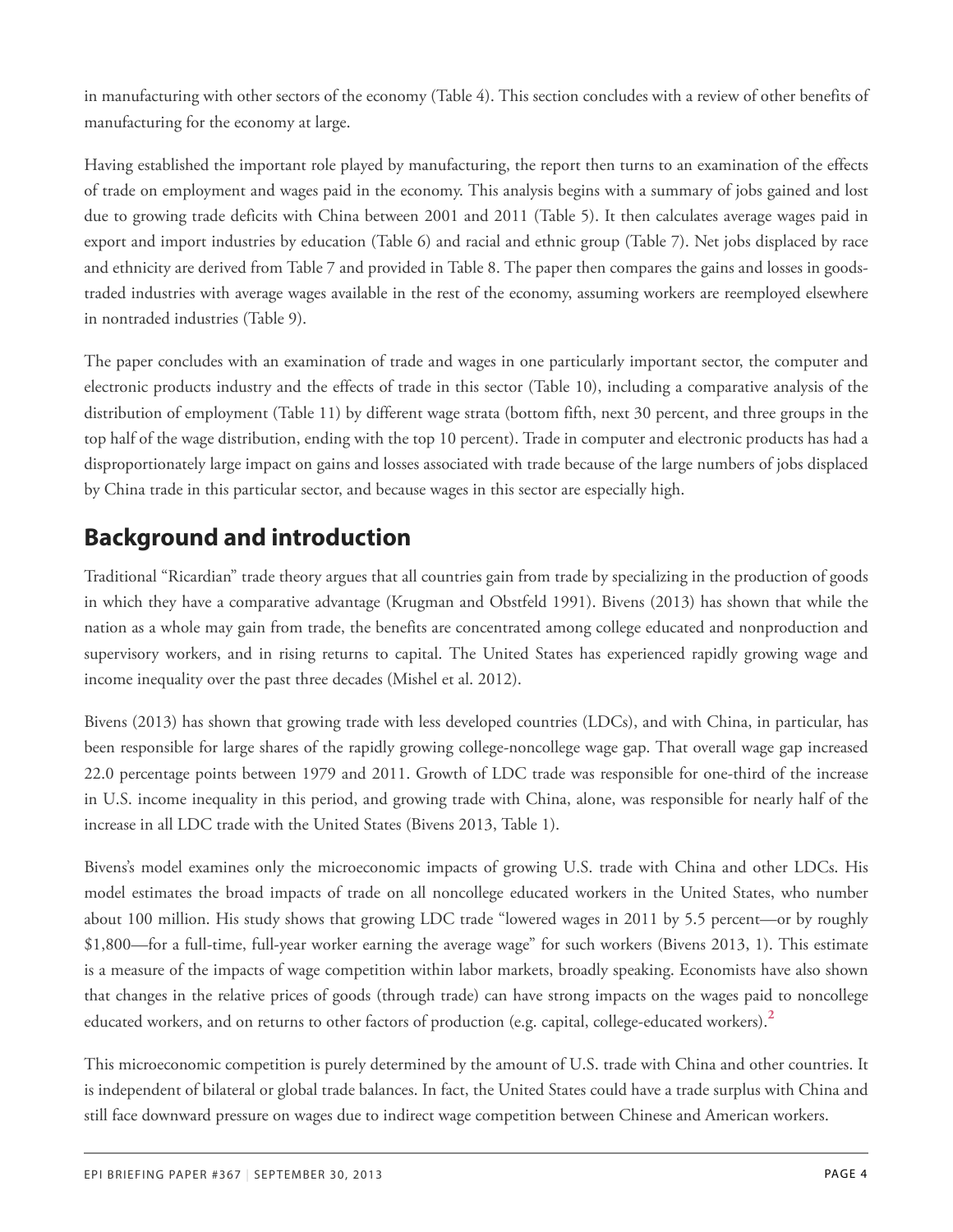# **China trade and wages**

This paper evaluates the macroeconomic effects of growing U.S. trade deficits with China on the wages of workers directly affected by changing trade flows. Growing trade with China has increased U.S. exports to and imports from China. In this paper we look at the average wages paid to workers in traded-goods industries, and estimate the wage gains or losses associated with changes in trade flows and in trade-related employment.

The analysis begins with an examination of average wages for each demographic group for various groups of industries including all workers employed in manufacturing industries. Most traded goods are manufactured products, and average manufacturing wages are similar to wages in goods trade with China, as shown below. The analysis then considers other aspects of manufacturing employment and production. The paper then turns to the examination of the effects of China trade on wages paid to U.S. workers.

Subsequently, in order to calculate the effects of trade on workers' wages, estimates of wages paid in traded and nontraded industries are developed, dividing all workers into two different demographic groups. The first estimates wages paid to workers based on their highest level of education (less than high school, high school graduate, some college, and bachelor's degree or more education). The second estimates wages by race and ethnicity, dividing workers into five categories: white, black, Hispanic, Asian, and other. **[3](#page-34-2)**

<span id="page-4-0"></span>It is important to note that the wage effects identified in this paper are purely the result of between-industry shifts in trade-related employment. Trade is also changing the composition of employment within industries. Though such within-industry shifts are not assessed in this report, they may mitigate some of the job losses among highly educated workers in many of the industries included in this study, especially the computer and electronic products industry, which has an especially important impact, as shown below. Bivens (2008) presents evidence and analysis and reviews literature showing that trade has increased the demand for college-educated labor within certain industries. Bivens's analysis suggests that trade within industries such as computer and electronic products likely involves substantial "vertical specialization" in production, with labor-intensive activities such as computer assembly being shifted abroad while more skill- and capital-intensive activities such as semiconductor design and production of advanced integrated circuits are taking place in the United States. Such within-industry shifts can increase the demand for college-educated labor at home, relative to demand for workers with less education.

Workers who perform labor-intensive activities in industries such as computer and electronic products once benefited from their association with a high-wage industry. While noncollege-educated workers in labor-intensive industries such as apparel were heavily exposed to foreign competition, noncollege workers in computer assembly held on for a while and were sheltered from the most intense forms of international competition. Now that globalization has allowed for vertical integration and slicing up intrafirm value chains, this benefit no longer holds, and the noncollege part of the value chain in every industry has been sent abroad (including China). This has given the global economy (and China) a much longer lever with which to affect the U.S. labor market. (If China's influence had, say, been capped by the share of apparel expenditures in the U.S. economy, it would have had a much smaller impact on U.S. jobs and wages.)

Thus, the wage loss estimates in this report assume that growing trade deficits have proportionate impacts on workers from all educational groups. To the extent that growing trade deficits have been associated with "within industry" shifts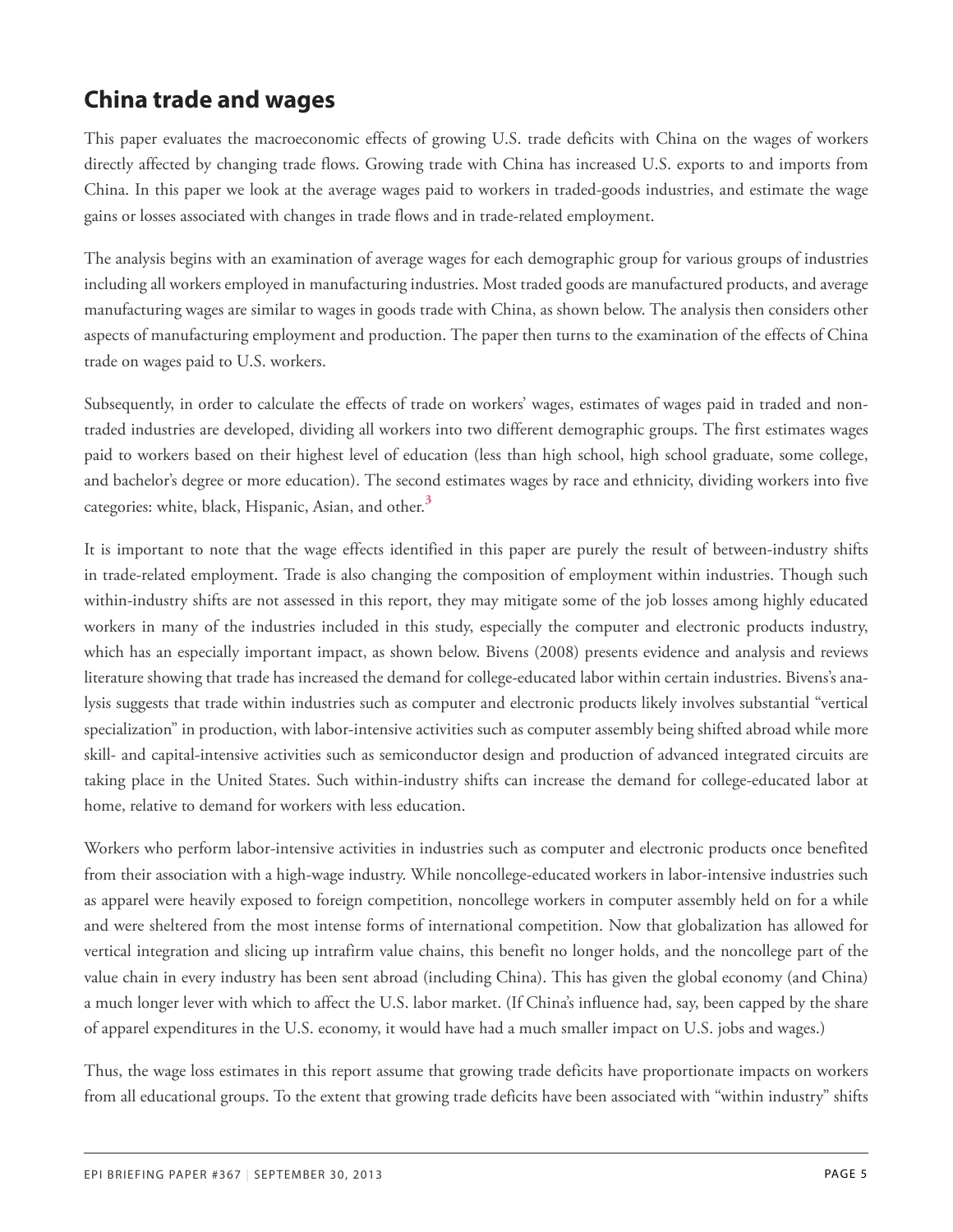|                                                                                   |                          | <b>Employees (millions)</b> |                          | <b>Share of employment</b> |                          | Average weekly wages |                                                   |
|-----------------------------------------------------------------------------------|--------------------------|-----------------------------|--------------------------|----------------------------|--------------------------|----------------------|---------------------------------------------------|
|                                                                                   | All<br><b>industries</b> | Manufacturing               | All<br><b>industries</b> | <b>Manufacturing</b>       | All<br><b>industries</b> | Manufacturing        | <b>Manufacturing</b><br>wage premium<br>(percent) |
| High school or<br>less                                                            | 46.4                     | 6.4                         | 37.6%                    | 47.7%                      | \$572.36                 | \$668.50             | 16.8%                                             |
| Less than<br>high<br>school                                                       | 11.7                     | 1.6                         | 9.5%                     | 11.7%                      | \$409.05                 | \$495.92             | 21.2%                                             |
| High<br>school                                                                    | 34.7                     | 4.9                         | 28.1%                    | 36.0%                      | \$627.54                 | \$724.64             | 15.5%                                             |
| Some college or<br>more                                                           | 77.0                     | 7.1                         | 62.4%                    | 52.3%                      | \$948.66                 | \$1,181.20           | 24.5%                                             |
| Some<br>college                                                                   | 36.6                     | 3.5                         | 29.7%                    | 25.9%                      | \$686.00                 | \$869.92             | 26.8%                                             |
| <b>Bachelor's</b><br>or more                                                      | 40.4                     | 3.6                         | 32.7%                    | 26.4%                      | \$1,187.11               | \$1,486.45           | 25.2%                                             |
| <b>Total</b>                                                                      | 123.4                    | 13.5                        | 100.0%                   | 100.0%                     | \$807.15                 | \$936.70             | 16.1%                                             |
| Addendum:                                                                         |                          |                             |                          |                            |                          |                      |                                                   |
| Wage premium relative to wages in nontraded<br>industries (\$791.14 from Table 6) |                          |                             |                          |                            | 2.0%                     | 18.4%                |                                                   |

#### **Employment and wages by education group, for all industries and manufacturing, 2009–2011**

and have fallen most heavily on noncollege educated workers, the estimates in this report will represent an upper-bound on trade-related job losses.

### *Employment and wages by industry and race and ethnicity*

Average levels of employment and weekly wages by education level for all industries and for manufacturing are shown in **Table 1**. Manufacturing is a key employer of workers with a high-school degree or less education: In manufacturing, such workers hold a larger share of jobs than they do in the economy as a whole (47.7 percent in manufacturing vs. 37.6 percent in all industries). Most traded goods—including goods traded with China—are manufactured products. For example, 82.1 percent of U.S. imports and 87.0 percent of U.S. domestic exports in 2012 were traded goods (U.S. International Trade Commission 2013). In 2011, about 97.8 percent of U.S. imports from and 66.7 percent of U.S. exports to China were manufactured goods (U.S. International Trade Commission 2013). Thus, trade is particularly important for manufacturing.

<span id="page-5-0"></span>Manufacturing also pays comparatively high wages, for each class of worker (by education), as shown in Table 1. Average weekly wages for all industries and for manufacturing are shown in data columns 5 and 6 of Table 1.**[4](#page-34-3)** Manufacturing wage premiums—the percent extra earned by working in manufacturing rather than in any industry, shown in column 7, range from a low of 15.5 percent for high-school educated workers to 26.8 percent for workers with some college, with an average manufacturing wage premium for workers across education levels of 16.1 percent. The manufacturing wage premium relative to nontraded industries (that is, the percent extra earned by working in manufacturing rather than in nontraded industries) is 18.4 percent (as shown at the bottom of Table 1). Average wages in nontraded indus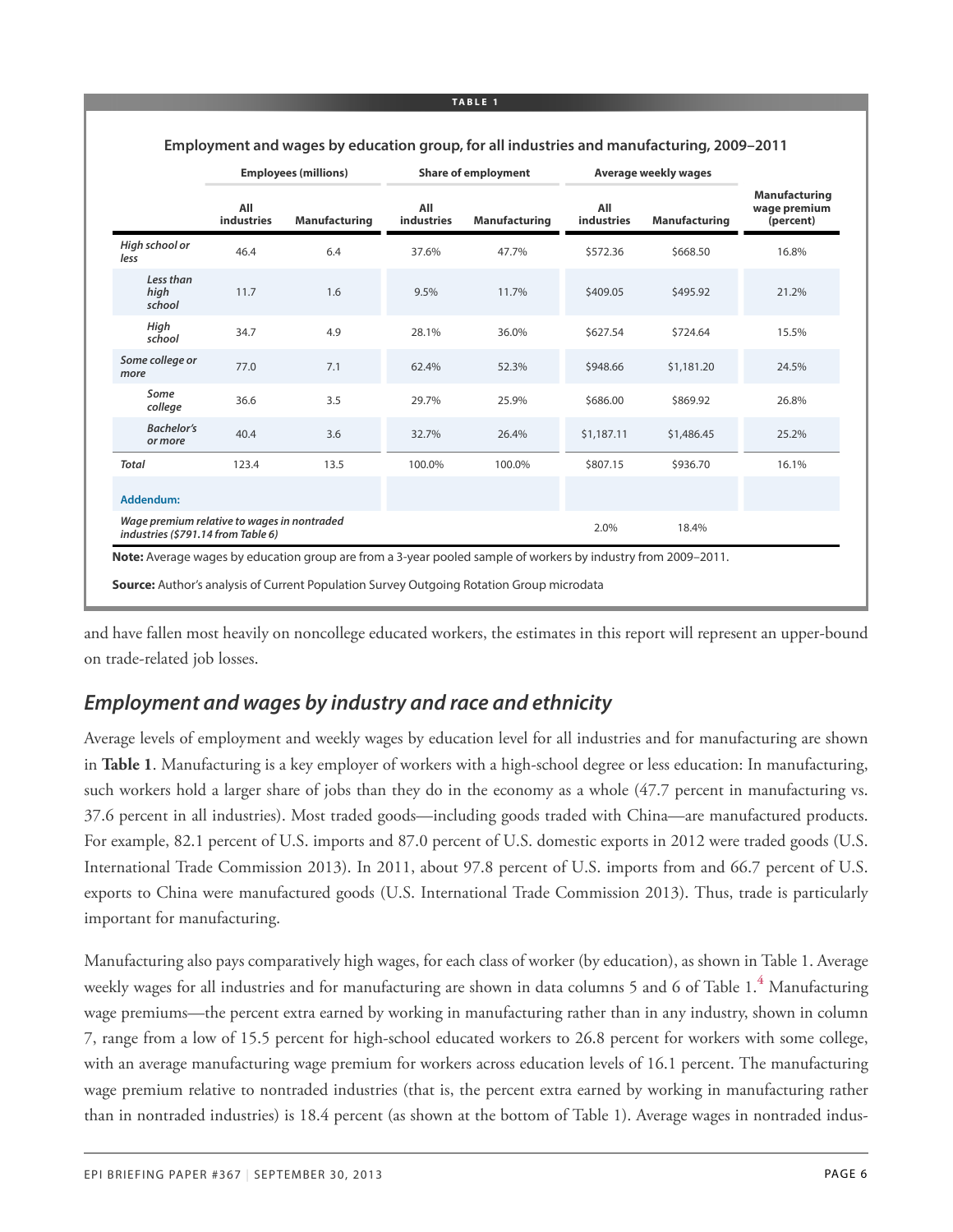tries will be used as a benchmark for estimating the cost of jobs lost due to growing China trade deficits, later in this analysis.

Thus, manufacturing employs a higher share of workers with less than a college degree, and wages and benefits in manufacturing are significantly higher than in the rest of the economy.

Wages in the manufacturing sector are above average because manufacturing is a high-productivity, capital-intensive sector. Unionization rates are higher in manufacturing (10.5 percent in 2012) than in the private sector as a whole (7.3 percent), reflecting labor's greater bargaining power in manufacturing, compared with other sectors of the economy (BLS 2013b). In addition, workers in manufacturing are much more likely to have employer-sponsored health insurance (ESI) than those employed in other sectors of the economy. More than two-thirds of manufacturing workers (67.8 percent) have employersponsored health insurance, 15.5 percentage points more than the average "strongly attached" private-sector worker (only 52.3 percent of such workers have ESI benefits), another measure of the excellent wages and benefits paid to manufacturing workers (Gould 2012, Tables 3 and 9).

Manufacturing employs a higher share of workers with less than a college degree, and wages and benefits in manufacturing are significantly higher than in the rest of the economy.

Employment and wages by race and ethnicity are reported in **Table 2**. The

employment picture for minority groups as of 2009–2011 is mixed. For some minority groups, manufacturing employment shares (data column 4) were below their shares of the total employed population (column 3). Black workers constituted 11.0 percent of the labor force, but only 8.8 percent of the manufacturing workforce, 20 percent less than their average share of the employed population (column 7). Likewise, the employment share of minorities in the "other" group was 25.3 percent below their share of the employed population, but for this group both employment shares were less than 2.0 percent and the samples sizes were quite small.

In contrast, Hispanic and Asian workers had above-average employment shares in manufacturing. Hispanic workers made up 15.6 percent of the manufacturing labor force, 7.0 percent more than their share of the total employed population (14.6 percent). Asian workers made up 5.7 percent of the manufacturing labor force, 21.1 percent more than their 4.7 percent share of the total labor force.

Manufacturing jobs are good jobs, because they pay high wages, and both Hispanics and Asians earn higher wages in manufacturing than in the economy as a whole. At first glance, it appears that Asians enjoy a much higher manufacturing wage premium than Hispanics. The average manufacturing wage premium for Hispanic workers in 2009–2011 was only 3.5 percent (column 8), while Asian workers in manufacturing earned an average wage premium of 12.1 percent, nearly four times larger.

The difference between wage premiums of Hispanic and Asian manufacturing workers is explained, in part, by their very different educational profiles, as shown in **Table 3**. In 2010, only 62.9 percent of Hispanic manufacturing workers had at least a high school degree, less than black (84.2 percent), white (87.6 percent), and Asian manufacturing workers (88.9 percent). Achievement gaps are much greater at the college graduate level. In 2010, only 13.9 percent of Hispanic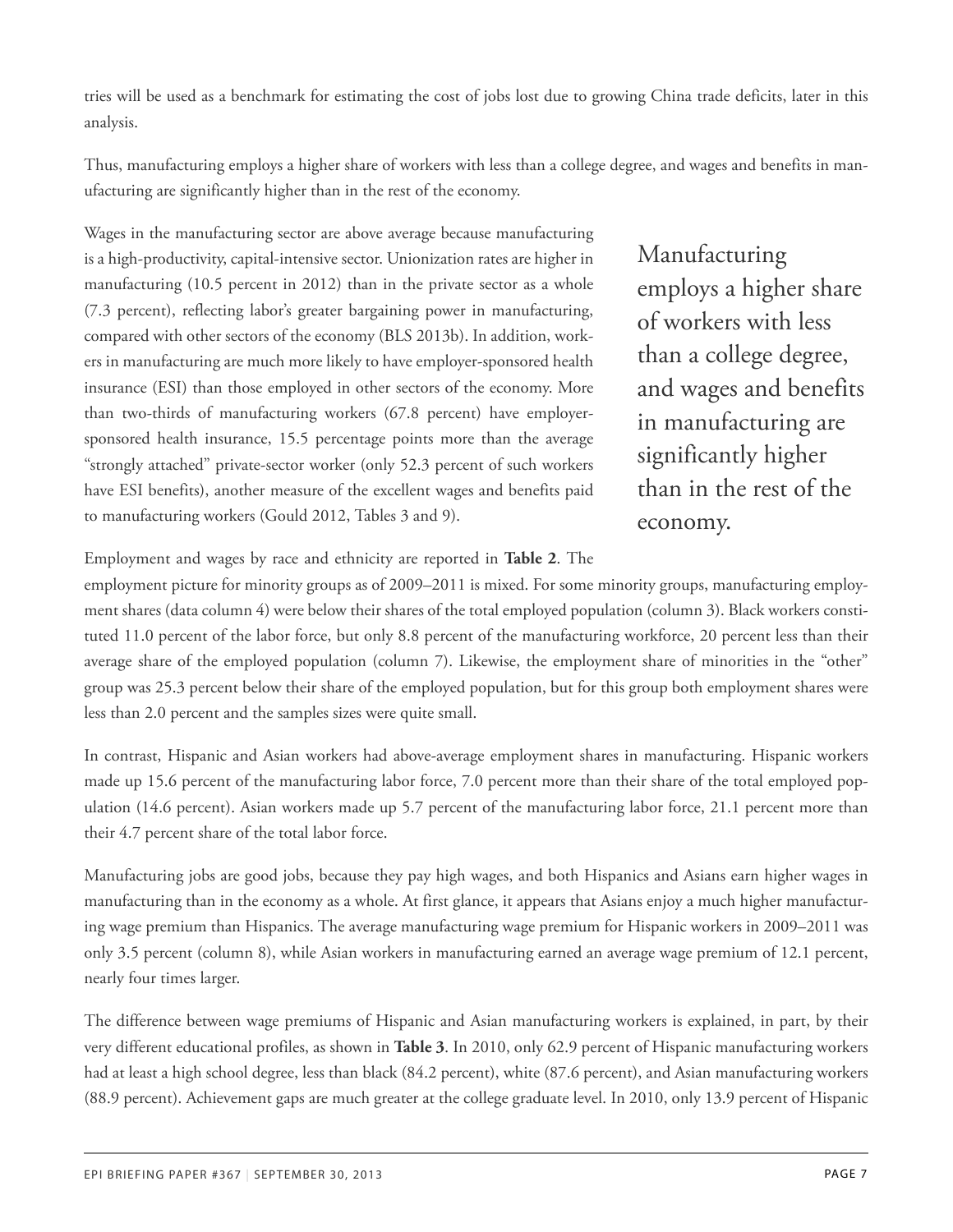#### **Employees (millions) Share of employment Average weekly wages Manufacturing premium Employment Wages All industries Manufacturing All industries Manufacturing All industries Manufacturing (% difference compared with all industries)** *White* 83.7 9.2 67.8% 68.5% \$864.51 \$1,021.99 1.0% 18.2% *Minority groups* 39.7 4.3 32.2% 31.5% \$686.09 \$751.21 -2.0% 9.5% *Black* 13.5 1.2 11.0% 8.8% \$661.08 \$729.89 -20.0% 10.4% *Hispanic* 18 2.1 14.6% 15.6% \$613.94 \$635.41 7.0% 3.5% *Asian* 5.8 0.8 4.7% 5.7% \$953.58 \$1,069.19 21.1% 12.1% *Other* 2.3 0.2 1.9% 1.4% \$723.24 \$883.28 -25.3% 22.1% **Total** 123.4 13.5 100.0% 100.0% \$807.14 \$936.69 16.1% **Note:** The white, black, Asian, and "other" race categories exclude Hispanics; the Hispanic ethnic designation includes individuals of any

**Employment and wages by race and ethnicity, for all industries and manufacturing, 2009–2011**

race. Average wages by race and ethnicity are from a 3-year pooled sample of workers by industry from 2009–2011.

**Source:** Author's analysis of Current Population Survey Outgoing Rotation Group microdata

workers had a college degree or more education, compared with 19.8 percent of blacks, 30.3 percent of whites, and 52.4 percent of Asians.

Differences in educational attainment help explain differences in the manufacturing wage premiums by race. Although not shown in table 3, more than one-third of Hispanics (37.1 percent) have less than a high school degree. Workers with less than a high school degree earned only \$495.92 per week in manufacturing. Employment of Hispanics is concentrated in industries such as food processing, and many of those employees have less than a high school education.

Table 2 showed a wide variance in the manufacturing wage premiums, ranging from 3.5 percent for Hispanics, to 10.4 percent for blacks, to 12.1 percent for Asians, to 18.2 percent for whites. These data appear to suggest a broad pattern of racial disparities in minority wages, especially considering the high rates of workers with at least a bachelor's degree in the Asian labor force. This theory is tested by developing rough estimates of education-adjusted manufacturing wage premiums in the third column of Table 3. These are compared with actual, observed premiums for the four largest demographic groups, and for all workers, in columns 4 and 5 of Table 3.

The education-adjusted manufacturing wage premiums for each ethnic group are developed by estimating the shares of the labor force with different education levels—less than high school, high school but no more education, and a bachelor's degree or more education—for each racial and ethnic group (not shown, available on request). These shares are used with actual manufacturing wage premiums for all workers in these three educational groups (from Table 1). The estimated wage premiums by race and ethnicity are biased downward because workers with some college education are assigned the high-school wage premium in the simulation. **[5](#page-34-4)**

<span id="page-7-1"></span><span id="page-7-0"></span>The results of the simulation do suggest that there is a pattern of racial disparities in manufacturing wages. **[6](#page-34-5)** Simulated wages in column 3 are compared with actual wages in column 4. The data in column 4 show that actual wages for His-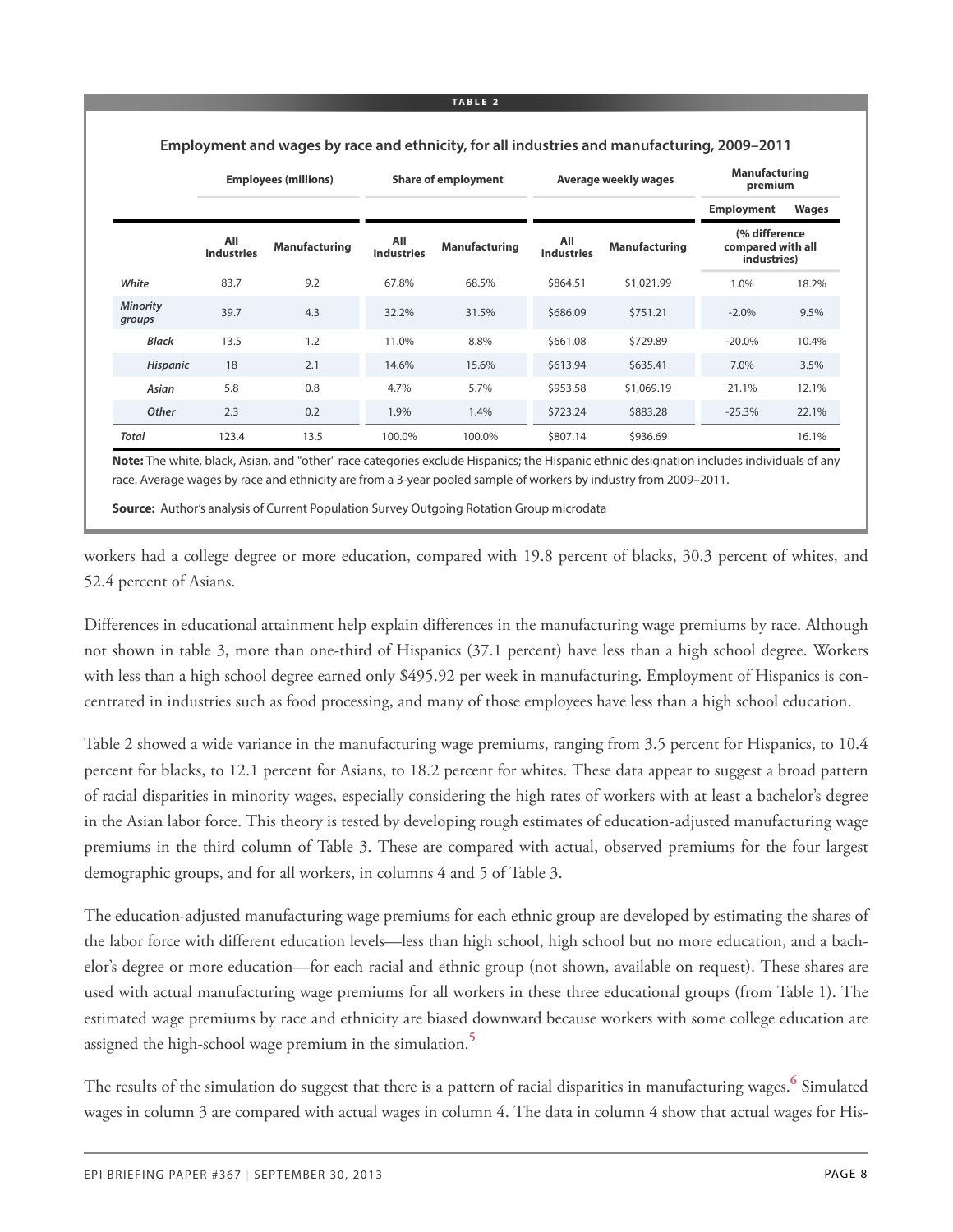### **Educational attainment and wages of manufacturing workers age 25 and older, by race and ethnicity, 2010**

|                 |                                      | <b>Share with:</b>        |                                        | <b>Average weekly wages:</b> |                               |
|-----------------|--------------------------------------|---------------------------|----------------------------------------|------------------------------|-------------------------------|
|                 | <b>High school</b><br>degree or more | College degree<br>or more | <b>Education</b><br>adjusted<br>wages* | Actual**                     | Ratio, actual to<br>estimated |
| White           | 87.6%                                | 30.3%                     | \$927.11                               | \$1,021.99                   | 110%                          |
| <b>Black</b>    | 84.2%                                | 19.8%                     | \$839.34                               | \$729.89                     | 87%                           |
| <b>Hispanic</b> | 62.9%                                | 13.9%                     | \$745.68                               | \$635.41                     | 85%                           |
| Asian           | 88.9%                                | 52.4%                     | \$1,098.44                             | \$1,069.19                   | 97%                           |
| <b>Total</b>    | 87.1%                                | 29.9%                     | \$922.92                               | \$936.69                     | 101%                          |

\*Based on estimates of average wages by education group in Table 1. Note, omits workers with some college (see notes in text for explanation). Wage estimates in manufacturing are thus biased downward. In manufacturing, 49.3 percent of workers with some college or more education had some college training, but less than a bachelor's degree. Workers with some college earned about 20 percent more (\$145 per week) than workers with a high school degree only.

\*\*Reported wages by race and ethnicity from Table 2.

**Note:** The white, black, Asian, and "other" race categories exclude Hispanics; the Hispanic ethnic designation includesindividuals of any race. Average wages are from a 3-year pooled sample of workers by industry from 2009–2011.

**Source:** U.S. Census Bureau (2012, Table 229 at 151), Table 1 and Table 2 in this report, and author's analysis

panics were about 15 percent less than the education-adjusted estimates, and actual wages for black workers were about 13 percent less than the education-adjusted wages. Actual wages for white workers were about 10 percent above the predicted levels, so the gap between white and Hispanic and black workers is in the range of 23 percent to 25 percent.

The simulation also suggests that differences in educational attainment are largely responsible for the gap between the actual wage premiums earned by Hispanic workers (3.5 percent, Table 2) and black workers (10.4 percent). Most of this gap disappears in the simulated wage ratio in column 5 in Table 3, where both Hispanic and black workers earned about 85 percent to 87 percent of their simulated, education-adjusted wages.

Despite the evidence of racial disparities in manufacturing wages for most minorities, manufacturing still remains an important source of good jobs with excellent benefits for all minorities. As shown in Table 2, minority workers earn wage premiums of 3.5 percent to 12.1 percent for the largest minority groups, and an even larger 22.1 percent for a small number (190,000) of other minorities. Overall, manufacturing jobs offer an average wage premium of 16.1 percent relative to all industries, and offer minorities a wage premium of 9.5 percent.

In addition to offering excellent wages and benefits, especially to workers with a high-school degree or less education, manufacturing also generates a number of other benefits for the domestic economy.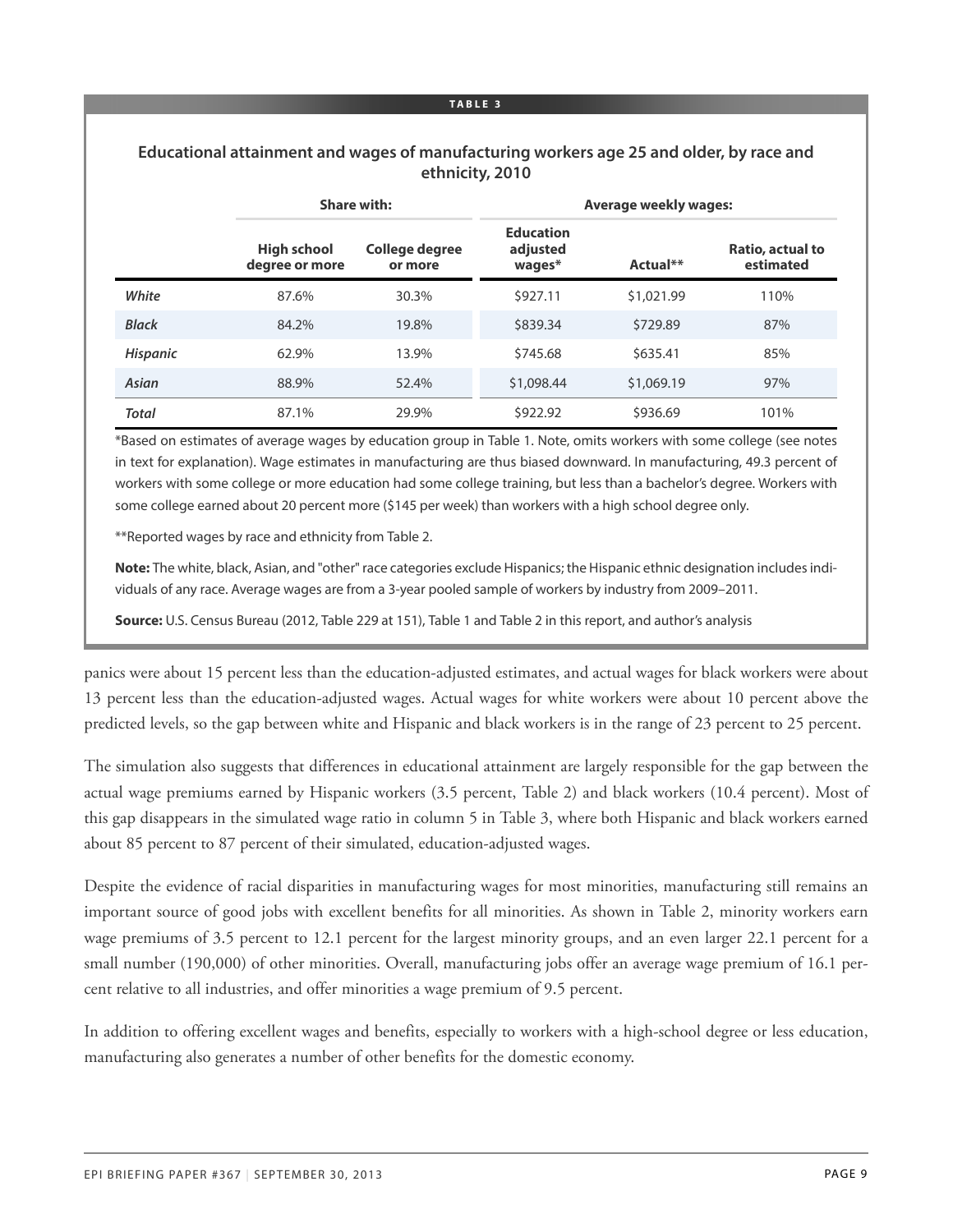| Scientists and engineers as a share of all employees, 2011 (millions of workers) |                           |                                                              |                                             |  |  |  |  |  |
|----------------------------------------------------------------------------------|---------------------------|--------------------------------------------------------------|---------------------------------------------|--|--|--|--|--|
|                                                                                  | <b>Total</b><br>employees | <b>Scientists and engineers (with</b><br>bachelor's or more) | Scientists and engineers'<br>share of total |  |  |  |  |  |
| All industries                                                                   | 139.9                     | 5.3                                                          | 3.8%                                        |  |  |  |  |  |
| <b>Manufacturing</b>                                                             | 14.3                      | 1.1                                                          | 7.8%                                        |  |  |  |  |  |
| Nonmanufacturing*                                                                | 125.6                     | 4.2                                                          | 3.3%                                        |  |  |  |  |  |
| Addendum:                                                                        |                           |                                                              |                                             |  |  |  |  |  |
| Ratio, manufacturing to nonmanufacturing                                         |                           |                                                              | $2.4-to-1$                                  |  |  |  |  |  |

**Source:** Author's analysis of Current Population Survey Outgoing Rotation Group microdata

### *The importance of manufacturing to the U.S. economy*

<span id="page-9-0"></span>Although manufacturing was responsible for only 11 percent of U.S. GDP in 2011, it generated more than two-thirds (68 percent) of all research and development (R&D) by domestic companies (Rothwell and Wial 2012). Thus, manufacturing has an outsized footprint in the domestic economy. According to Rothwell and Wial (2012), manufacturing R&D generated an estimated social return to the nation as a whole of up to 30 percent. **[7](#page-34-6)** R&D generates large spillover benefits that cannot be completely captured by innovators, and that spur growth in the economy at large.

Manufacturing is also a very important employer of scientists and engineers. Although the share of workers with a bachelor's degree or more education (BA+ workers) is smaller in manufacturing overall than the economy as a whole (Table 1), scientists and engineers made up 7.8 percent of manufacturing workers, more than twice as high (nearly 2.4 times as high) as the average science and engineering share of workers in the rest of the economy (3.3 percent), as shown in **Table 4.** In 2011, there were 1.1 million BA+ scientists and engineers employed in manufacturing (7.8 percent of total employees), and only 4.2 million out of a total 125.6 million (3.3 percent) employed outside of manufacturing. Furthermore, 35 percent of all engineers worked in manufacturing (Rothwell and Wial 2012).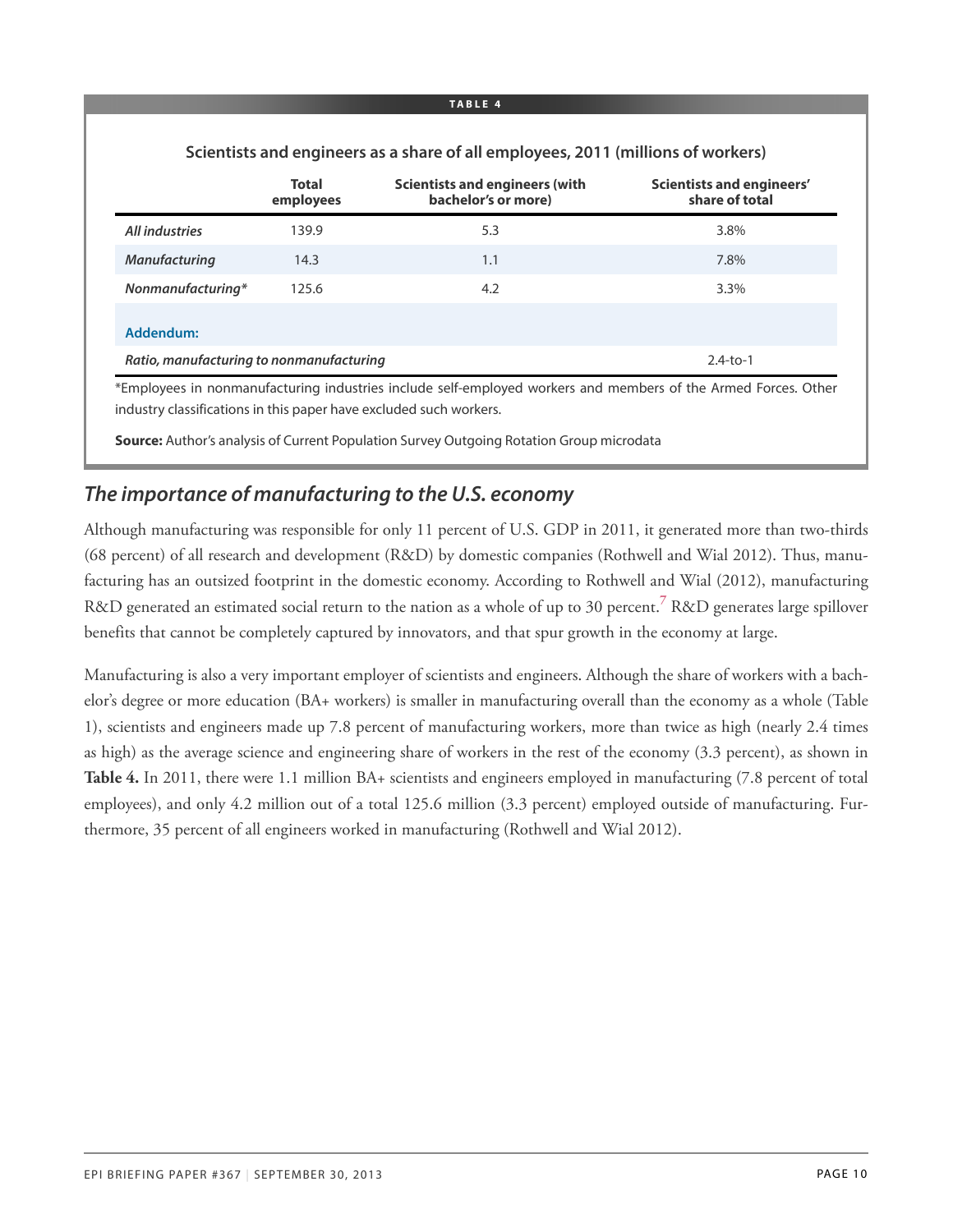Manufacturing is also a tremendous driver of demand for the rest of the economy. It is a huge consumer of everything from basic commodities (food, fuel, minerals, and forestry products) to sophisticated business services such as accounting, business management, research and development, and legal services. One of the best measures of the real manufacturing footprint is the value of manufacturing shipments, which includes all these purchased intermediates, as well as the value added (labor, profits, and depreciation) that make up manufacturing's direct contribution to GDP—11.5 percent in 2011. When purchased inputs are included, the value of gross manufacturing output was responsible for 35.9 percent of GDP in 2011.**[8](#page-34-7)**

<span id="page-10-1"></span><span id="page-10-0"></span>Many observers (e.g., Romer 2012) cite the decline in manufacturing as a share of total U.S. nonfarm employment (which fell from 25.1 percent in 1970 to 8.9 percent in 2011 and 2012) as an indicator of its small role in overall job creation. **[9](#page-35-0)** But that argument fails to take into account the number of jobs supported by manufacturing production in industries ranging from agriculture to accounting and legal services.

In 2011, scientists and engineers made up 7.8 percent of manufacturing workers, more than twice as high (nearly 2.4 times as high) as the average science and engineering share of workers in the rest of the economy (3.3 percent).

Forty years ago, General Motors Corp. and other large manufacturing companies employed many more accountants, lawyers, and other professionals in-house. Over time, they have found it more profitable to outsource those activities to external service providers who sell their services to GM and other manufacturers. But just because those transactions now take place at arms-length does not mean that those jobs in commodity and service industries are not directly supported by manufacturing production. And the vast majority of such "outsourcing" over the past 40 years has been to domestic firms.

<span id="page-10-2"></span>The total U.S. manufacturing trade deficit in 2012 was only 4.4 percent of U.S. GDP. **[10](#page-35-1)** Reducing or eliminating the U.S. trade deficit could support millions of new U.S. jobs in manufacturing and other supplier industries. Because the United States has excess unemployment and is operating far below capacity, shrinking the deficit would have a multiplier effect on employment, GDP, and the economy (Scott, Jorgensen, and Hall 2013). But that does not change the fact that many of the manufacturing jobs displaced over the past four decades have simply been transferred to service firms elsewhere in the economy. But for that domestic outsourcing, domestic manufacturing would have continued to grow with the economy, and its share of employment in the domestic economy would have remained roughly stable, or declined at a much slower rate than it actually did.

The fact remains that manufacturing plays a central role in the domestic economy. It is responsible (directly and indirectly) for approximately 40 percent of total domestic output and employment, it supports a disproportionately large share of total R&D in the economy, and it employs much larger shares of scientists and engineers than other sectors of the economy. The research that manufacturers produce generates very high rates of productivity growth, which is diffused throughout manufacturing and the economy, and which has been responsible for a significant proportion of the overall growth of the U.S. economy for decades.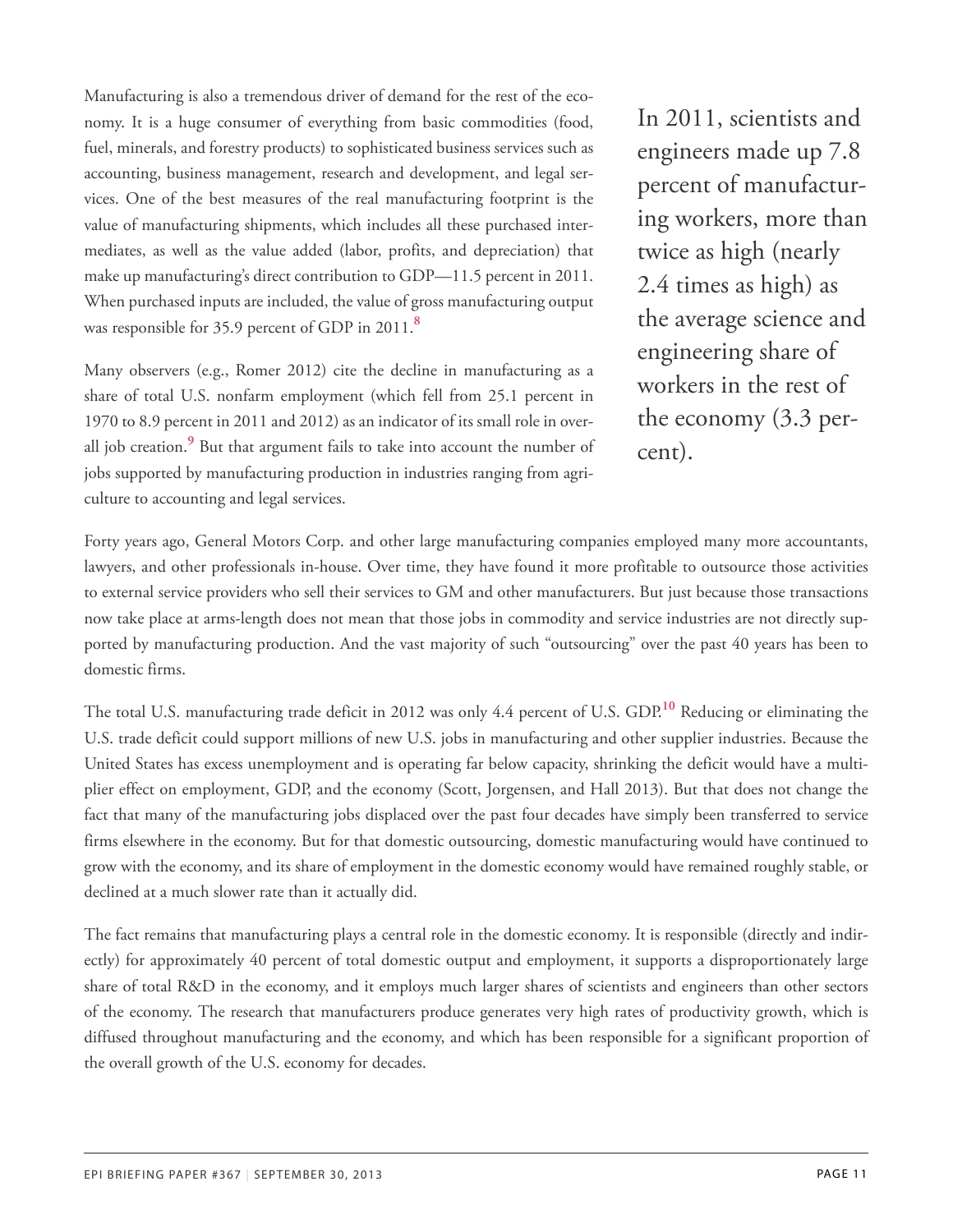<span id="page-11-0"></span>Although the share of manufacturing in the domestic economy has declined significantly in the past four decades, the number of manufacturing workers employed was roughly constant, ranging between 16 million and 19 million between 1979 and 1998. Since April 1998, 5.7 million manufacturing jobs have been lost (through June 2013), a decline of 32.2 percent (BLS 2013a). The growth of international outsourcing, and of the manufacturing goods trade deficit in particular, has been responsible for a large share of those job losses. Two of the most important events in that period were the Asian financial crisis of 1997–1998, and China's entry into the World Trade Organization in 2001.**[11](#page-35-2)** The Asian financial crisis was followed by a period of widespread currency manipulation by a group of 20 or more foreign nations that has increased the U.S. trade deficit by \$200 to \$500 billion (Bergsten and Gagnon 2012). China is one of the leading currency manipulators in the world, and has also engaged in widespread repression of labor rights, dumping, subsidies, and a host of other unfair trade practices that have combined to give it a huge and unfair advantage in trade with the United States and other nations (Scott 2012). The remainder of this paper will examine the impacts of China trade on U.S. employment and wages.

### *Growing trade deficits with China and job losses*

As a result of China's currency manipulation and other trade-distorting practices (including extensive subsidies, legal and illegal trade barriers, dumping, and suppression of wages and labor rights), the increase in foreign direct investment in China and related growth of its manufacturing sector, and the absence of a growing market for U.S. consumer goods in China, the U.S. trade deficit with China rose from \$84.1 billion in 2001 to \$301.6 billion in 2011, an increase of \$217.5 billion, as shown in **Table 5** (Scott 2012). Since China entered the WTO in 2001, this deficit has increased annually by \$21.7 billion, or 13.6 percent, on average.

Despite the collapse in world trade between 2008 and 2009 caused by the Great Recession, the U.S. trade deficit with China increased \$31.2 billion between 2008 and 2011. In that period, the U.S.-China trade deficit's share of the overall U.S. trade deficit increased from 32.6 percent to 40.8 percent, and its share of the total U.S. non-oil trade deficit jumped from 69.6 percent to 77.7 percent (these data are not in the table but from the author's analysis of U.S. International Trade Commission 2012).

Unless China raises the real value of the yuan by at least a third and eliminates these other trade distortions, the U.S. trade deficit and related job losses will continue to grow rapidly. (Although China did respond to international pressure in the late 2000s and allowed some appreciation in the yuan, it was too little and too late to help arrest the widening U.S.-China trade gap.) **[12](#page-35-3)**

<span id="page-11-1"></span>The effects of trade on employment were estimated in Scott (2012). Data on the effects of trade on employment by industry, for each of 44 industries in 2001, the year before China's entry into the World Trade Organization began to have an impact, and in 2011, the most recent year for which complete trade and employment data were available, were used to estimate the macroeconomic effects of changes in the trade balance on worker wages by education and race/ ethnicity.

When analyzing the effects of trade on employment, the issue is simple: Increased exports support U.S. jobs and increased imports cost U.S. jobs (Scott 2013). Thus, it is trade balances—the net of exports and imports—that determine the number of jobs created or displaced by trade agreements. Unless trade deals such as the agreement to bring China into the WTO in 2001 promise to reduce the U.S. trade deficit, they will not have a net positive effect on U.S.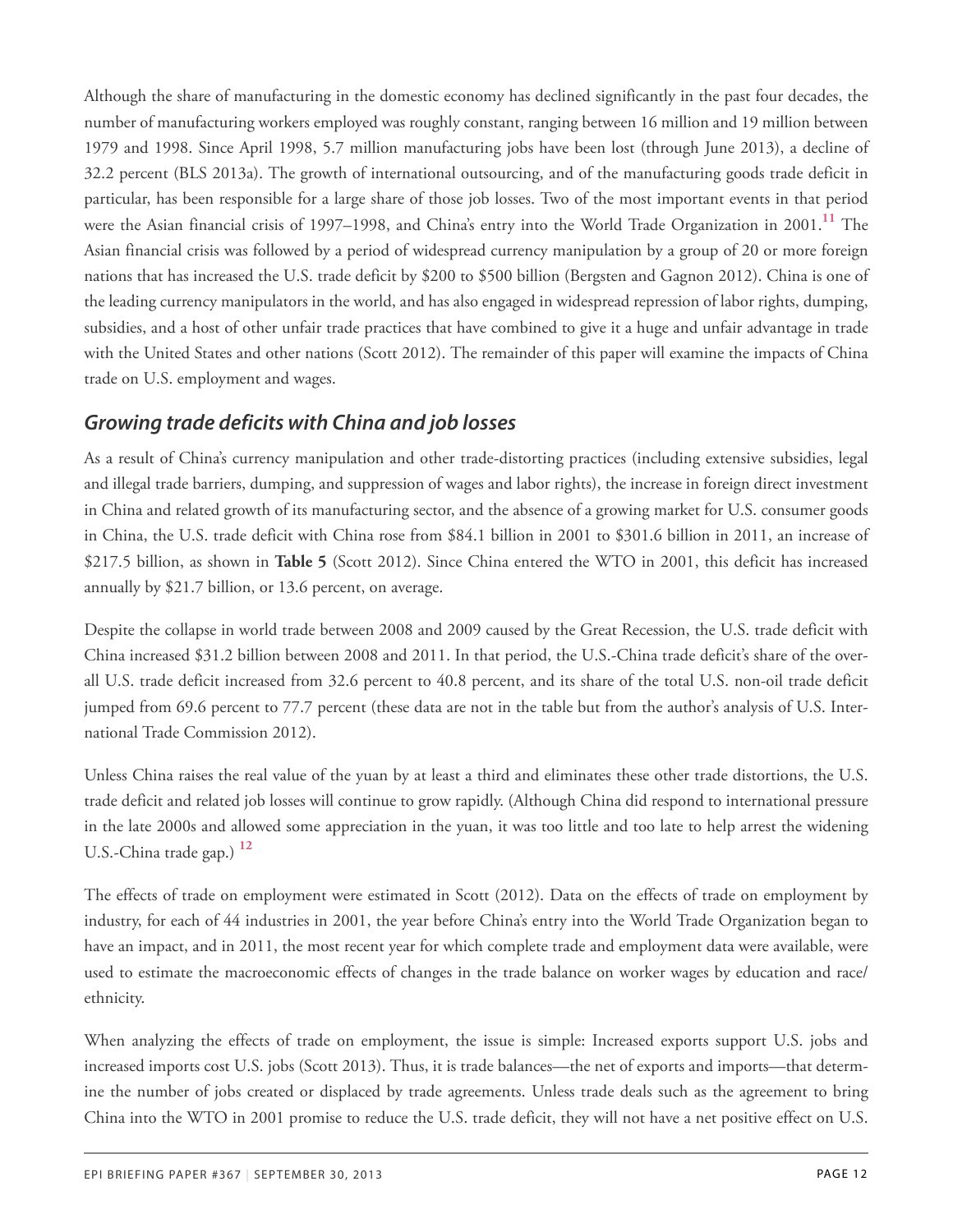#### **U.S.-China trade and job displacement, 2001–2011**

#### **U.S. trade with China (\$ billions, nominal)**

|                                                        |          |           |           |           | <b>Change (billions)</b> | <b>Percent change</b> |
|--------------------------------------------------------|----------|-----------|-----------|-----------|--------------------------|-----------------------|
|                                                        | 2001     | 2008      | 2011      | 2001-2011 | 2008-2011                | 2001-2011             |
| U.S.<br>domestic<br>exports*                           | \$18.0   | \$67.2\$  | \$96.9    | \$78.9    | \$29.7                   | 439.6%                |
| U.S. imports<br>for<br>consumption                     | \$102.1  | \$337.5   | \$398.5   | \$296.4   | \$61.0                   | 290.4%                |
| U.S. trade<br>balance                                  | $-584.1$ | $-5270.3$ | $-5301.6$ | $-5217.5$ | $-531.2$                 | 258.5%                |
| Average<br>annual<br>change in<br>the trade<br>balance |          |           |           | $-521.7$  | $-510.4$                 | 13.6%                 |

**U.S. trade-related jobs supported and displaced (thousands of jobs)**

|                                                   |         |         |         | jobs)     | <b>Change (thousands of</b> | <b>Percent change</b> |
|---------------------------------------------------|---------|---------|---------|-----------|-----------------------------|-----------------------|
|                                                   | 2001    | 2008    | 2011    | 2001-2011 | 2008-2011                   | 2001-2011             |
| U.S. domestic<br>exports-jobs<br>supported        | 169.4   | 547.9   | 707.4   | 538.0     | 159.5                       | 317.7%                |
| U.S. imports for<br>consumption-jobs<br>displaced | 1,139.5 | 3,598.1 | 4,419.7 | 3,280.2   | 821.6                       | 287.9%                |
| U.S. trade<br>deficit-net jobs<br>displaced       | 970.1   | 3,050.2 | 3,712.3 | 2,742.2   | 662.1                       | 282.7%                |
| Average annual<br>change in net jobs<br>displaced |         |         |         | 274.2     | 220.7                       | 14.4%                 |

\*Domestic exports are goods produced in the United States and exclude re-exports, i.e., goods produced in other countries and shipped through the United States. Total exports as reported by the U.S. International Trade Commission include re-exports. Total exports were estimated to be \$103.9 billion in 2011, and U.S. re-exports to China represent 6.72 percent of total exports. The employment estimates shown here are based on domestic exports only. See Scott (2012, endnote 9) for additional details.

**Source:** Reproduced from Scott (2012, Table 1 at 7)

employment. Rather than reducing trade deficits, past trade deals have actually been followed by larger trade deficits (Scott 2013).

This is not some radical stance on trade—it is textbook economics. Nobel-prize winning economist and *New York Times* columnist Paul Krugman responded to claims that the U. S.-Korea Free Trade Agreement could fuel a recovery by not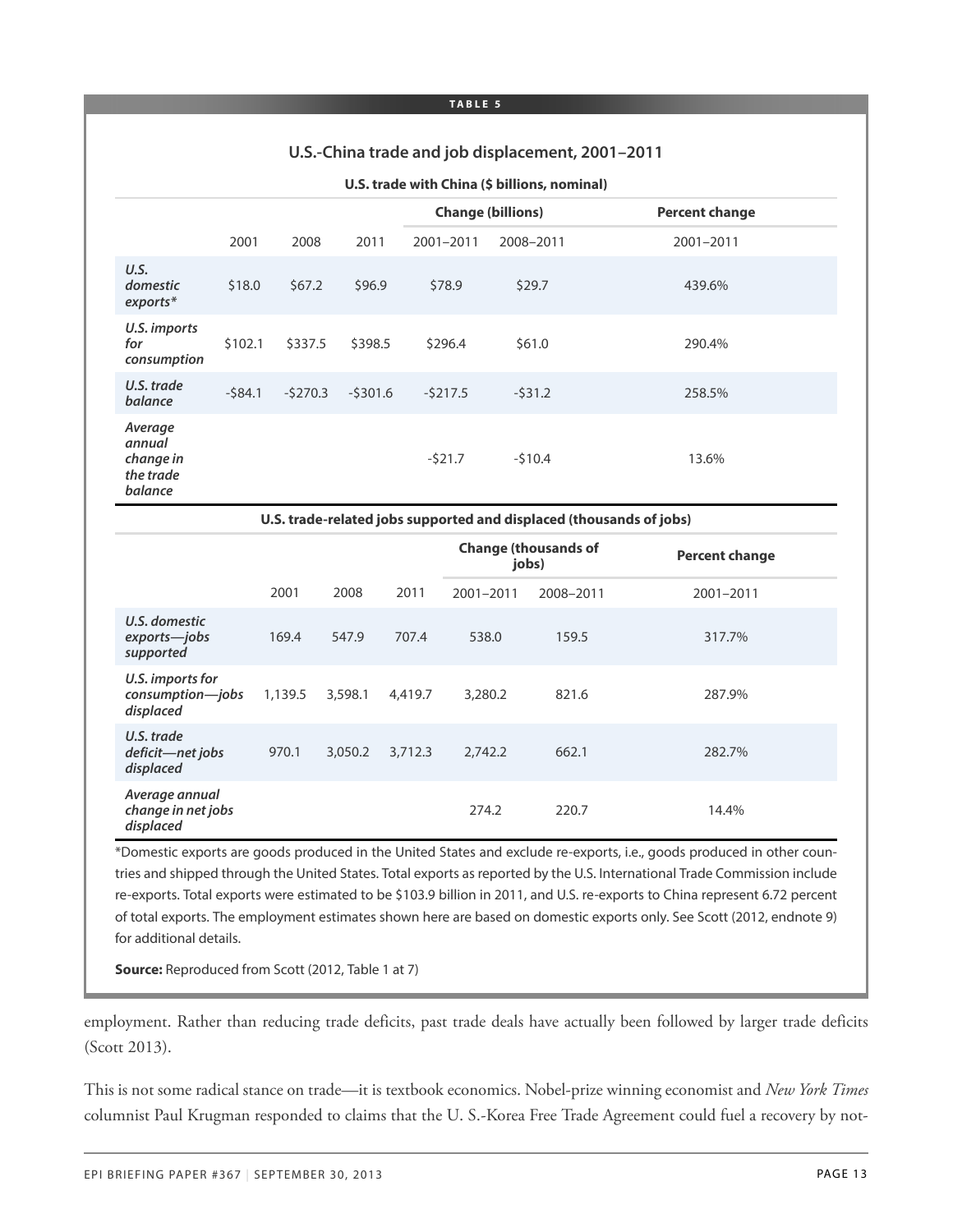ing that trade agreements are on average "a wash" (Krugman 2010). Specifically, in macroeconomic terms the United States had too little spending on domestically produced goods and services, with total spending (Y) defined as:

### $Y = C + I + G + X - M$

Where C is consumer spending, I is investment spending, G is government purchases of goods and services, X is exports, and M is imports.

While trade agreements lead to higher X, they also lead to higher M, Krugman wrote. Exports support demand for domestically produced goods, so higher X increases employment. However, the growth of imports reduces demand for domestically produced goods, which reduces domestic employment. Changes in exports to and imports from China between 2001 and 2011, and their implications for total U.S. employment, are shown in Table 5.

Each \$1 billion in exports to China from the United States supports some American jobs. However, each \$1 billion in imports from China displaces the American workers who would have been employed making these products in the United States. The net employment effect of trade depends on the changes in the trade balance.

An improving trade balance can support job creation, but growing trade deficits usually result in growing net U.S. job displacement. The United States has had large trade deficits with China since 2001, which increased in every year except 2009, when U.S. trade with all countries collapsed due to the recession of 2007–2009.

The employment impacts of the growing U.S. trade deficit with China were estimated using an input-output model that estimated the direct and indirect labor requirements of producing output in a given domestic industry. The model included 195 U.S. industries, 77 of which were in the manufacturing sector. See Scott (2012) for details on model structure and data sources.

<span id="page-13-0"></span>The model estimates the amount of labor (number of jobs) required to produce a given volume of exports and the labor displaced when a given volume of imports is substituted for domestic output. **[13](#page-35-4)** The difference between these two numbers is essentially the jobs displaced by growing trade deficits, holding all else equal.

Jobs displaced by the growing China trade deficits are a net drain on employment in trade-related industries, especially those in manufacturing. Even if increasing demand in other sectors absorbs all of the workers displaced by trade (which is unlikely), job quality likely suffers because many nontraded industries such as retail and home health care pay lower wages and have less comprehensive benefits than traded-goods industries, as shown in this report.

U.S. exports to China in 2001 supported 169,400 jobs, but U.S. imports displaced production that would have supported 1,139,500 jobs, as shown in the bottom half of Table 5. Therefore, the \$84.1 billion trade deficit with China in 2001 displaced 970,100 jobs in that year. Job displacement rose to 3,712,300 jobs in 2011. Since China's entry into the WTO in 2001 and through 2011, the increase in the U.S. trade deficit with China eliminated or displaced 2,742,200 U.S. jobs, as shown in the bottom half of Table 5. Rising trade deficits have displaced a growing number of jobs every year since China joined the WTO, with the exception of 2009 (during the Great Recession).

The U.S. trade deficit with China increased by \$31.2 billion (or 11.6 percent) between 2008 and 2011, and the number of jobs displaced increased by 21.7 percent. Meanwhile, the U.S. trade deficit with the rest of the world *declined* 19.3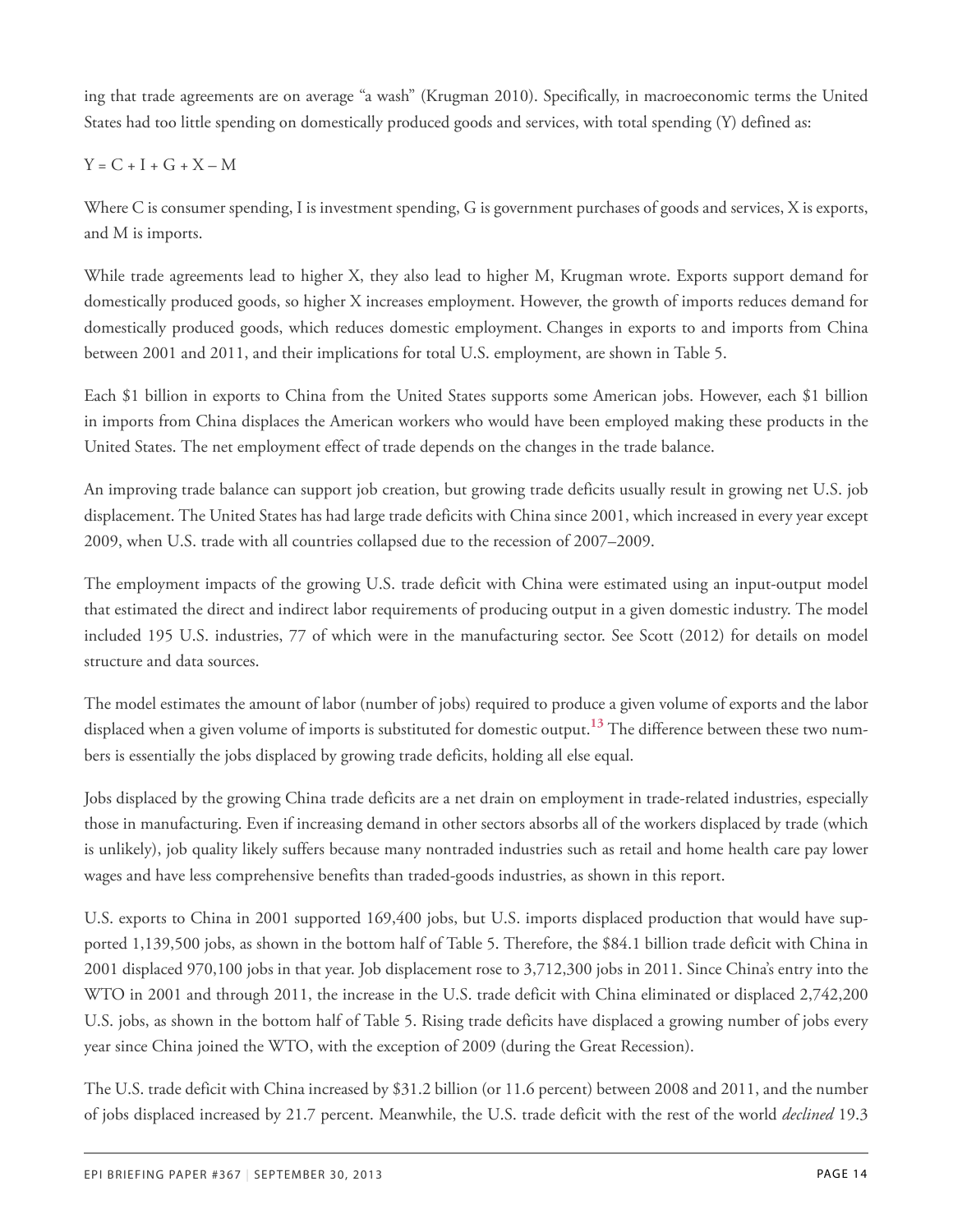<span id="page-14-0"></span>percent between 2008 and 2011 (according to the author's analysis of U.S. International Trade Commission 2012). These figures illustrate the damage done when China took advantage of the Great Recession to expand its beggar-thyneighbor trade policies **[14](#page-35-5)** through currency manipulation and other illegal and unfair trade policies, which undermined job creation in the U.S. economy throughout the downturn, benefiting China at the expense of the United States and China's other trading partners. Between 2008 and 2011 alone 662,100 jobs were lost due to growing trade deficits with China, either by the elimination of existing jobs or by the prevention of new job creation (Table 5).

On average, 274,200 jobs per year have been lost or displaced since China's entry into the WTO (Table 5). The continuing growth of job displacement between 2008 and 2011 despite the relatively small increase in the trade deficit reflects the relatively rapid growth of U.S. imports of computer and electronic products from China, and the fact that the price index for most of these products fell continuously throughout the study period.

The share of U.S. imports from China accounted for by computer and electronic products (in current, nominal dollars) increased from 32.9 percent in 2008 to 37.4 percent in 2011 (according to the author's analysis of U.S. International Trade Commission 2012).

Detailed data on the employment impacts by industry of growing trade deficits with China from 2001 to 2011 are used below to estimate the impacts of growing U.S. trade deficits with China on wages and employment by education and for different minority groups.

### *The effects of growing China trade deficits on wages and employment by education level*

The effects of growing U.S. trade deficits with China by education group are shown and analyzed in **Table 6**. The data reported in the table reflect the effects of three macroeconomic forces. The first three data columns show the effects of the growth of imports from China between 2001 and 2011 by education group. The next three columns show the effects of growing U.S. exports to China, by education group. The final three columns show the distribution of a comparable group of workers in nontraded industries (this group excludes all manufacturing industries and other commodity sectors involved in trade, including agriculture, forestry, and mineral products).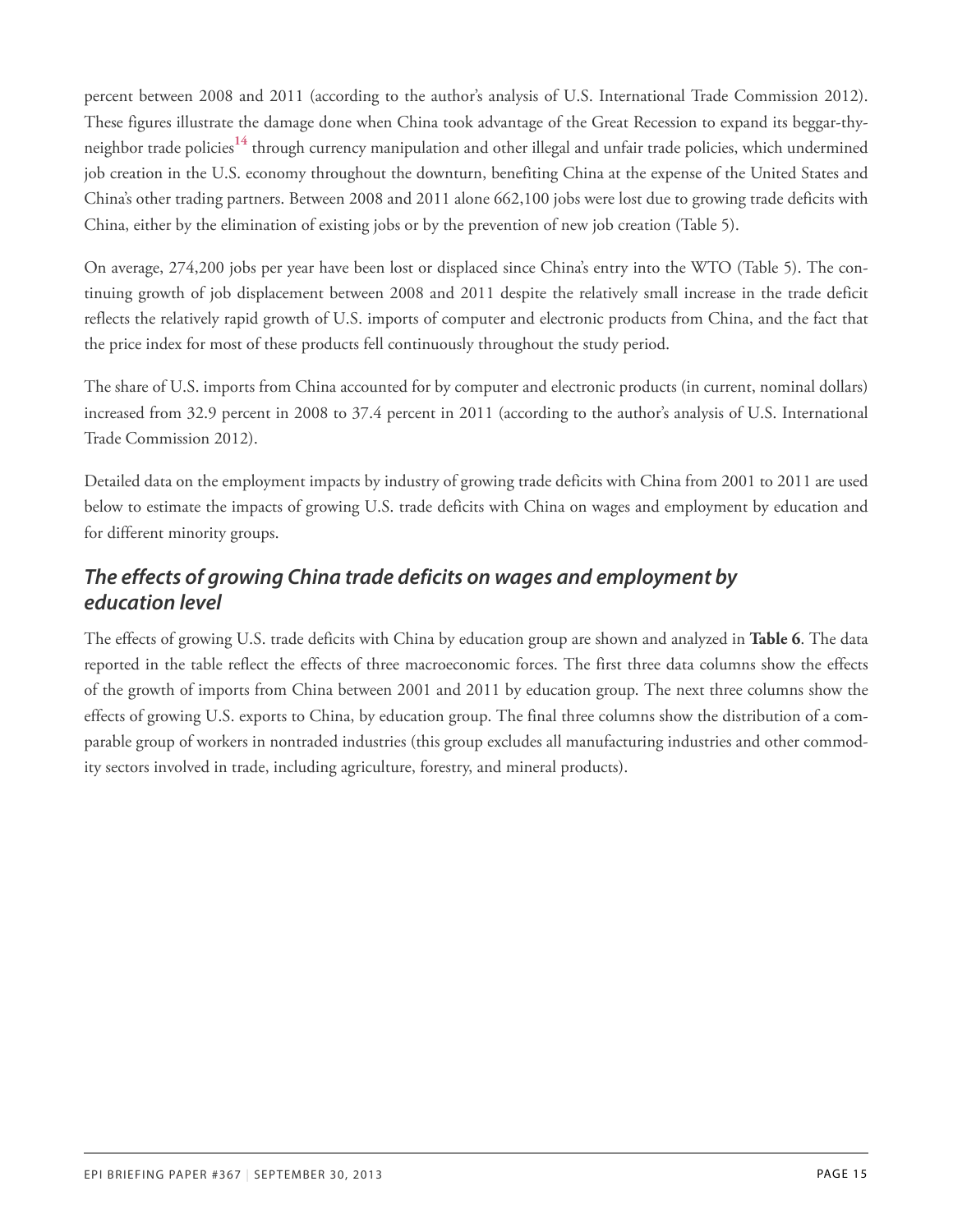|                              |                                             | U.S. imports from China |                                     |                                             | <b>U.S. exports to China</b> |                                     |                              | <b>Nontraded industries</b> |                                     |
|------------------------------|---------------------------------------------|-------------------------|-------------------------------------|---------------------------------------------|------------------------------|-------------------------------------|------------------------------|-----------------------------|-------------------------------------|
|                              | Jobs displaced<br>by imports<br>(thousands) | <b>Share</b>            | Weighted<br>average weekly<br>wages | Jobs supported<br>by exports<br>(thousands) | <b>Share</b>                 | Weighted<br>average weekly<br>wages | All employees<br>(thousands) | <b>Share</b>                | Weighted<br>average weekly<br>wages |
| High school or<br>less       | 1,250.8                                     | 38.1%                   | \$620.00                            | 253.2                                       | 47.1%                        | \$616.47                            | 38,742.7                     | 35.9%                       | \$553.61                            |
| Less than<br>high school     | 349.9                                       | 10.7%                   | \$441.76                            | 78.9                                        | 14.7%                        | \$445.53                            | 9,605.3                      | 8.9%                        | \$391.27                            |
| High school                  | 900.9                                       | 27.5%                   | \$689.24                            | 174.2                                       | 32.4%                        | \$693.93                            | 29,137.4                     | 27.0%                       | \$607.13                            |
| Some college or<br>more      | 2,029.4                                     | 61.9%                   | \$1,269.22                          | 284.9                                       | 52.9%                        | \$1,100.76                          | 69,304.8                     | 64.1%                       | \$923.93                            |
| Some<br>college              | 827.4                                       | 25.2%                   | \$854.44                            | 139.9                                       | 26.0%                        | \$802.67                            | 32,750.8                     | 30.3%                       | \$663.99                            |
| <b>Bachelor's</b><br>or more | 1,202.0                                     | 36.6%                   | \$1,554.75                          | 145.0                                       | 26.9%                        | \$1,388.43                          | 36,554.0                     | 33.8%                       | \$1,156.82                          |
| <b>Total</b>                 | 3,280.2                                     | 100.0%                  | \$1,021.66                          | 538.0                                       | 100.0%                       | \$872.89                            | 108,047.5                    | 100.0%                      | \$791.14                            |

**Employment and wages of jobs displaced and gained by China trade, by education group, 2001–2011**

**Note:** Average wages by education group are from a 3-year pooled sample of workers by industry from 2009–2011.

**Source:** Author's analysis of Current Population Survey Outgoing Rotation Group microdata, and Scott (2012)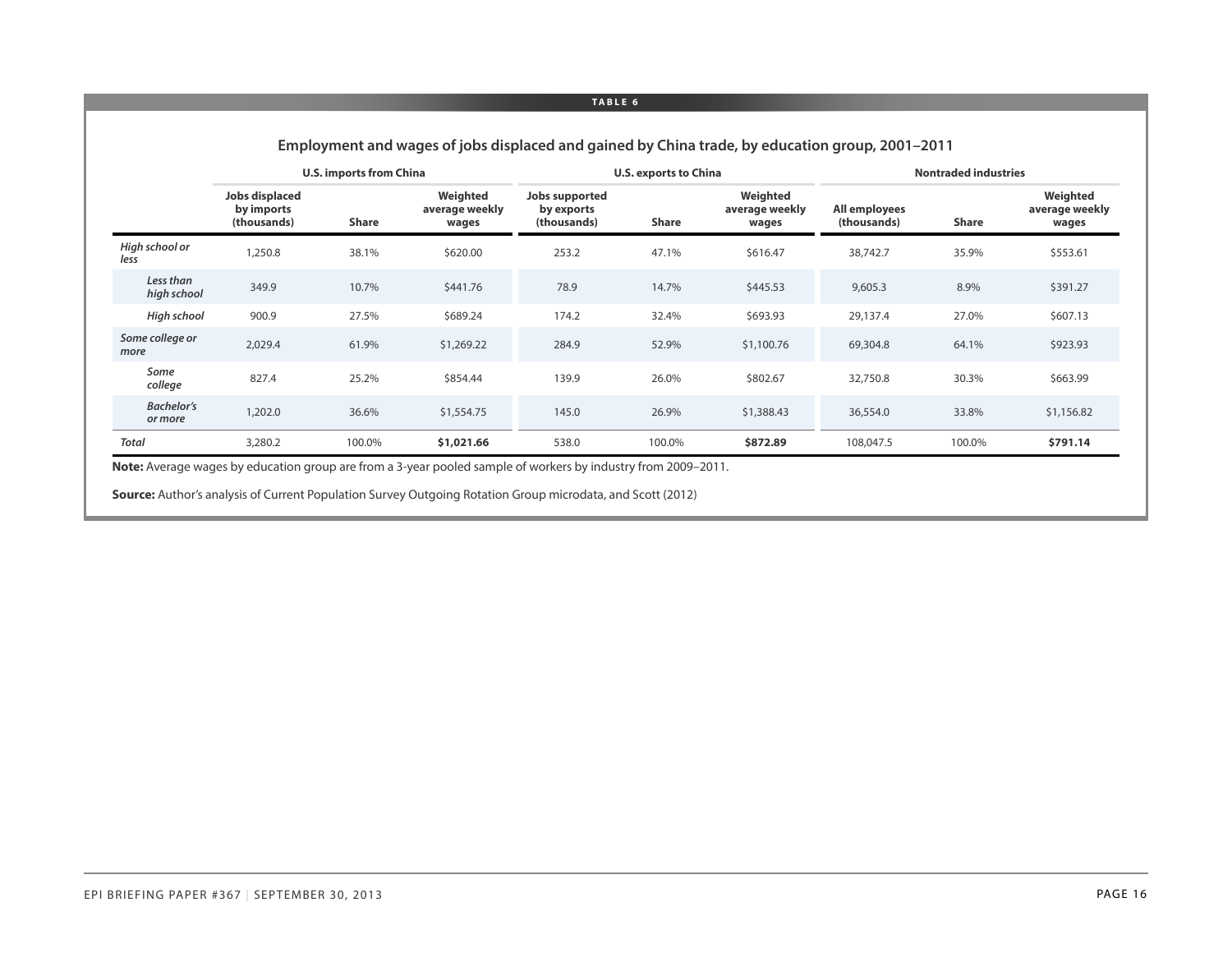The dataset covered about 123 million public and private sectors workers (Current Population Surveys, various years). The data exclude members of the armed forces, private households, and a few minor, miscellaneous industries that could not be matched to sectors as tracked by the U.S. Bureau of Labor Statistics (see endnote 4).

<span id="page-16-0"></span>Detailed data on the employment effects of trade for each of 45 aggregated industries in our model, and average wages paid in those industries, were used to estimate the impacts of trade by education group. **[15](#page-35-6)** The distribution of employment by education group for each of those 45 industries was used to estimate the effects of changes in trade on employment. This education and wage information was combined with estimates of the numbers of jobs created or displaced by trade by industry (Scott 2012, Table 3 and pages 15–16) to estimate the impacts of changes in trade by education group and on average wages.

Thus, for example, workers with less than a high school degree made up 24.0 percent of 1.58 million workers in the food and kindred products industry on average in the 2009–2011 period. Growing imports from China displaced 15,700 workers in this industry between 2001 and 2011. Assuming that workers were displaced in proportion to industry representation, we estimated that 3,800 workers with less than a high school (LTHS) degree were displaced by growing China trade deficits in this industry. Using similar procedures, and summing over all industries, we estimated that growing imports from China displaced a total of 349,900 LTHS workers between 2001 and 2011, as shown in the first data column of Table 6.

Similar calculations were carried out for workers with high school education, some college, and a bachelor's degree or more education, for both imports and exports, with the results shown in columns 1 and 4. The numbers of workers were summed, and the shares of each education class were calculated and reported in columns 2 and 5. Comparison data for nontraded industries are reported in columns 6–9 and are discussed below.

Average weekly wages for each type of work (by education) were estimated for each industry, then combined with the number of workers displaced in each industry to estimate industry/employment weighted average wages by education level. These averages are reported in columns 3, 6, and 9 of Table 6.

Weighted, average total wages, using the overall employment shares of each education group, are reported in bold at the bottom of columns 3, 6, and 9. One of the most remarkable findings is that wages of jobs displaced by imports from China, which averaged \$1,021.66 per week, were \$148.77 per week (17.0 percent) *higher* than average wages in industries exporting to China. However, jobs supported by exports did pay 10.3 percent more than jobs in nontraded industries.

<span id="page-16-1"></span>These results show that in trade with China, the United States is trading down: Wages earned in U.S. industries competing with imports from China are substantially higher than average wages in jobs supported by exports to China. **[16](#page-35-7)**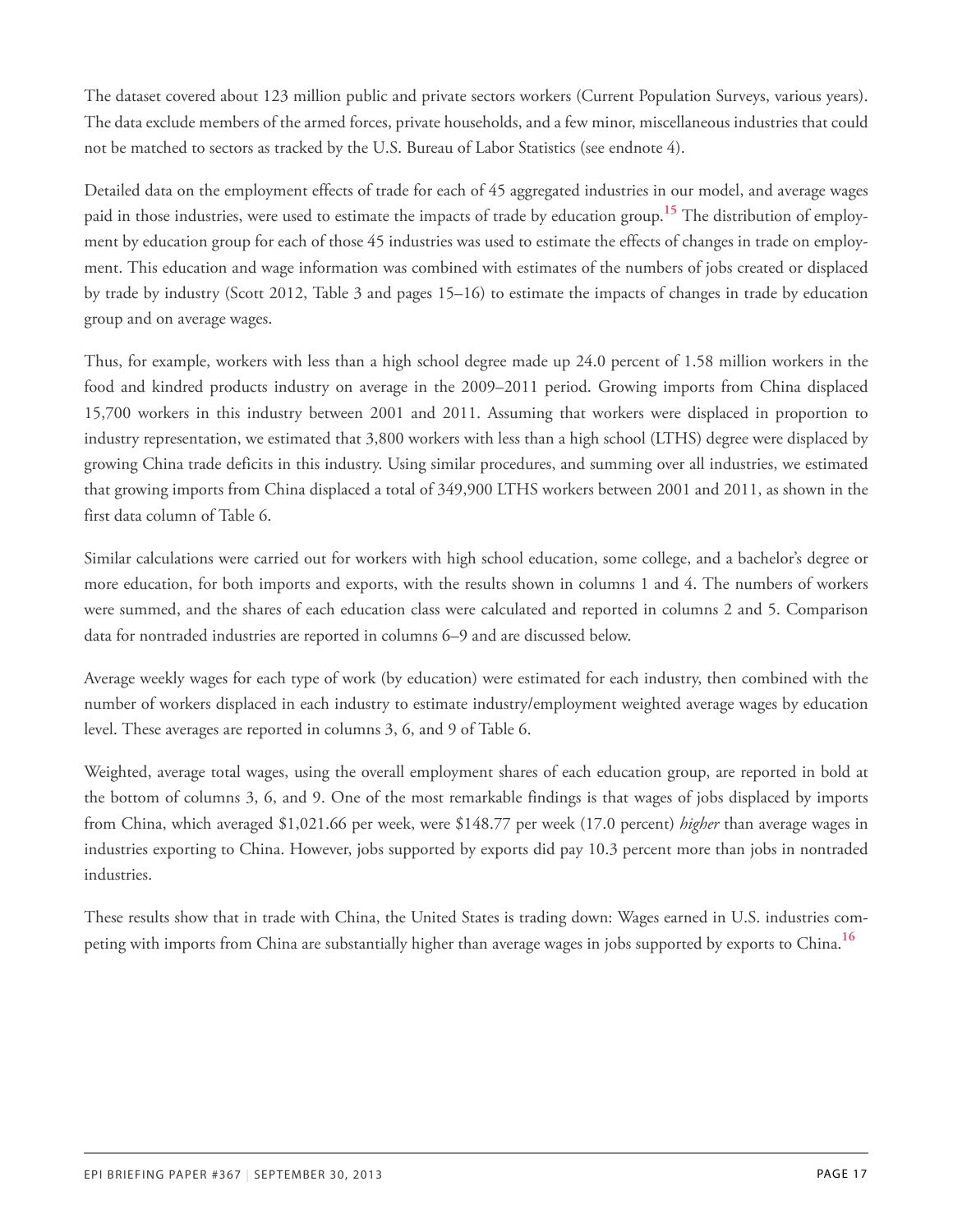Not only do import-competing industries pay more than industries exporting goods to China, but import-competing industries are also more skill intensive, as measured by the average education levels of the jobs displaced by imports. As noted in the top row of Table 6, workers with a high school degree or less education constitute only 38.1 percent of workers displaced by imports from China. Put differently, 61.9 percent of the jobs displaced by imports require some college, or more education, compared with 52.9 percent of jobs supported by exports.

These findings contradict the predictions of standard neoclassical trade theory, which argues that the United States should specialize in exporting highwage, and skill-intensive products, and that we should be importing low-skill, labor-intensive products. Neither theoretical assertion is supported by the data.

These results are based on the strong assumption, noted earlier, that job displacement within industries has a proportionate impact on workers from each These results show that in trade with China, the United States is trading down: Wages earned in U.S. industries competing with imports from China are substantially higher than average wages in jobs supported by exports to China.

educational class. If, however, more jobs requiring lower levels of education are being offshored within each industry, then the education gap between jobs displaced by imports and jobs supported by exports could be smaller.

Jobs supported by exports are more similar to the manufacturing profile shown in Table 1. Nearly half (47.1 percent) of the jobs supported by exports to China went to workers with a high school degree or less education. This is nearly identical to the 47.7 percent share of manufacturing jobs going to these same workers (Table 1).

The data in Table 6 can also be used to calculate net jobs lost by educational group due to growing trade deficits (by subtracting the jobs supported by exports from the jobs displaced by imports). Growing U.S. trade deficits with China displaced nearly 1 million (997,700) good jobs with excellent benefits for workers without any college education (36.4 percent of total jobs displaced, and 0.5 percentage points more than their share of the nontraded labor force). In addition, workers with a bachelor's degree or more education lost 1.057 million jobs (38.5 percent of total jobs displaced, 4.7 percentage points more than their share of the nontraded labor force). Thus, growing China trade deficits displaced disproportionately large numbers of workers at both the top and the bottom of the educational ladder.

It is true that both import-competing and export-supported jobs in U.S.-China trade paid substantially more than the average job in nontraded industries. Import-competing jobs paid 29.1 percent more than jobs in nontraded industries, overall. Jobs supported by exports paid less than import-competing jobs, as noted earlier. However, jobs supported by exports paid 10.3 percent more than jobs in nontraded industries. In addition, there was a substantial traded goods premium at every level of education, both for jobs displaced by imports and jobs supported by exports, relative to nontraded industries.

<span id="page-17-0"></span>What drove the higher level of wages in import-competing jobs was the much higher share of jobs displaced among workers with a bachelor's degree or more education. That, in turn, is largely explained by the distribution of trade with China, and the rapid growth of imports of computer and electronic products, which is discussed later. **[17](#page-35-8)**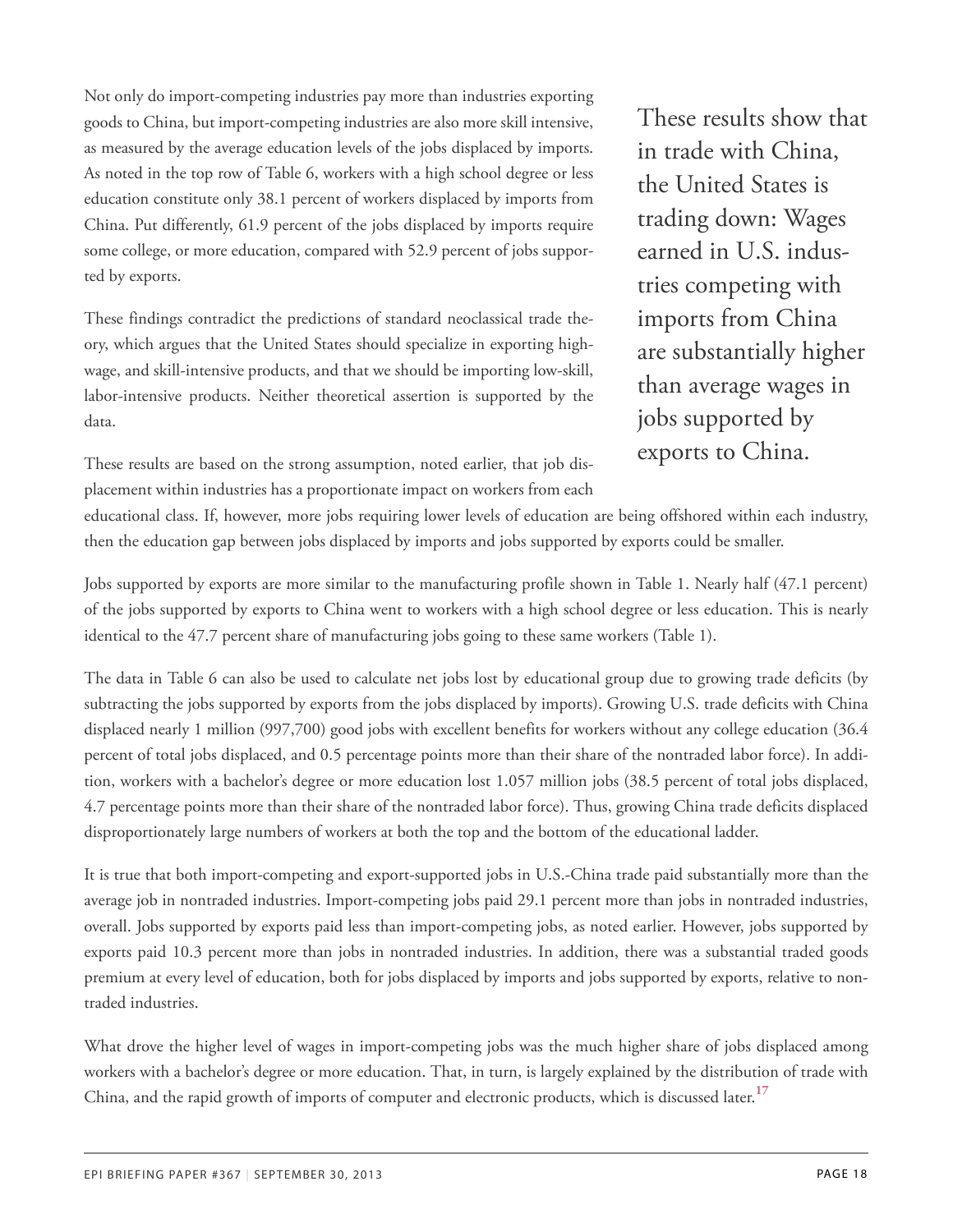The very high level of average wages in import-competing industries, and the very large number of jobs displaced by the growth of imports (3.3 million, as shown in Table 5), compared with the lower level of wages supported and the much smaller number of jobs supported by the growth of exports to China (538,000) implies that trade with China had large macroeconomic costs for the United States, above and beyond the costs of the millions of jobs lost and displaced. These costs will be presented later in the report in Table 9.

Comparable data on the effects of China trade by race and ethnicity are discussed in the next section.

### *The effects of growing China trade deficits on wages and employment by race and ethnicity*

The effects of growing China trade by race and ethnicity are shown and analyzed in **Table 7**. As in Table 6, the data reflect the effects of three macroeconomic forces: exports, imports, and nontraded goods (the reference group). In each set of columns, data are reported for the number of jobs supported or displaced for each of five racial and ethnic groups: white, black, Hispanic, Asian, and other minorities, along with the total number of minority and all workers affected. For example, the first column shows the number of jobs displaced by imports for all minority groups and for each racial and ethnic group, the second column shows each group's share of total workers displaced, and the third column shows the weighted average weekly wages paid to workers in each group.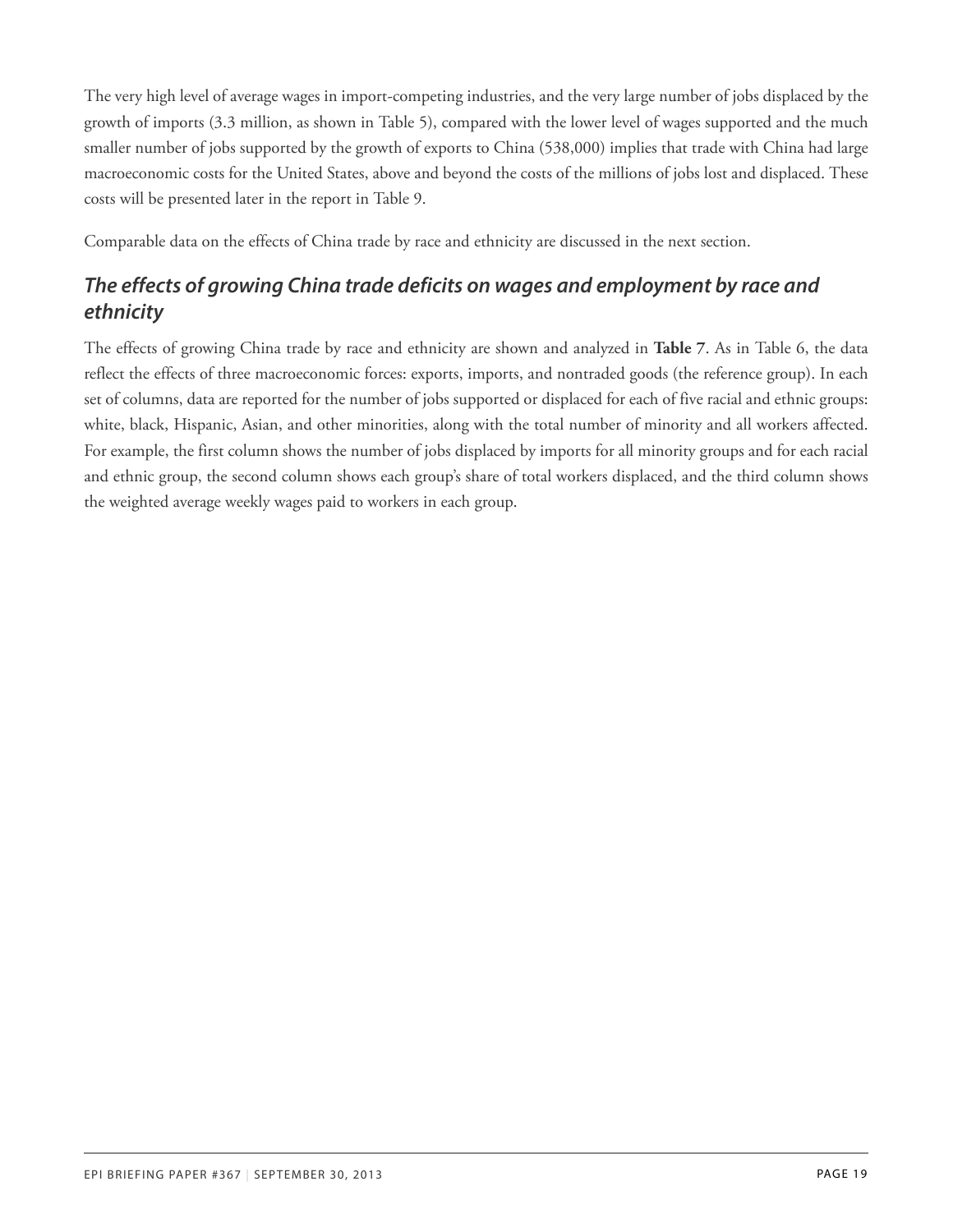|                        |                                             | <b>U.S. imports from China</b> |                                     | <b>U.S. exports to China</b>                |              |                                     |                              | <b>Nontraded industries</b> |                                     |  |
|------------------------|---------------------------------------------|--------------------------------|-------------------------------------|---------------------------------------------|--------------|-------------------------------------|------------------------------|-----------------------------|-------------------------------------|--|
|                        | Jobs displaced<br>by imports<br>(thousands) | Share                          | Weighted<br>average weekly<br>wages | Jobs supported<br>by exports<br>(thousands) | <b>Share</b> | Weighted<br>average weekly<br>wages | All employees<br>(thousands) | <b>Share</b>                | Weighted<br>average weekly<br>wages |  |
| White                  | 2.141.6                                     | 65.3%                          | \$1,111.40                          | 358.2                                       | 66.6%        | \$959.09                            | 73,341.4                     | 67.9%                       | \$843.92                            |  |
| <b>Minority groups</b> | 1,138.6                                     | 34.7%                          | \$852.83                            | 179.8                                       | 33.4%        | \$701.21                            | 34,706.1                     | 32.1%                       | \$679.63                            |  |
| <b>Black</b>           | 281.1                                       | 8.6%                           | \$732.48                            | 44.1                                        | 8.2%         | \$697.50                            | 12,280.9                     | 11.4%                       | \$654.16                            |  |
| <b>Hispanic</b>        | 500.5                                       | 15.3%                          | \$649.95                            | 100.3                                       | 18.6%        | \$581.66                            | 15,315.6                     | 14.2%                       | \$612.74                            |  |
| Asian                  | 309.5                                       | 9.4%                           | \$1,263.68                          | 26.9                                        | 5.0%         | \$1,114.61                          | 5,008.5                      | 4.6%                        | \$935.88                            |  |
| Other                  | 47.5                                        | 1.4%                           | \$1,026.05                          | 8.5                                         | 1.6%         | \$821.96                            | 2,101.0                      | 1.9%                        | \$705.20                            |  |
| <b>Total</b>           | 3,280.2                                     | 100.0%                         | \$1,021.65                          | 538.0                                       | 100.0%       | \$872.90                            | 108,047.5                    | 100.0%                      | \$791.15                            |  |

**Employment and wages of jobs displaced and gained by China trade, by race and ethnicity, 2001–2011**

Note: The white, black, Asian, and "other" race categories exclude Hispanics; the Hispanic ethnic designation includes individuals of any race. Average wages by race and ethnicity are from a 3-year pooled sample of workers by industry from 2009–2011.

**Source:** Author's analysis of Current Population Survey Outgoing Rotation Group microdata, and Scott (2012)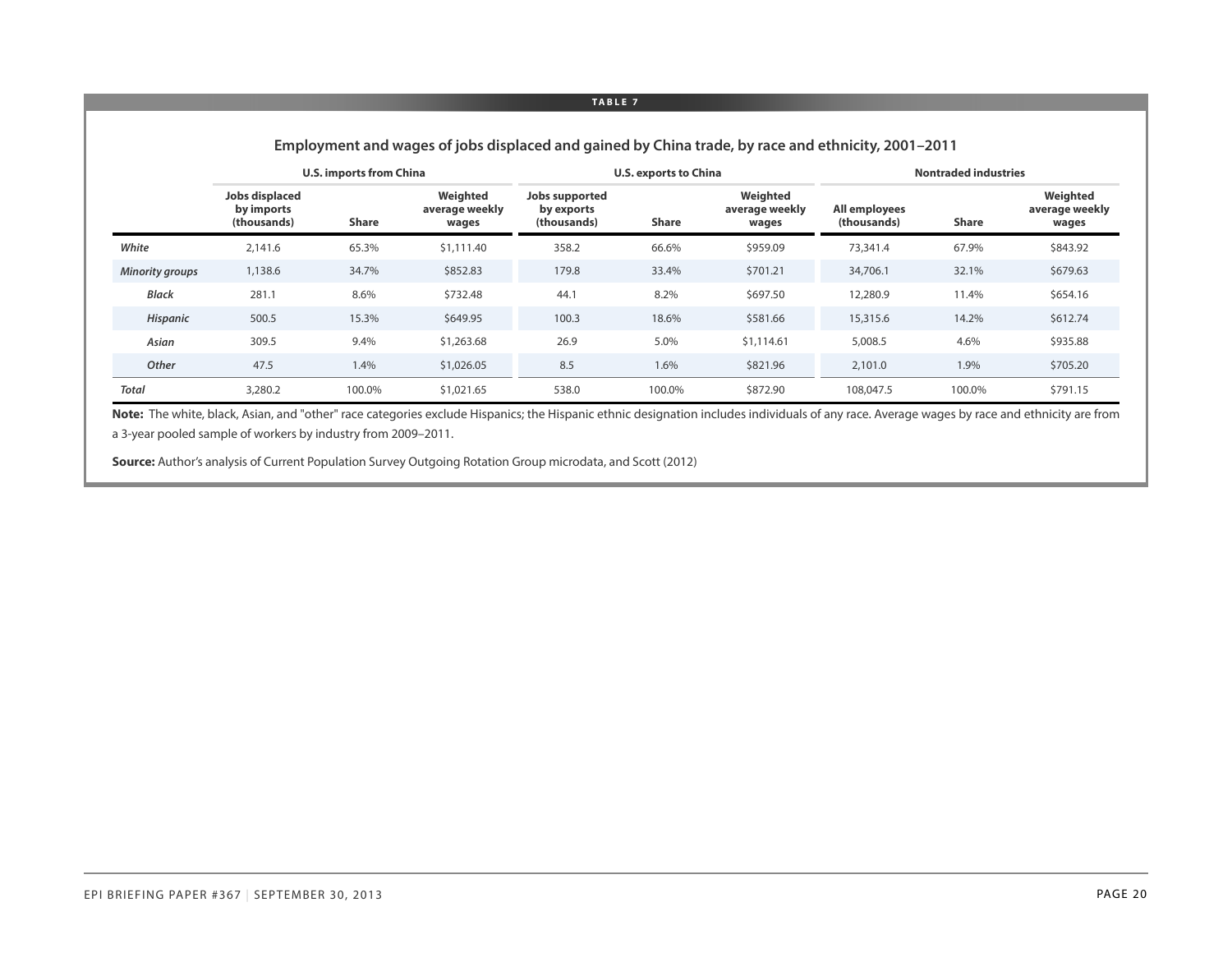These data are estimated using the same basic procedures used in Table 6. Data were collected from the Current Population Survey on the numbers of workers and average wages paid to each racial and ethnic group employed in each of 45 industries, which were used to estimate the shares of workers supported or displaced by trade in each industry. Data on the numbers of workers supported or displaced were multiplied by these shares for each industry to estimate the number of workers affected in each group in each industry, and these estimated employment data were then summed over all industries for presentation in Table 7.**[18](#page-35-9)**

<span id="page-20-0"></span>Black and "other" minority workers (the residual, less than 2 percent of all), as well as white workers were underrepresented in both jobs supported by exports and jobs displaced by imports; their shares of these jobs were less than their shares of the overall workforce, as shown in Table 2, and less than their shares of jobs in nontraded industries. For blacks and other minority workers, this largely reflects the fact that they tend to be underrepresented in manufacturing industries, also shown in Table 2. The degree of revealed racial wage disparity, in terms of employment shares, tends to be much higher for blacks than for whites or most other minority groups, as shown in Table 7. The black employment share of jobs displaced by imports from China was 2.8 percentage points less than their share of nontraded employment, and this 2.8-percentage-point gap constituted 24.6 of the black share of the nontraded industries labor force. For white workers, the difference was 2.6 percentage points, but that is only 3.8 percent of their share of the overall nontraded industries workforce.

The displacement of manufacturing jobs for black workers is partly a domestic phenomenon, because U.S. manufacturing plants have, over the past "several decades, been moving out of the dense, centrally located metropolitan counties…" (Helper, Krueger, and Wial 2012). The movement of the auto industry out of Detroit, in particular, has had a large negative impact on African American employment in auto and auto parts manufacturing, which has, in turn, a large effect on total minority employment in manufacturing.

Nonetheless, it is still true that growing trade deficits with China have displaced a large number of good jobs for African Americans and other minorities, and also for white workers. Hispanics and Asians were disproportionately affected both by the growth of imports from and exports to China. The Hispanic share of jobs displaced by growing imports from China was 15.3 percent, 1.1 percentage point (7.6 percent more) than their 14.2 percent average share of employment in nontraded industries. Minorities overall were disproportionally affected by the growth of imports from and exports to China, relative to their share of overall employment and employment in nontraded industries.

Growing imports from China had a much larger, negative impact on Asians than on other minority groups. Asian workers' share of jobs displaced (9.4 percent) was more than twice (103.5 percent larger) than their 4.6 percent share of the labor force in nontraded industries. Manufacturing overall does not employ such a disproportionately large share of Asians (5.7 percent, as shown in Table 2). The large, negative impact of imports from China on Asian employment is explained by the large share of jobs displaced in computer and electronic products, which will be explored below. Both facts are also closely related to the high share of Asians with a bachelor's degree or more education (Table 3), and such workers are intensively employed in the computer and electronic products industry.

### *The effects of trade on wages earned by different racial and ethnic groups*

Both export- and import-competing industries pay higher than average wages in nontraded industries, for every racial and ethnic group, and minorities as a group, as show in columns 3, 6, and 9 of Table 7. However, the wage premiums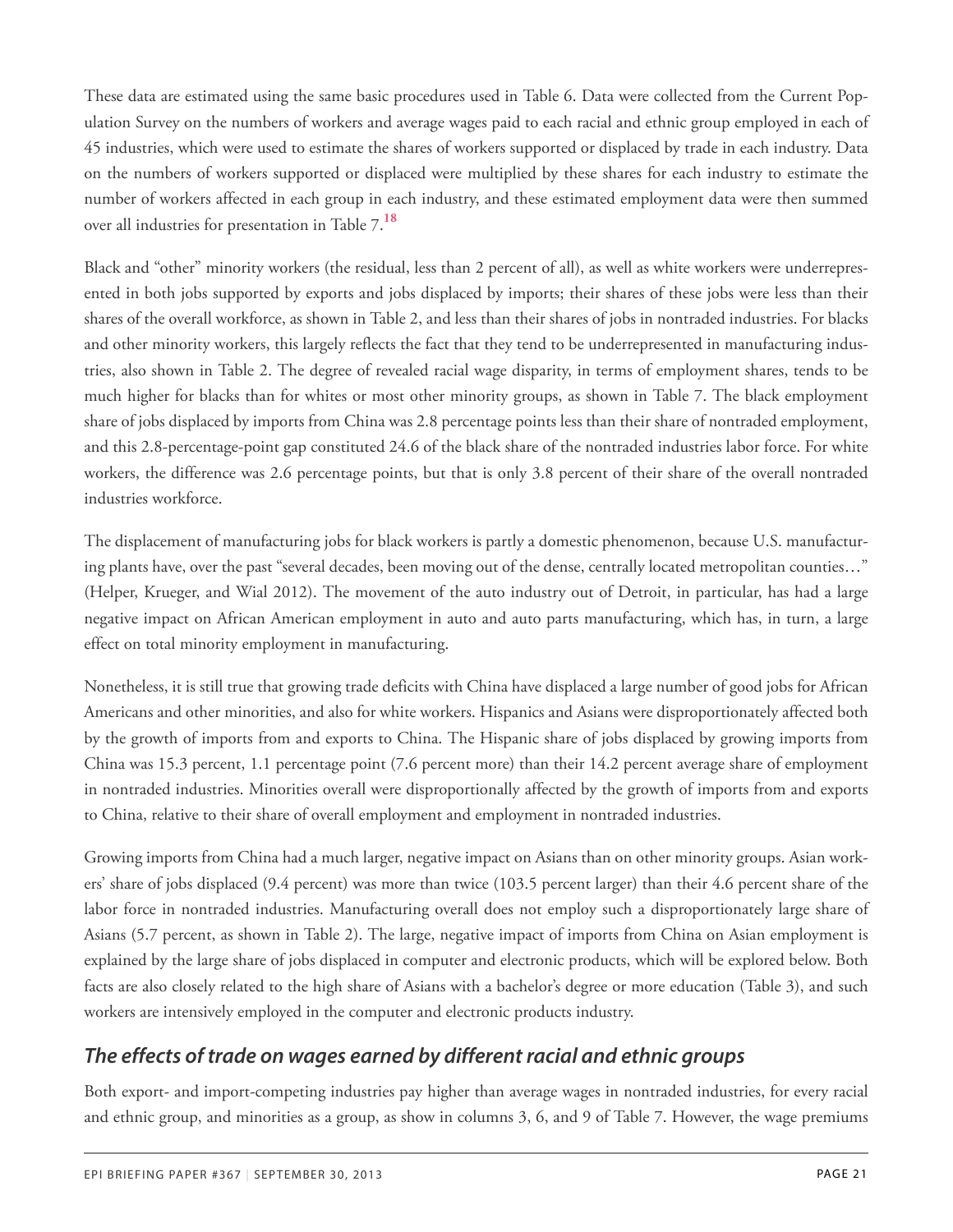(columns 3 and 6 minus column 9) were much larger for jobs displaced by imports, another indicator that trade with China stands the principle of comparative advantage on its head—the United States is specializing in exporting lowerwage products than are displaced by imports from China, for every racial and ethnic group.

As noted earlier, manufacturing (which makes up the bulk of traded goods jobs) is also an excellent source of good jobs for minority groups. The rapid growth of jobs-displacing imports from and the trade deficit with China displaced a disproportionately large number of excellent jobs for minority groups. As shown in Table 7, on the import side, the highest wage premiums (column 3 minus column 9) were earned by Asian workers (\$327.80 per week or 35.0 percent) and other minorities (\$320.85 or 45.5 percent), relative to wages in nontraded industries. White workers would have earned \$267.48 per week (31.7 percent) more in jobs displaced by imports from China. Blacks would have earned \$78.32 per week (12.0 percent more) and Hispanics would have earned \$37.20 per week (6.1 percent more). Minorities overall would have earned \$173.20 per week (25.5 percent more).

Thus, the growth of imports from China between 2001 and 2011 displaced over 1.1 million jobs (Table 7, row 2) that would have gone to minorities (more than one third, or 34.7 percent of the nearly 3.3 million jobs displaced by imports), and that would have paid excellent wages and benefits. The number of black and other minority jobs displaced was 2.6 percentage points above the average labor force shares of these groups in nontrade industries (data columns 2 and 8 in Table 7). Thus, more than 1.1 million minorities who were displaced suffered a tremendous loss of income and benefits due to the growth of imports from China in this period.

The growth of exports to China supported a much smaller number of jobs for minority groups, as shown in the middle three columns in Table 7. Those jobs offered smaller wage premiums than jobs displaced in import-competing industries, as noted above. For black workers, the export wage premium relative to nontraded industries (column 6 minus column 9) was \$43.34 (6.6 percent). Hispanic workers were actually paid \$31.09 per week less in exporting industries than in nontraded industries. This reflects, in part, the fact that more than one-third of Hispanic workers supported by exports worked in agricultural industries, where wages are exceedingly low. Export wage premiums were highest for Asians at \$178.73 per week (19.1 percent more than in nontraded industries), followed by other minorities (\$116.76 or 16.6 percent more), and whites (\$115.17 per week or 13.6 percent more). Export wage premiums for most groups were only one-half to one-third of the level observed in import-competing industries, or less. In addition, the total number of minority jobs supported by exports was only 179,800, less than one-sixth of the number of minority jobs displaced by imports.

### *The net effects of trade on employment, by race and ethnicity*

The data in Table 7 can also be used to estimate the net employment effects of trade by race and ethnicity. Net jobs displaced by trade are equal to the number of jobs supported by exports (column 4), less jobs displaced by imports (column 1). These totals are shown in column 1 of **Table 8**, which shows that growing U.S. trade deficits with China between 2001 and 2011 displaced a disproportionately large number of good jobs for minority workers. Overall, growing trade deficits with China between 2001 and 2011 displaced 958,800 jobs for minority workers. This was 35.0 percent of the total jobs displaced, 2.8 percentage points more than the minority share of the nontraded sectors of the economy.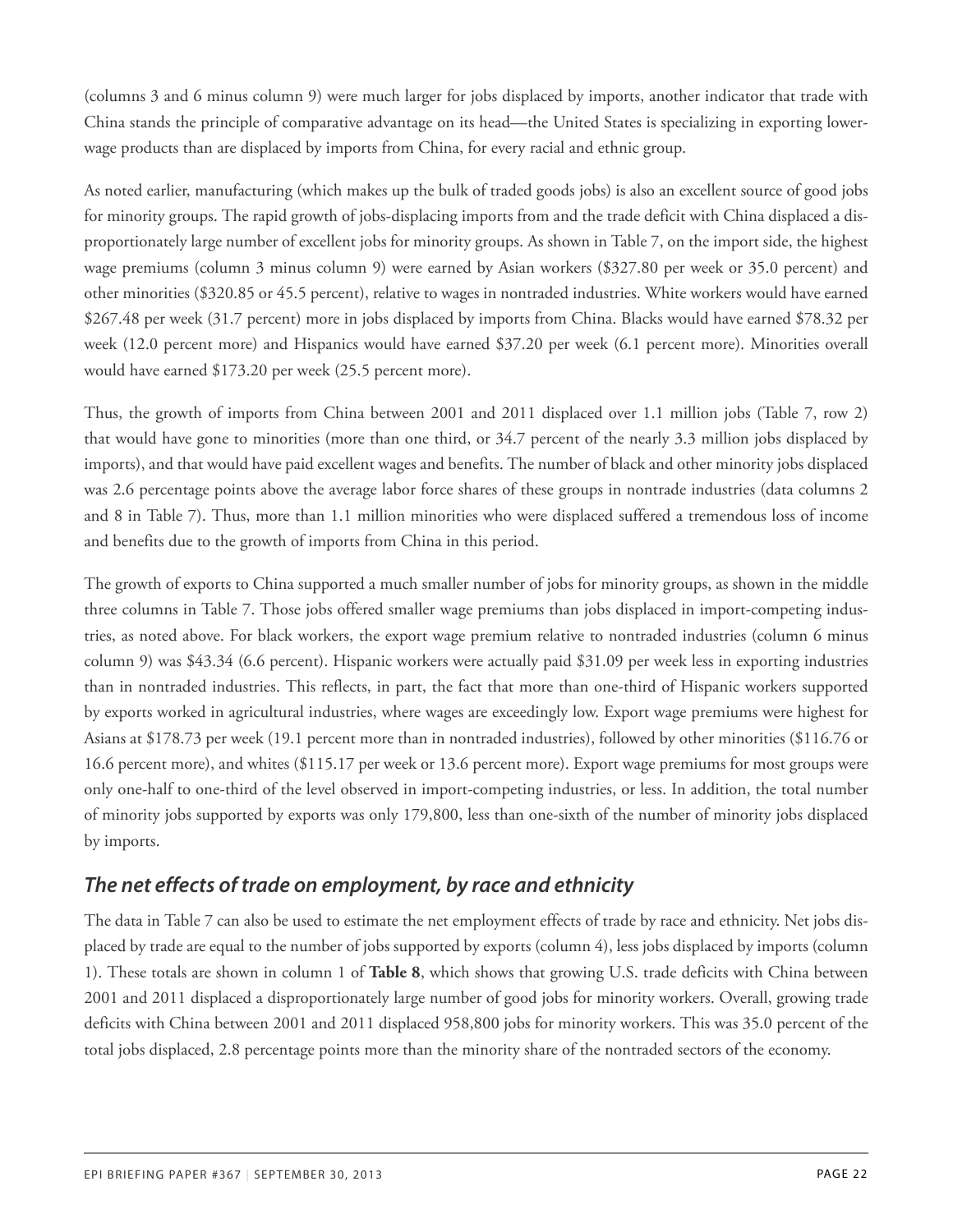### **Net jobs gained or lost due to growth of U.S. trade deficit with China, by race and ethnicity, 2001–2011**

|                           | <b>Net Jobs gained or lost</b><br>(thousands) | Share of<br>total | Share of nontraded<br>industry jobs | Difference from<br>nontraded job share |
|---------------------------|-----------------------------------------------|-------------------|-------------------------------------|----------------------------------------|
| White                     | $-1.783.4$                                    | 65.0%             | 67.9%                               | $-2.8%$                                |
| <b>Minority</b><br>groups | $-958.8$                                      | 35.0%             | 32.1%                               | 2.8%                                   |
| <b>Black</b>              | $-237.0$                                      | 8.6%              | 11.4%                               | $-2.7%$                                |
| <b>Hispanic</b>           | $-400.2$                                      | 14.6%             | 14.2%                               | $0.4\%$                                |
| Asian                     | $-282.6$                                      | 10.3%             | 4.6%                                | 5.7%                                   |
| Other                     | $-39.0$                                       | 1.4%              | 1.9%                                | $-0.5%$                                |
| <b>Total</b>              | $-2,742.2$                                    | 100.0%            | 100.0%                              |                                        |

**Note:** The white, black, Asian, and "other" race categories exclude Hispanics; the Hispanic ethnic designation includes individuals of any race. Shares in the last column may not exactly match the differences between columns two and three due to rounding.

**Source:** Author's analysis of Current Population Survey Outgoing Rotation Group microdata, Tables 5 and 7 in this report, and Scott (2012)

Thus, growing trade deficits displaced nearly one million good jobs with excellent benefits for minority workers between 2001 and 2011. This contributed to the growing gulf between wages earned by white workers and minority workers, and the general rise in income inequality in the United States.

Of the 958,800 minority jobs lost or displaced, 237,000 were lost by black workers, 400,200 were lost by Hispanics, 282,600 were lost by Asian workers and 39,000 were lost by other minorities. As shown in Table 8, Hispanics and especially Asian workers suffered disproportionately large losses of net jobs due to the rapid growth of imports from China and the relatively tiny number of jobs supported by exports (Table 7). Furthermore, growing trade deficits

Growing U.S. trade deficits with China between 2001 and 2011 displaced a disproportionately large number of good jobs for minority workers.

<span id="page-22-0"></span>with China cost blacks 237,000 jobs, which, combined with the 39,000 lost jobs for nonspecified minorities represents a significant opportunity cost, in terms of the goods jobs with excellent benefits that are no longer available to members of these communities. **[19](#page-35-10)**

Having estimated the direct effects of trade on workers by education and race and ethnicity, we can now turn to developing estimates of the total national wage impacts of growing U.S. trade deficits with China in 2011.

# **The net national cost of growing U.S. trade deficits with China**

As shown in Tables 6, 7, and 8, the growth of trade deficits with China shifts U.S. jobs from better-paid traded-goods industries into jobs in nontraded sectors where wages are significantly lower on average. Moreover, average wages in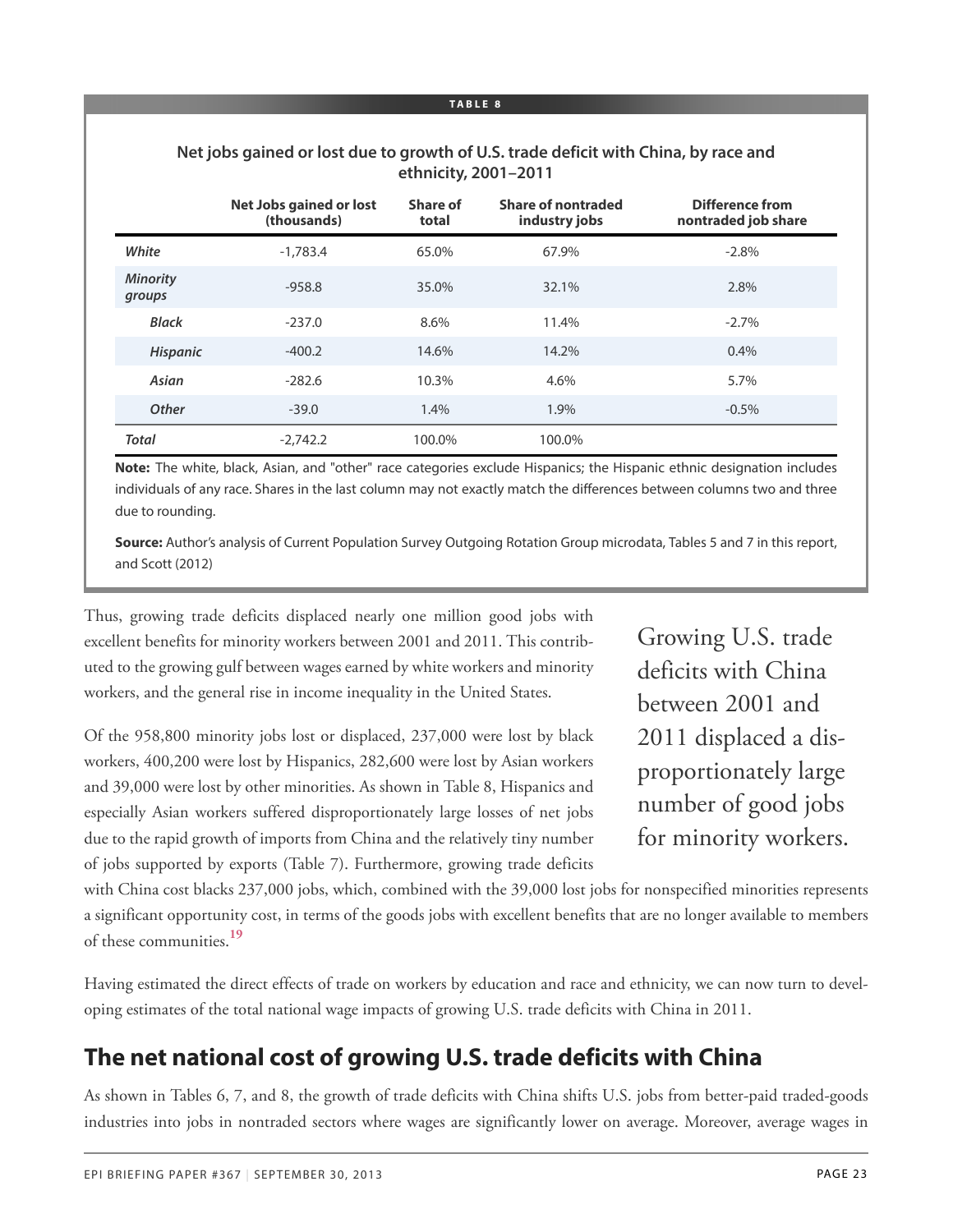#### **TA B L E 9A**

### **Trade and wages in importing and exporting industries trading with China, 2001–2011**

|                                           | <b>Average weekly</b><br>wages by<br>education group<br>(dollars) | <b>Percent difference</b><br>in wages (imports)<br>over exports) | <b>Average weekly</b><br>wages, all<br>minority workers*<br>(dollars) | <b>Percent difference</b><br>in wages (imports<br>over exports) |
|-------------------------------------------|-------------------------------------------------------------------|------------------------------------------------------------------|-----------------------------------------------------------------------|-----------------------------------------------------------------|
| Jobs supported by<br>exports (A)          | \$872.89                                                          | 17.0%                                                            | \$701.21                                                              | 21.6%                                                           |
| Jobs displaced by<br>imports(B)           | \$1,021.66                                                        |                                                                  | \$852.83                                                              |                                                                 |
| Addendum:                                 |                                                                   |                                                                  |                                                                       |                                                                 |
| <b>Nontraded</b><br><i>industries (C)</i> | \$791.14                                                          |                                                                  | \$679.63                                                              |                                                                 |
| <b>Traded vs. nontrade wages</b>          |                                                                   |                                                                  |                                                                       |                                                                 |
|                                           | <b>Difference</b>                                                 | <b>Traded wage</b><br>premium                                    | <b>Difference</b>                                                     | <b>Traded wage</b><br>premium                                   |
| Exports $(D = A - C)$                     | \$81.75                                                           | 10.3%                                                            | \$21.58                                                               | $3.2\%$                                                         |

|  |  | China trade weighted vs. nontraded industries |  |
|--|--|-----------------------------------------------|--|
|  |  |                                               |  |

\*Excludes non-Hispanic white workers.

**Note:** Average wages by education group are from a 3-year pooled sample of workers by industry from 2009–2011.

*Imports (E = B – C)* \$230.52 29.1% \$173.20 25.5%

**Source:** Author's analysis of Current Population Survey Outgoing Rotation Group microdata, and Scott (2012)

import-competing industries are higher than those in export industries. Thus, the growth in the overall volume of trade (imports plus exports) with China substituted lower-paying export jobs for higher-paying jobs in import-competing industries. This somewhat surprising finding stands economic logic on its head. Economic theory would suggest that the United States should specialize in producing goods that use high-skilled, highly educated (and highly paid) workers, and import labor-intensive goods that use more low-skilled labor. In fact, low-wage commodity sectors were some of the largest exporters of goods from the United States to China.

This section analyzes the effects of changing trade flows with China on wages and the worker characteristics of those affected by growing trade deficits. This analysis is based on a pooled sample of 2009 to 2011 data from the Current Population Survey, as described and summarized above.

The results of the wage analysis are summarized in **Table 9A**. The first column shows average weekly wages in import and export industries by education group (from Table 6) in the 2009–2011 period, and the second column compares the percent difference between import and export wages for U.S. trade with China. One of the most important findings in this study is that, for trade with China (by education group), average wages in exporting industries, at \$872.89 per week, were lower than in import-competing industries, where they were \$1,021.66 per week—a premium of 17.0 percent.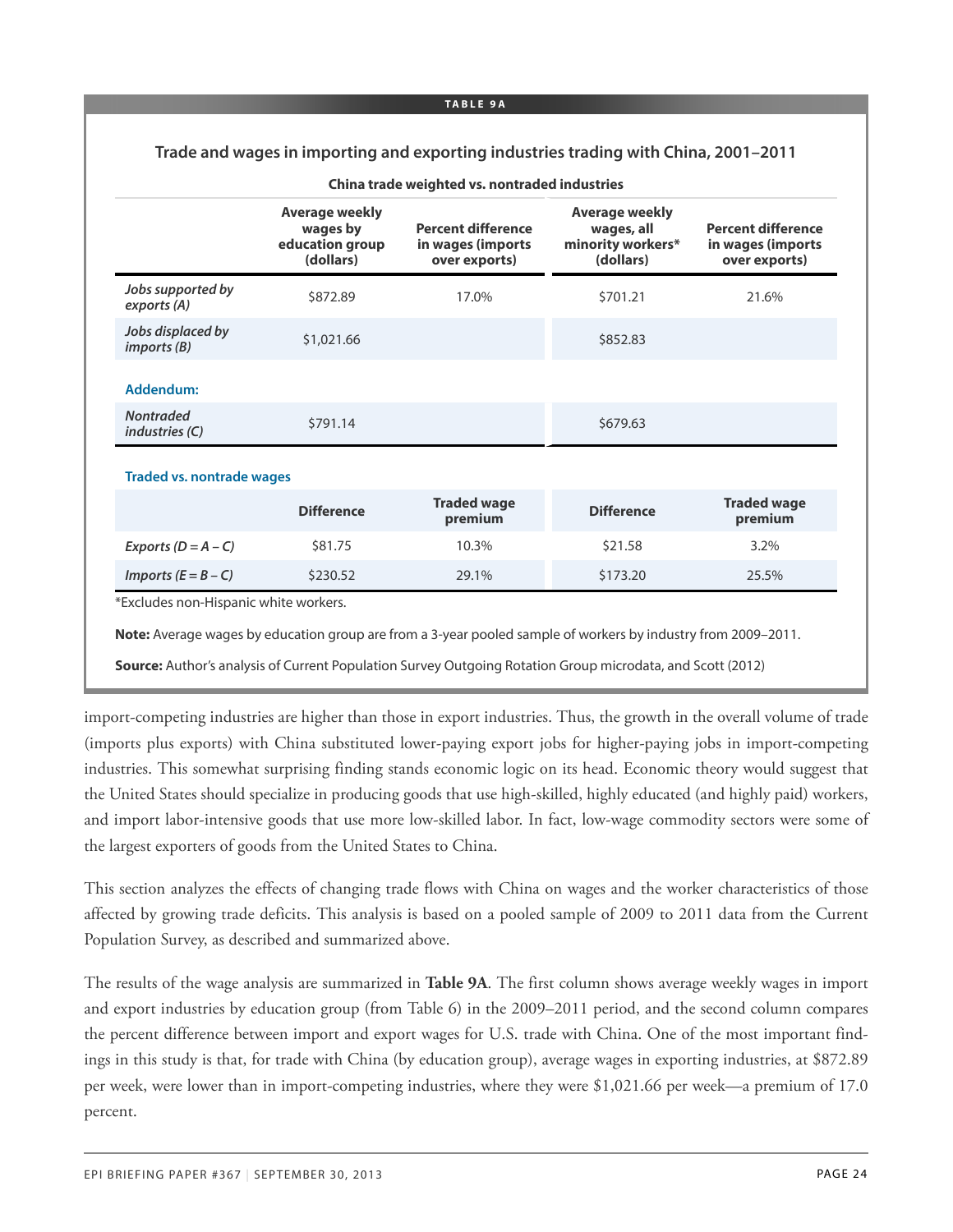The estimated difference between weekly import and export wages shown in the first column of Table 9a assume that trade only affects the composition of employment between industries, and that it does not change the distribution of employment within industries. If production work employing a higher share of noncollege educated workers has been displaced within manufacturing industries, then the wage loss estimates in Table 9A are an upper-bound estimate of trade-related wage losses shown in Table 9B, below. However, the losses are still large, as indicated by two wage comparisons.

First, it is unambiguously true that, for all workers by education group (data columns 1 and 2) wages in nontraded industries are at least \$81.75 per week less than in exporting or importing industries. Second, education-weighted weekly wages in nontrade industries (\$791.14) are also substantially less—\$145.56 less—than average weekly manufacturing wages (\$936.70 according to Table 1), and more than three-fourths of jobs displaced in China trade were in manufacturing.

The third and fourth columns of Table 9A report average wages for traded and nontraded industries based on China trade weights, for minority workers only (excluding white workers). For minority workers, wages in nontraded industries (\$679.63) are less than in exporting or importing industries. Import wages also exceed export wages in this breakdown by 21.6 percent, as shown in column four. These estimates of trade-related wages by education and for minorities are used in the remainder of Table 9 to develop a range of estimates of net wages lost due to growing trade deficits with China.

The growth of U.S. trade deficits with China implies that, even if reemployed, more workers were employed in other, nontraded sectors of the economy than would have been if U.S. trade with China were balanced, and that total payments to affected workers were lower than they would otherwise have been for two reasons. First, as trade expanded, jobs displaced by imports paid more than export jobs paid, so U.S. workers lost wages on every job gained through increased exports. Second, the growth in the trade deficit reduced the demand for labor in traded goods industries and, even when reemployed, those workers earned much lower wages than they would have earned if employed in manufacturing and other traded-goods industries.

The estimates developed in Table 9 are conservative because they assume that workers displaced by growing U.S.-China trade deficits *are* reemployed. However, since December 2007, the United States has lost 1.8 million manufacturing jobs, and 2.1 million total public- and private-sector jobs (Bureau of Labor Statistics 2013a). Worse yet, four years into the so-called recovery, the United States still has a shortfall of 8.3 million jobs needed to absorb new entrants to the labor force and return unemployment to its prerecession level of 5.0 percent in December 2007 (Economic Policy Institute 2013).

Total wage gains and losses for all trade-affected jobs (assuming that workers are reemployed) are estimated in **Table 9B**. The jobs gained due to growing exports, jobs lost due to growing imports, and net jobs lost between 2001 and 2011 are shown in the top section of the table. The first column reports trade-related wage gains and losses by education group. The growth of exports to China generated total wage premiums (over nontraded industry jobs) of \$2.3 billion in this period (i.e., \$81.75 per job per week from Table 9A, times 538,000 export jobs gained from Table 5, times 52 weeks), while the growth of imports eliminated wage premiums of \$39.3 billion in this period using calculations from the same two tables). Thus, there was a nationwide loss of \$37.0 billion in wage premiums that would have been earned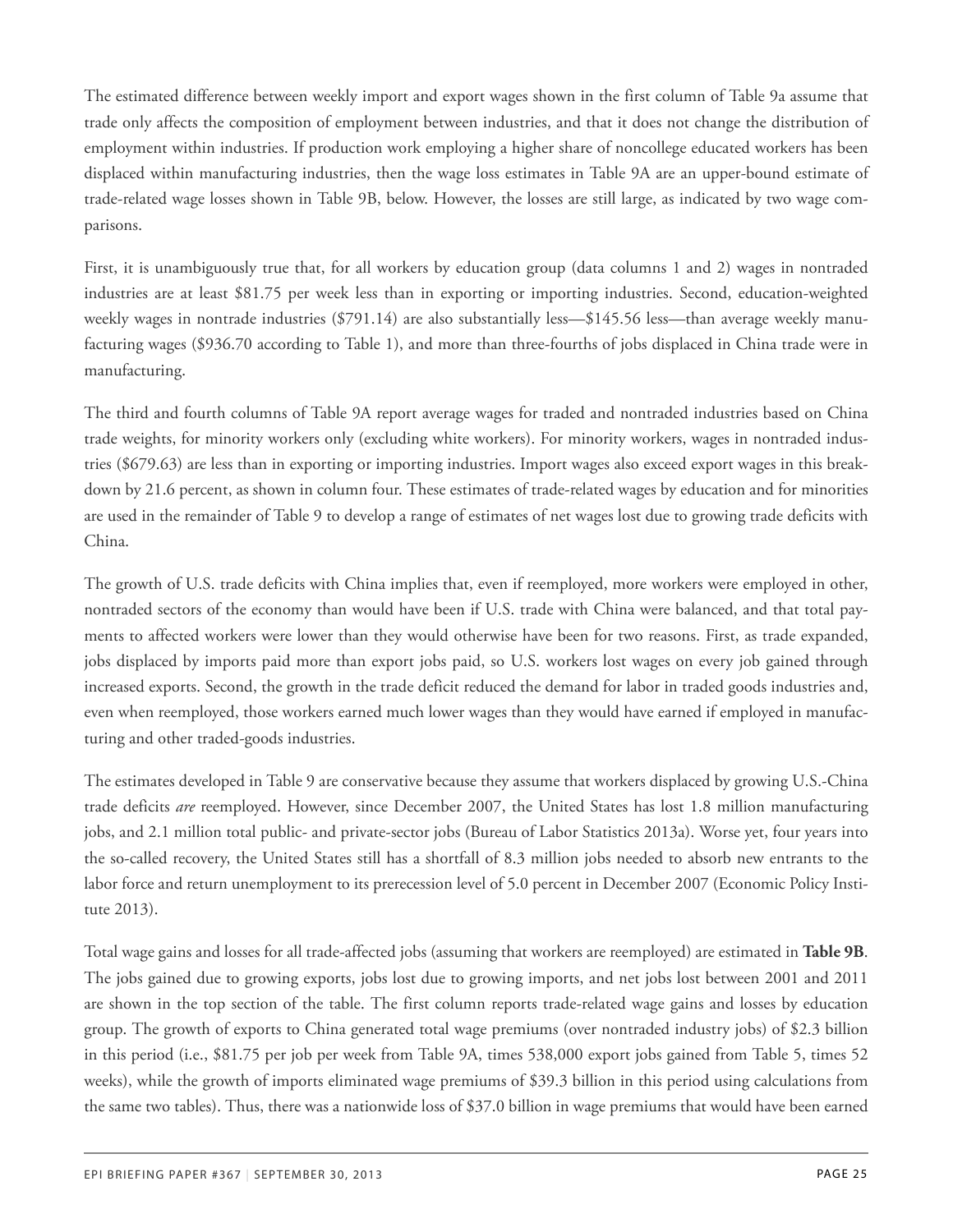#### **TA B L E 9B**

### **Wage losses caused by growing U.S. trade deficits with China, 2011**

#### **Changes in U.S. trade-related employment with China**

|                                                                                  | <b>By education group</b>  | For minorities*            |
|----------------------------------------------------------------------------------|----------------------------|----------------------------|
|                                                                                  | <b>Jobs (in thousands)</b> | <b>Jobs (in thousands)</b> |
| Jobs gained due to growing exports to China (F)                                  | 538.0                      | 179.8                      |
| Jobs lost due to growing imports from China (G)                                  | 3,280.2                    | 1,138.6                    |
| Net jobs lost due to growing U.S. trade deficits with China (H)                  | $-2,742.2$                 | $-958.8$                   |
| Trade-related gains and losses in U.S. wage income                               |                            |                            |
|                                                                                  | <b>Wages (billions)</b>    | <b>Wages (billions)</b>    |
| Net wages gained through growing exports to China ( $I = D \times F \times 52$ ) | \$2.3                      | \$0.2                      |
| Net wages lost through growing imports from China (J= E x G x 52)                | $-539.3$                   | \$10.3                     |
| Total wage losses $(K = I - J)$                                                  | $-537.0$                   | $-510.1$                   |
| Net loss per year per net displaced worker (K/H)                                 | \$13,504.58                | \$10,458.29                |
| Addendum:                                                                        |                            |                            |
| Net losses under hypothetical balanced trade:                                    | <b>Wages (billions)</b>    | <b>Wages (billions)</b>    |
| At 2011 export level**                                                           | $-59.9$                    | $-52.3$                    |
| At 2011 import level***                                                          | $-540.6$                   | $-59.4$                    |

\*Excludes non-Hispanic white workers.

\*\*Assumes that U.S. exports are unchanged from their 2011 level of \$96.9 billion, and that U.S. imports decrease proportionately to \$96.9 billion (balanced trade).

\*\*\*Assumes that U.S. imports are unchanged from their 2011 level of \$398.5 billion, and that U.S. exports increase proportionately to \$398.5 billion (balanced trade).

**Source:** Author's analysis of Current Population Survey Outgoing Rotation Group microdata, and Scott (2012)

had the U.S. trade deficit with China not increased. Each full-time worker of the 2.7 million displaced by the growing trade deficit (the "net" increase in imports from China), even when reemployed in nontraded industries, lost an average \$13,505 per worker per year (\$37.0 billion divided by 2,742,200 net jobs displaced).

This wage loss figure is a snapshot of how much more workers displaced between 2001 and 2011 by the growing U.S. trade deficit with China would have earned in 2011 had they not been displaced. Annual wage losses will increase if the U.S. trade deficit with China increases, as it did in 2012 (U.S. International Trade Commission 2013).

Even if trade were balanced, U.S. workers would still lose because we export low-wage products to China and import high-wage products, as shown in column 1 of the addendum to Table 9B. For example, under a hypothetical scenario where U.S. exports to and imports from China were each \$96.9 billion (the actual value of U.S. exports to China in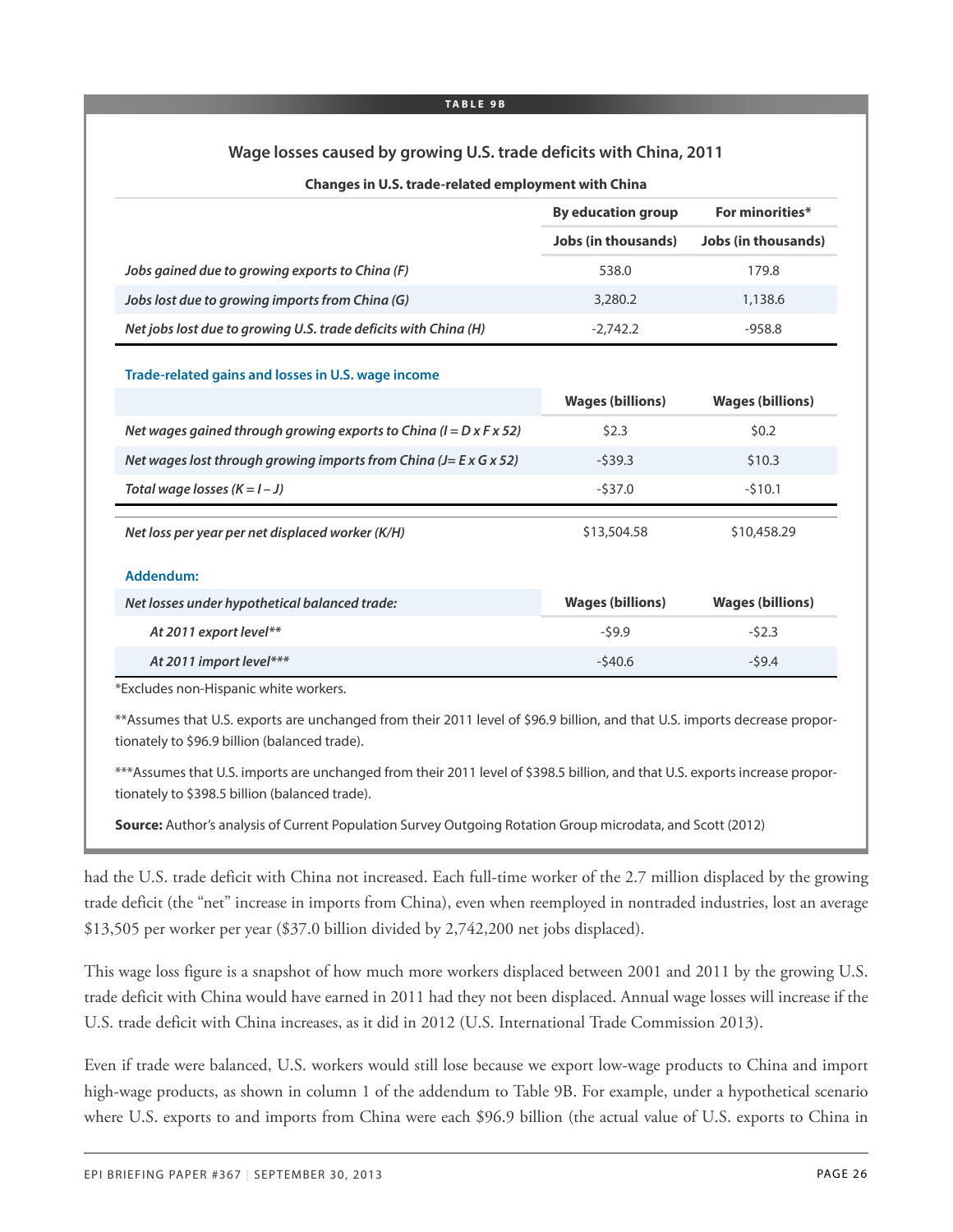2011) but the pattern (in terms of wages of jobs lost and gained) is as described here, the United States loses \$9.9 billion. The loss reflects the difference between wages earned in making \$96.9 billion in exports, and wages lost in jobs displaced by imports, if those workers are reemployed in nontraded industries earning \$791.14 per week. If exports and imports were \$398.5 billion (the actual value of U.S. imports from China in 2011) then the loss is more than four times as much—\$40.6 billion. These losses offset some of the gains from trade with China (from specialization in products for which the United States has a comparative advantage) that are found in most economic models of the benefits of trade.

The right-hand columns in Tables 9A and 9B examine the costs of growing U.S.-China trade deficits between 2001 and 2011 for the 958,800 minority workers whose jobs were displaced. Average wage premiums for both minority jobs supported by exports to China and jobs displaced by imports are lower than they were for workers overall (by education), which reflects the disparity in wages by race observed in Table 7. For minority workers, wage premiums earned on exports were \$701.21 per week (Table 9A, column 3 vs. \$872.89 per week in the education analysis, shown in column 1). Wage premiums associated with jobs displaced by growing imports were \$852.83 per week in the minority group analysis (Table 9A, column 3), compared with \$1,021.66 per week in the education analysis covering all workers (column 1). However, the baseline level of wages in nontraded industries was also only \$679.63 in the minority group analysis, \$111.51 (14.1 percent) less than in the overall education group analysis. The only significant difference between the populations considered in columns 1 and 3 is the exclusion of white, non-Hispanic workers from column three; white workers represented 67.9 percent of the labor force in nontraded industries, and slightly smaller shares in the traded goods sectors (Table 7).

As Table 9B shows, net wages lost due to the growing trade deficit with China in the minority group analysis were \$10.1 billion (vs. \$37.0 billion in the education-based analysis for all workers in column 1). Average annual wage loss per worker displaced was \$10,485.29 in the minority group analysis, compared with \$13,504.58 in the education-based analysis. Net losses due to a pure substitution of export for import jobs in the hypothetical balanced trade scenarios would have been \$2.3 billion to \$9.4 billion, as shown in the addendum, roughly proportionate to the losses in the education analysis (\$9.9 billion to \$40.6 billion), which covered 2.7 million workers

Growing trade deficits with China were enormously costly for both minority workers and for all 2.7 million workers displaced between 2001 and 2011. In summary, even when reemployed in nontraded industries, the 2.7 million workers displaced by growing U.S. trade deficits with China lost \$13,505 per worker in 2011, alone. Minorities also suffered large trade-related wage losses of \$10,485 per worker in 2011.

But lost jobs and lower wages for displaced workers are just the tip of the iceberg. Competition with low-wage workers from less-developed countries has also driven down wages for workers in U.S. manufacturing and reduced the wages and bargaining power of similar workers throughout the economy—essentially all production workers with less than a four-year college degree, or 70 percent of the private-sector workforce (roughly 100 million workers). For a typical full-time, full-year worker earning the average wage in 2011, these indirect losses totaled approximately \$1,800 per year (Bivens 2013, 1). China is the most important source of downward wage pressure from trade with less-developed countries, because its workers receive very low wages, and because it was responsible for over half (51.6 percent) of the growth in U.S. imports of manufactured goods from less-developed countries between 1995 and 2011 (Bivens 2013, 7).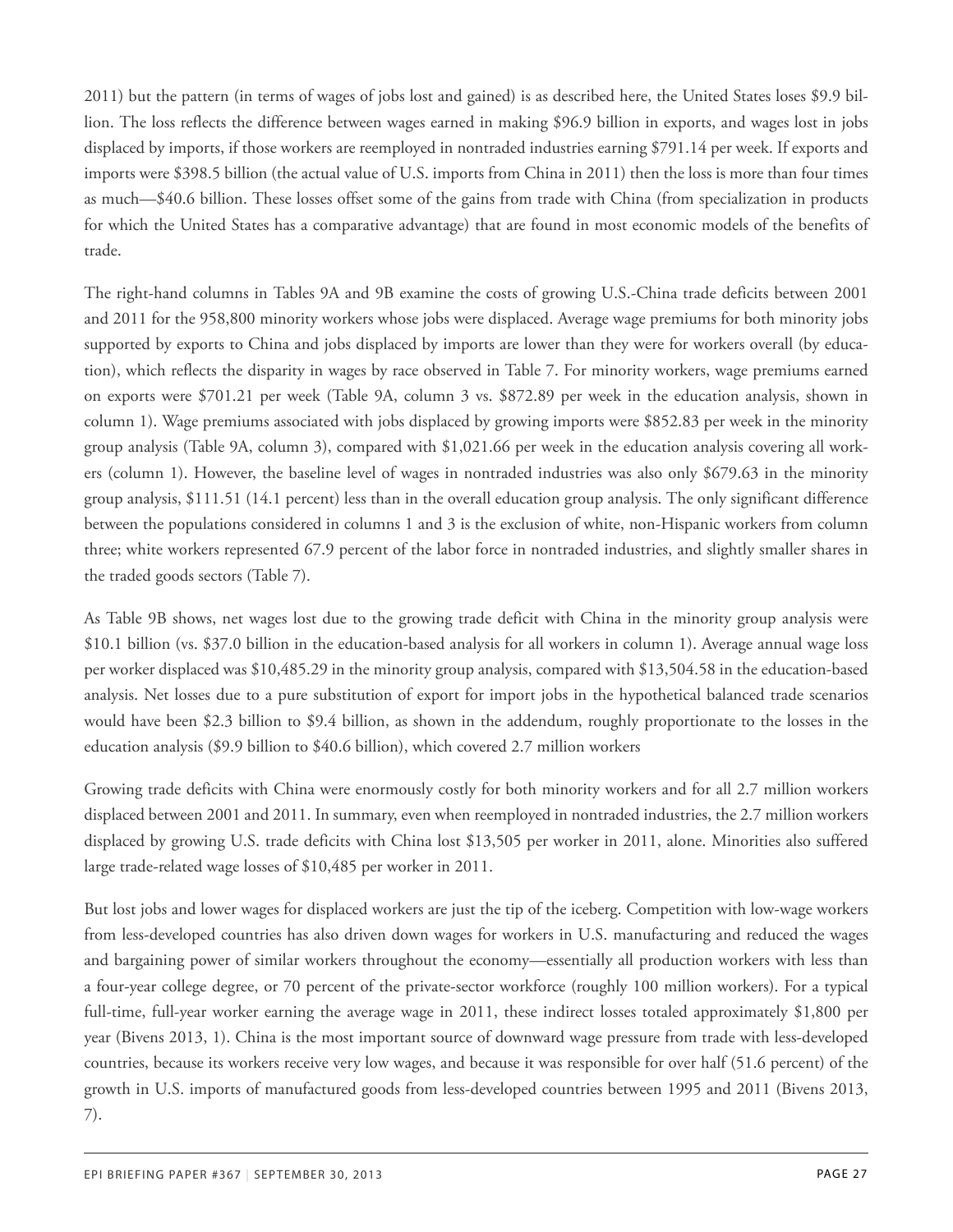### *Demographic impacts of growing U.S. trade deficits with China*

The models used in this study also allow an examination of the effects of growing U.S.-China trade deficits on different demographic groups in terms of education, wage distribution, and race.

Workers with a high school degree or less education have been particularly hard hit by the rising U.S. trade deficit with China. The manufacturing sector, which produces most traded goods, employs a much higher-than-average share of such workers, as shown in **Table 10**, which details shares of workers and their wages by education level and race/ ethnicity for all industries (i.e., all 123 million workers in the sample), manufacturing, and computer and electronic products. Workers with a high school degree or less education made up 35.9 percent of workers in nontraded industries in 2009–2011, but they made up 47.7 percent of the manufacturing labor force.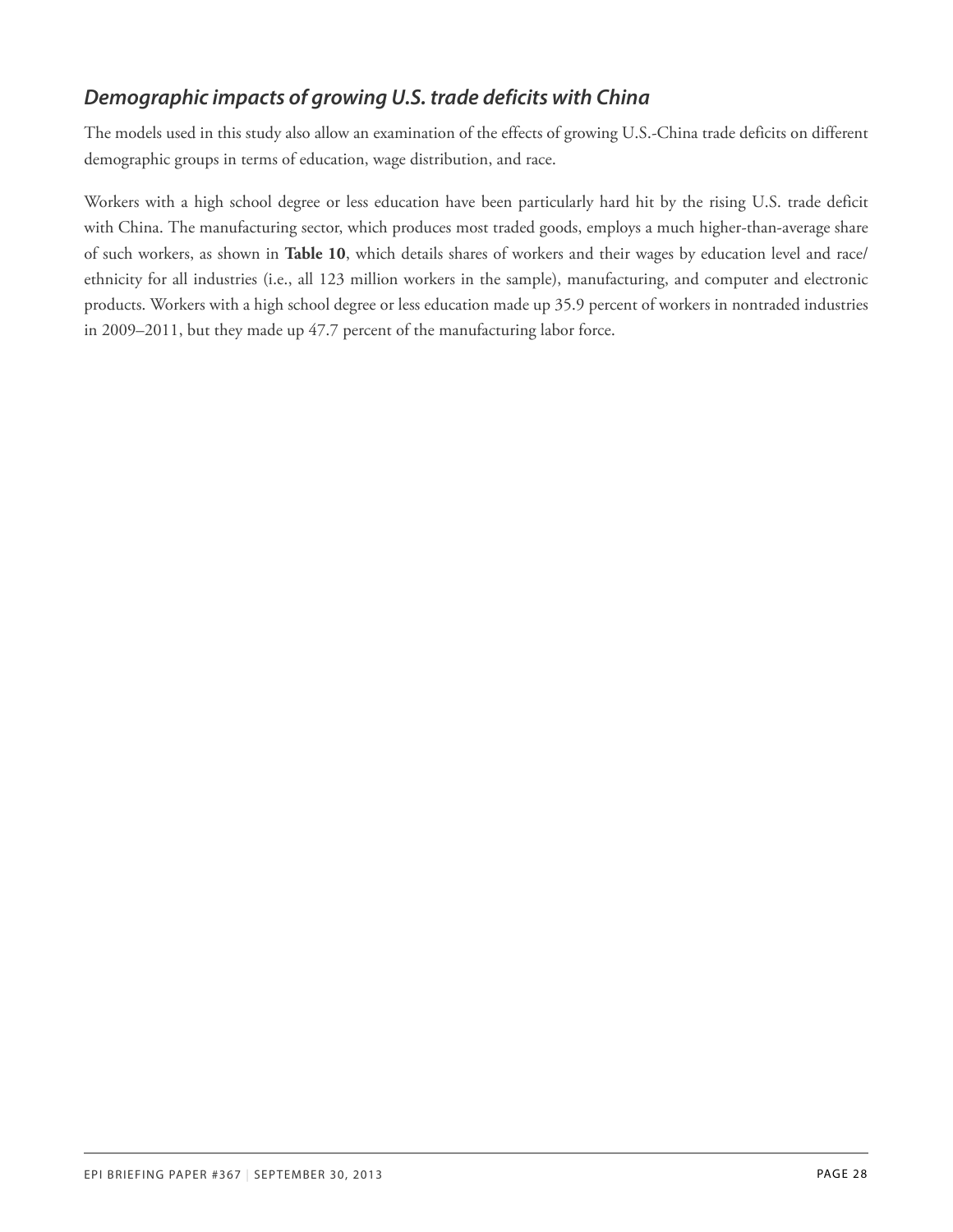|                                                                                           | <b>Share of labor force</b><br>Computer<br>and<br>electronic<br><b>Nontraded</b><br>products<br>industries<br>(CEP)<br>Manufacturing<br>47.7%<br>35.9%<br>23.7% |        |        |                                         |                                |               | Weighted average weekly wages                      |                                         |                                     |
|-------------------------------------------------------------------------------------------|-----------------------------------------------------------------------------------------------------------------------------------------------------------------|--------|--------|-----------------------------------------|--------------------------------|---------------|----------------------------------------------------|-----------------------------------------|-------------------------------------|
| <b>Education</b>                                                                          |                                                                                                                                                                 |        |        | Difference,<br>CEP vs.<br>manufacturing | <b>Nontraded</b><br>industries | Manufacturing | Computer<br>and<br>electronic<br>products<br>(CEP) | Difference,<br>CEP vs.<br>manufacturing | Difference,<br>CEP vs.<br>nontraded |
| High school or less                                                                       |                                                                                                                                                                 |        |        | $-50.3%$                                | \$553.61                       | \$668.50      | \$694.06                                           | 3.8%                                    | 25.4%                               |
| Less than high school                                                                     | 8.9%                                                                                                                                                            | 11.7%  | 4.7%   | $-60.1%$                                | \$391.27                       | \$495.92      | \$477.67                                           | $-3.7%$                                 | 22.1%                               |
| High school                                                                               | 27.0%                                                                                                                                                           | 36.0%  | 19.0%  | $-47.1%$                                | \$607.13                       | \$724.64      | \$747.04                                           | 3.1%                                    | 23.0%                               |
| Some college or more                                                                      | 64.1%                                                                                                                                                           | 52.3%  | 76.3%  | 45.9%                                   | \$923.93                       | \$1,181.20    | \$1,475.11                                         | 24.9%                                   | 59.7%                               |
| Some college                                                                              | 30.3%                                                                                                                                                           | 25.9%  | 23.8%  | $-8.2%$                                 | \$663.99                       | \$869.92      | \$982.02                                           | 12.9%                                   | 47.9%                               |
| <b>Bachelor's or more</b>                                                                 | 33.8%                                                                                                                                                           | 26.4%  | 52.5%  | 98.9%                                   | \$1,156.82                     | \$1,486.45    | \$1,698.38                                         | 14.3%                                   | 46.8%                               |
| <b>Total</b>                                                                              | 100.0%                                                                                                                                                          | 100.0% | 100.0% |                                         | \$791.14                       | \$936.70      | \$1,289.94                                         | 37.7%                                   | 63.0%                               |
| Addendum:                                                                                 |                                                                                                                                                                 |        |        |                                         |                                |               |                                                    |                                         |                                     |
| Wage premium in computer and electronic products relative to all manufacturing industries |                                                                                                                                                                 |        |        |                                         |                                |               | \$353.24                                           |                                         |                                     |
| <b>Race and ethnicity</b>                                                                 |                                                                                                                                                                 |        |        |                                         |                                |               |                                                    |                                         |                                     |
| White                                                                                     | 67.9%                                                                                                                                                           | 68.5%  | 66.3%  | $-3.2%$                                 | \$843.92                       | \$1,021.99    | \$1,361.87                                         | 33.3%                                   | 61.4%                               |
| <b>Minority groups</b>                                                                    | 32.1%                                                                                                                                                           | 31.5%  | 33.7%  | 6.9%                                    | \$679.63                       | \$751.21      | \$1,148.57                                         | 52.9%                                   | 69.0%                               |
| <b>Black</b>                                                                              | 11.4%                                                                                                                                                           | 8.8%   | 5.8%   | $-34.0%$                                | \$654.16                       | \$729.89      | \$845.83                                           | 15.9%                                   | 29.3%                               |
| Hispanic                                                                                  | 14.2%                                                                                                                                                           | 15.6%  | 9.4%   | $-40.0\%$                               | \$612.74                       | \$635.41      | \$907.40                                           | 42.8%                                   | 48.1%                               |
| Asian                                                                                     | 4.6%                                                                                                                                                            | 5.7%   | 17.0%  | 198.5%                                  | \$935.88                       | \$1,069.19    | \$1,383.77                                         | 29.4%                                   | 47.9%                               |
| Other                                                                                     | 1.9%                                                                                                                                                            | 1.4%   | 1.5%   | 9.1%                                    | \$705.20                       | \$883.28      | \$1,160.01                                         | 31.3%                                   | 64.5%                               |
| <b>Total</b>                                                                              | 100.0%                                                                                                                                                          | 100.0% | 100.0% |                                         | \$791.15                       | \$936.69      | \$1,290.02                                         | 37.7%                                   | 63.1%                               |
| Addendum:                                                                                 |                                                                                                                                                                 |        |        |                                         |                                |               |                                                    |                                         |                                     |
| Wage premium in computer and electronic products relative to all manufacturing industries |                                                                                                                                                                 |        |        |                                         |                                |               | \$353.33                                           |                                         |                                     |

**Demographic breakdown and wages of nontraded, manufacturing, and computers/electronic parts industries, 2009–2011**

**Note:** The white, black, Asian, and "other" race categories exclude Hispanics; the Hispanic ethnic designation includes individuals of any race. Average wages are from a 3-year pooled sample of workers by industry from 2009–2011.

**Source:** Author's analysis of Current Population Survey Outgoing Rotation Group microdata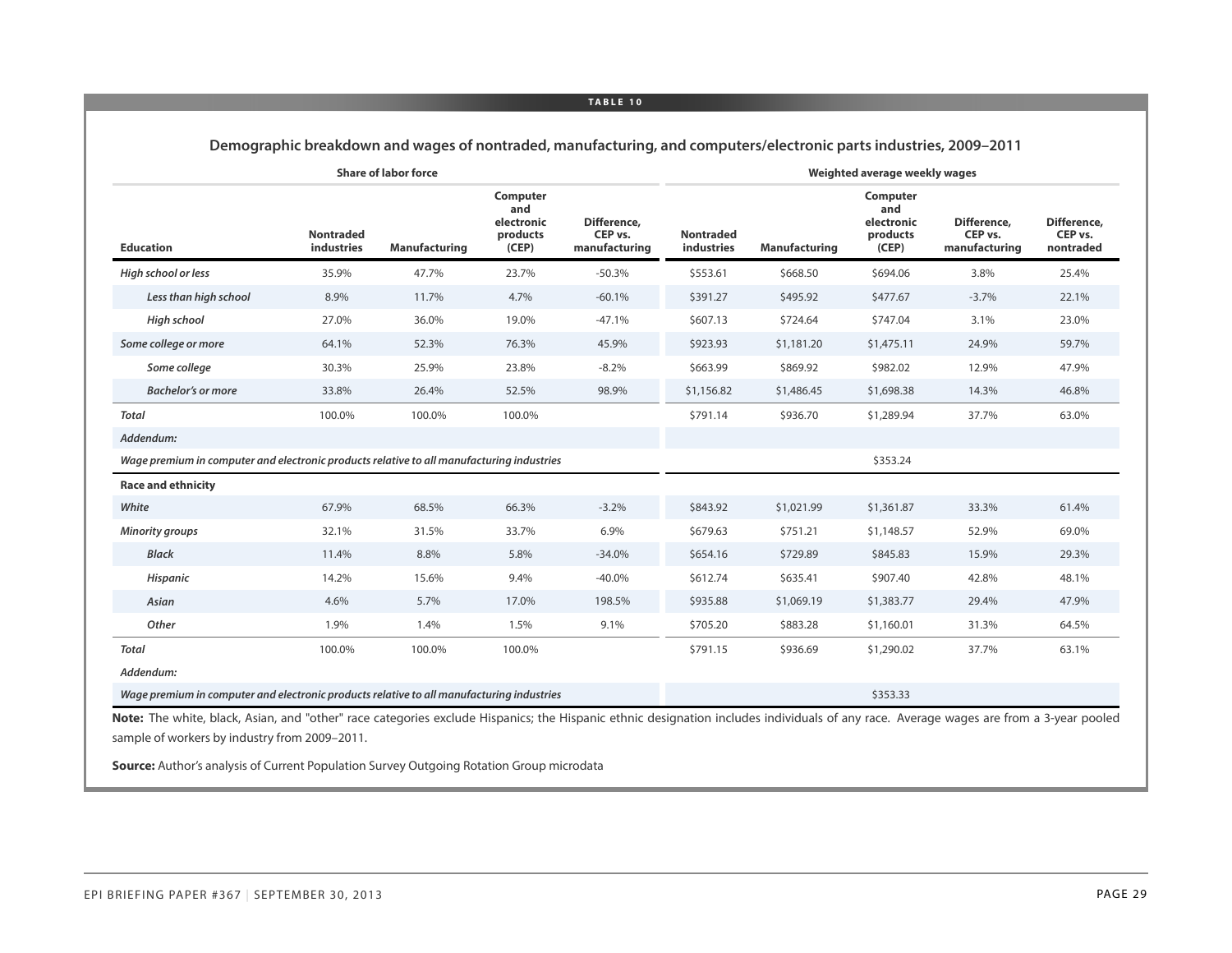<span id="page-29-0"></span>Of the 2.7 million jobs displaced by China trade between 2001 and 2011, more than 2.1 million or 76.9 percent were in manufacturing (Scott 2012, Table 3 at 15). Within manufacturing, nearly 1.1 million (1,064,800) jobs were displaced in computer and electronic products, over half of all manufacturing jobs displaced, and 38.8 percent of all jobs displaced due to the growth of U.S. trade deficits with China in this period. **[20](#page-36-0)** Thus, the pattern of trade-related job losses fell most heavily on manufacturing, and was skewed towards the computer and electronic products industry.

Although manufacturing overall does support a large number of good jobs for workers with a high school degree or less education (47.7 percent, as cited above), that is not true for the computer and electronic products industry, where only 23.7 percent of workers have no education beyond high school.

As noted earlier, manufacturing workers do earn a substantial wage premium at every level of education, as shown in Table 10. Within manufacturing, the computer and electronic products industry pays substantially more than the manufacturing average for workers with at least some college education, who earn a premium of 12.9 percent over other manufacturing workers, and workers with a bachelor's degree or more education, who earn a 14.3 percent premium. However, the wage advantage of jobs in this sector declines sharply with lower education levels, and workers with less than a high school degree actually earned less in computer and electronic products than in manufacturing.

Overall, workers in computer and electronic products earned a substantial, weighted average wage premium of \$353.24 per week (37.7 percent) above other manufacturing workers, by education group, as shown in Table 10 (column 7 minus column 6). This is a result of both the much higher average level of education of computer and electronic products workers, and the wage premium these workers enjoyed. Although not shown in the table, well over threefourths (81.1 percent) of the jobs displaced in computer and electronic products by growing China trade deficits required some college or more education.

The loss of over one million education-intensive computer and electronic products jobs due to growing trade deficits with China resulted in massive wage losses to workers in this industry. Using the formulas developed for Table 9, growing U.S.-China trade deficits in the computer and electronic products industry alone resulted in the loss of \$33.2 billion in wages to workers in this industry alone in 2011, 89.8 percent of the net trade-related wage loss of \$37.0 billion shown in column 1 of Table 9B.

When analyzed by race and ethnicity (the bottom half of Table 10), trade-related job and wage losses, especially in computer and electronic products, were even more costly than those shown in the education premium analysis. Every racial and ethnic group in the table earned substantial wage premiums in the computer and electronic products industry, ranging from 15.9 percent for black workers to 33.3 percent for white workers to 42.8 percent for Hispanics, relative to average manufacturing wages. The average wage premium for all workers in this industry was 37.7 percent, which exceeded the 33.3 percent average for white workers. Significantly, the average premium for minority workers was 52.9 percent, which far exceeded the average for white workers.

For minority workers, the wage premiums available in the computer and electronic products industry paid much more than jobs in nontraded industries. For example, blacks in this industry earned 29.3 percent more and Asians earned 47.9 percent more than workers of the same race/ethnicity in nontraded goods industries, Hispanics earned 48.1 percent more, and the average wage of all minority workers in the computer and electronic products industry was 69.0 percent higher than the average wage of all minority workers in nontraded industries.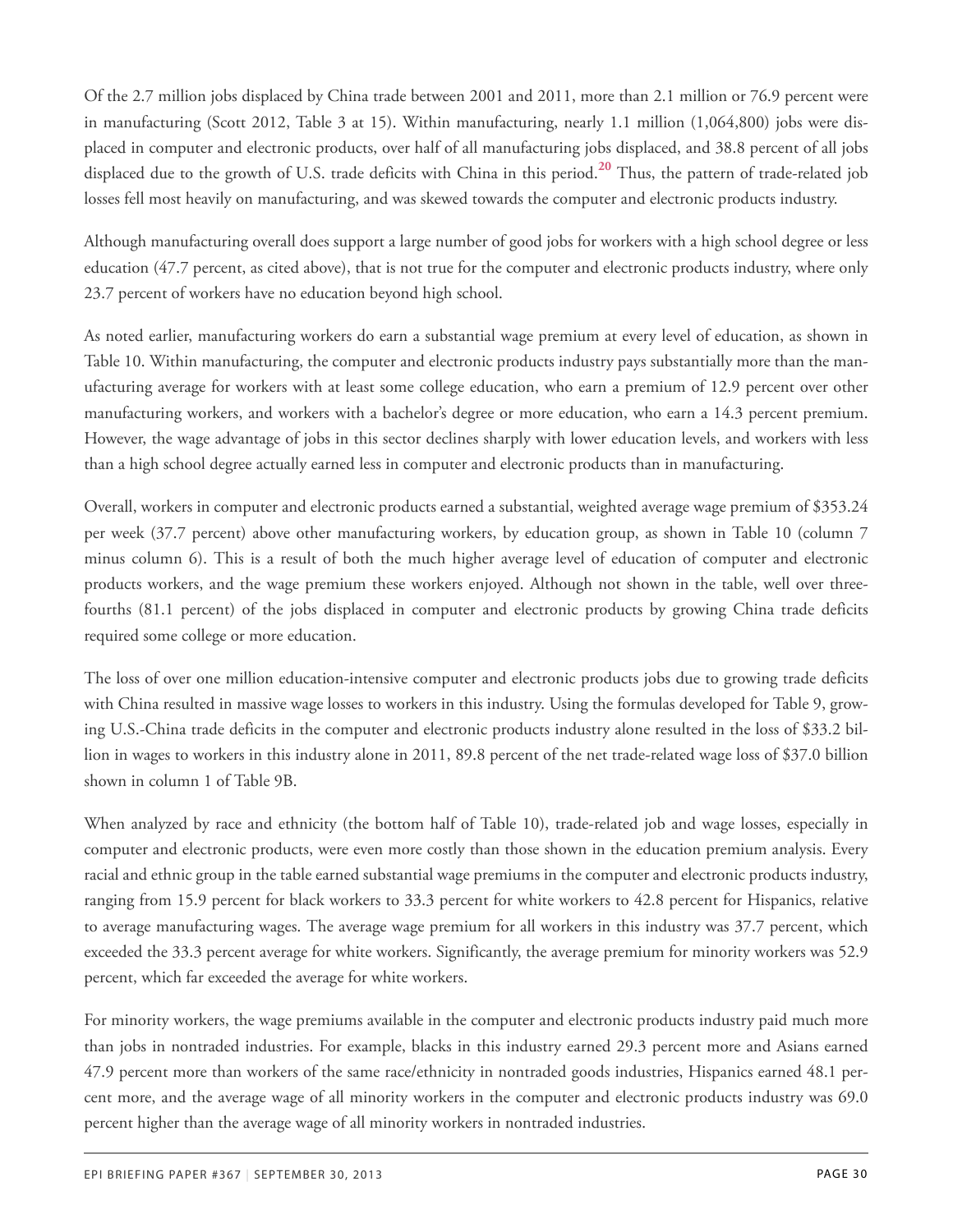These results would appear to reflect the high wage premiums available to the 76.3 percent of workers in this industry who possessed at least some college education. These results show that for minority workers with some college education, or more, the computer and electronic products industry offers tremendous opportunities, and is relatively devoid of the revealed patterns of wage discrimination found in other parts of the manufacturing sector (Tables 2 and 3).

<span id="page-30-0"></span>Furthermore, a disproportionately large share (34.7 percent) of the jobs displaced in computer and electronic products were held by minority workers. **[21](#page-36-1)** These workers made up only 32.2 percent of total employment in all industries between 2009 and 2011 (Table 2). Growing trade deficits with China displaced some of the best jobs in the country for a disproportionately large number of minority workers with at least some college education. In sum, the hopes for a better life of more than 369,000 minority workers were dashed by growing trade deficits.

### *The effects of China trade on income distributions*

Manufacturing and trade-related jobs also pay well. **Table 11** breaks down wages into five broad categories by hourly wage. In the bottom half of the wage distribution are jobs paying less than \$9.76 per hour (representing roughly the bottom 20 percent of the labor force) and jobs paying \$9.76 to less than \$15.87 per hour (representing the 20th to 50th percentiles). In the top half of all jobs (or the best-paying jobs in the U.S. labor market) are those paying \$15.87 to less than \$24.99 (the 50th to 75th percentiles), \$24.99 to less than \$38.33 per hour (the 75th to 90th percentiles) and the top decile, where wages are \$38.33 per hour and above. Note that substantially more than half of the jobs in manufacturing (57.6 percent) were in this top half of the wage distribution, and the manufacturing share in each of the top four categories exceeded the national average. Thus, combining this analysis with earlier analyses by education level, manufacturing provided more good jobs for more workers with a high school degree or less education than did the other sectors of the economy as a whole.

The computer and electronic products industry stands out for other reasons. The computer and electronic products industry lost 1,064,800 jobs, 38.8 percent of all jobs displaced due to growing trade deficits, as noted above, and

Growing trade deficits with China displaced some of the best jobs in the country for a disproportionately large number of minority workers with at least some college education. In sum, the hopes for a better life of more than 369,000 minority workers were dashed by growing trade deficits.

college graduates make up a much larger share of computer and electronic products workers (52.5 percent) than their share of manufacturing (26.4 percent) or other nontraded industries (33.8 percent). As a result, the computer and electronic products industry has many more workers in the top wage half (74.3 percent) and top wage decile (29.9 percent) compared with the economy overall. These results help explain the relatively high wages earned by all racial and ethnic groups in computer and electronic products, shown in the bottom half of Table 10.

# **Conclusion**

The increase in the U.S. trade deficit with China between 2001 and 2011 eliminated 2.7 million U.S. jobs, over 2.1 million (76.9 percent) of which were in manufacturing. This paper shows that net job displacement has cost the economy \$37.0 billion in lost wages 2011 alone, with \$10.1 billion of those losses borne by minority workers.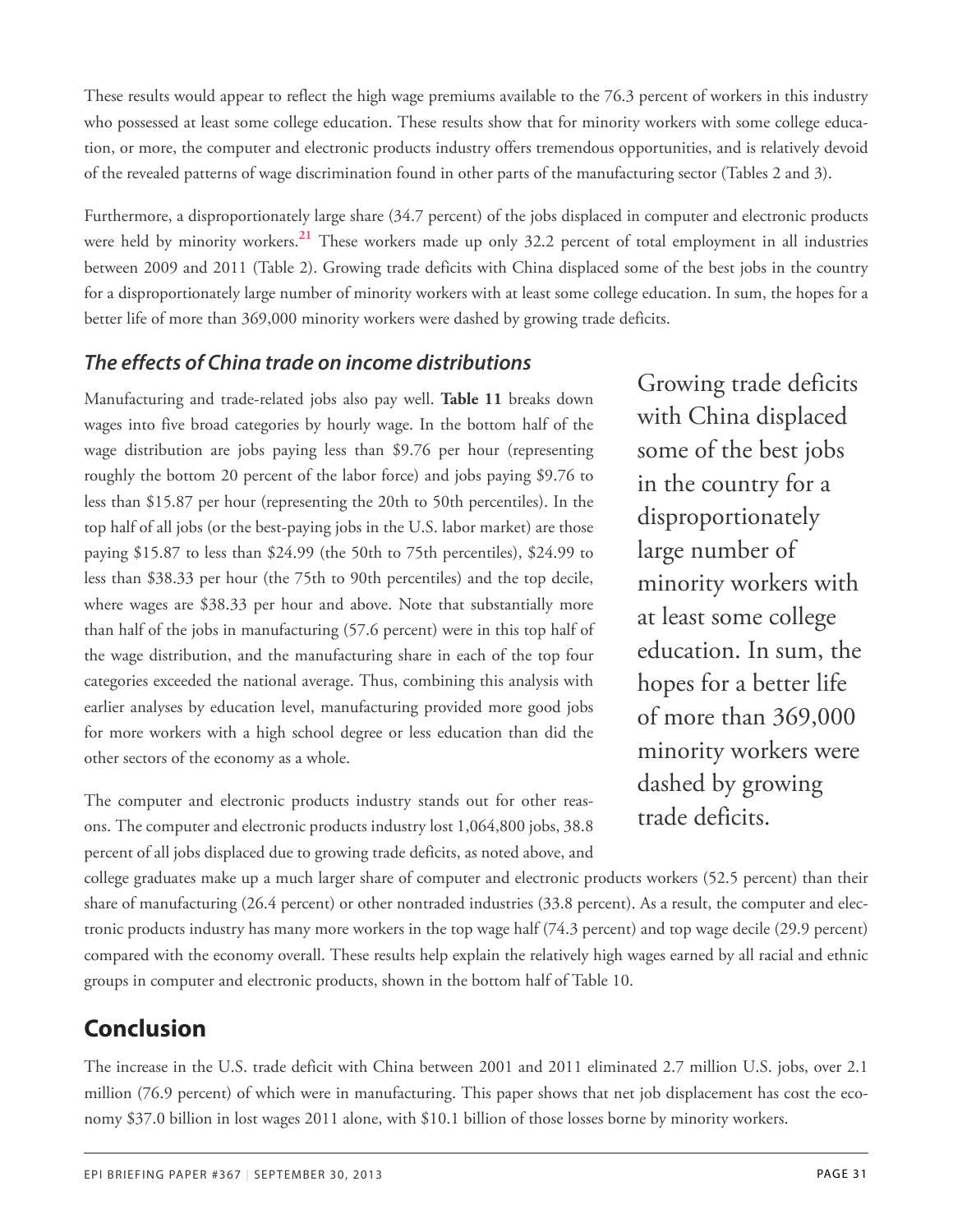### **Wage distributions in nontraded industries, manufacturing, and in computer and electronic products, 2009–2011**

|                                                           | Labor force shares by sector |                      |                                            |
|-----------------------------------------------------------|------------------------------|----------------------|--------------------------------------------|
| <b>Hourly wage category</b>                               | All<br><b>industries</b>     | <b>Manufacturing</b> | <b>Computer and electronic</b><br>products |
| Bottom 50 percent (less than \$15.87)                     | 49.8%                        | 42.4%                | 25.7%                                      |
| Bottom 20 percent (less than \$9.76)                      | 20.0%                        | 11.1%                | 6.2%                                       |
| 20th to 50th percentiles (\$9.76 to less than<br>\$15.87  | 29.8%                        | 31.3%                | 19.5%                                      |
| Top 50 percent (\$15.87 or more)                          | 50.2%                        | 57.6%                | 74.3%                                      |
| 50th to 75th percentiles (\$15.87 to less than<br>\$24.99 | 24.5%                        | 28.3%                | 21.8%                                      |
| 75th to 90th percentiles (\$24.99 to less than<br>\$38.33 | 15.7%                        | 17.4%                | 22.6%                                      |
| Top 10 percent (\$38.33 or more)                          | 10.0%                        | 12.0%                | 29.9%                                      |
| Total                                                     | 100.0%                       | 100.0%               | 100.0%                                     |

**Source:** Author's analysis of Current Population Survey Outgoing Rotation Group microdata

The displacement of manufacturing jobs by growing trade deficits with China has been especially costly for the economy. Workers with a high school degree or less education and racial and ethnic minorities have been particularly hard hit by growing trade deficits with China. These factors have contributed to the massive wage and income losses caused by growing China trade deficits. Growing trade deficits with China have been especially costly to manufacturing industries and their employees.

Manufacturing plays a number of key roles in the economy. It offers good wages and excellent benefits to a larger share of workers with less than a college degree than the rest of the economy. Manufacturing also provides good jobs with excellent wages and benefits for minorities. Simultaneously, manufacturing employs more than twice as many scientists and engineers, as a share of manufacturing employment, as the rest of the economy. Manufacturing is also responsible for about two-thirds of private-sector research and development.

Growing U.S. trade deficits with China had a disproportionately large impact on minority workers; between 2001 and 2011, 958,800 good jobs with excellent benefits for minority workers were displaced (35.0 percent of total jobs displaced). This is disproportionately large share of the labor force (2.8 percentage points greater than their share of employment in nontraded industries).

For minority workers, the jobs displaced by *imports* paid 6.1 percent more for Hispanics than jobs in nontraded goods industries, 12.0 more for blacks, 35.0 percent for Asians, 45.5 percent more for other minority workers, and 25.5 percent for all minority workers.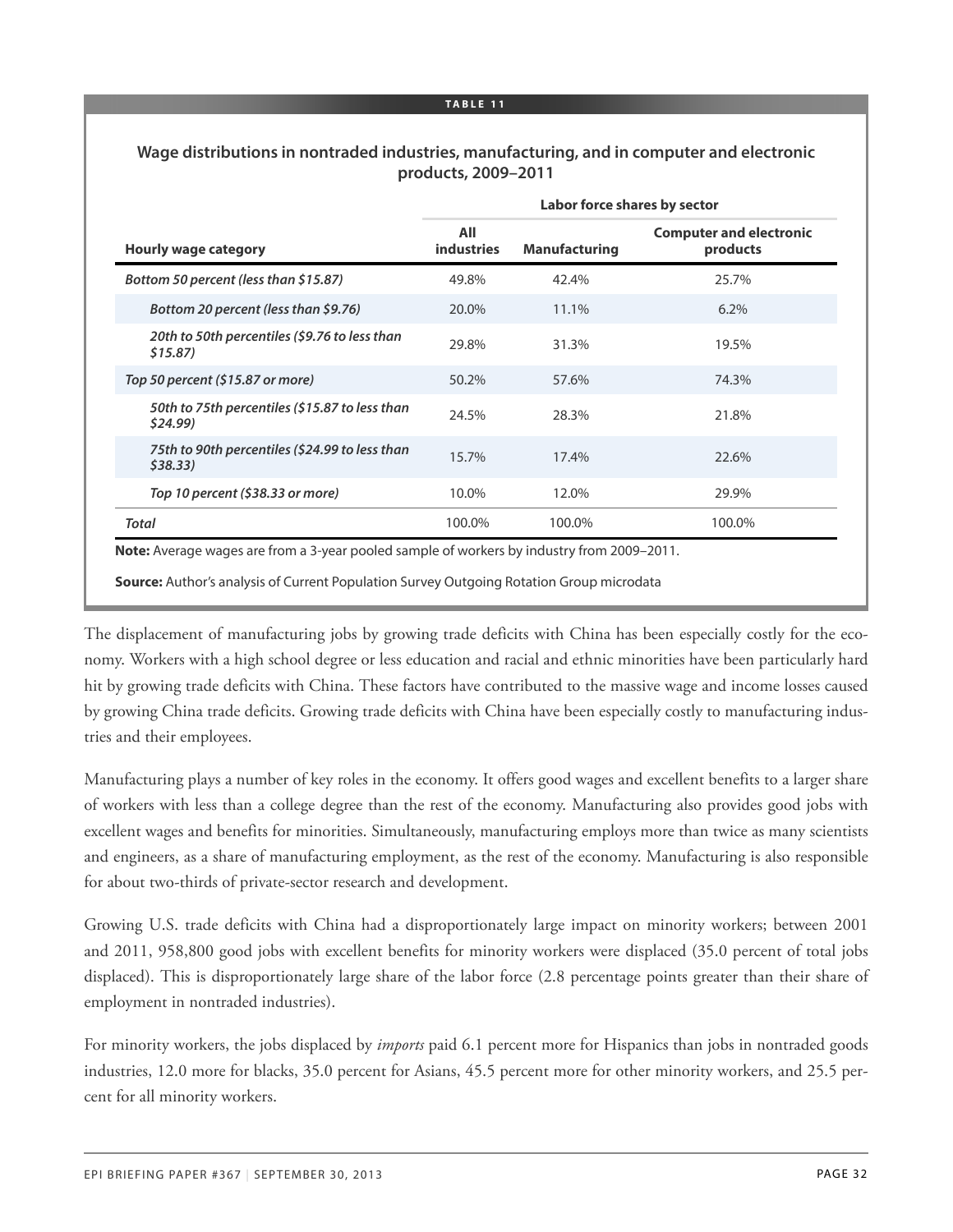Growing U.S. trade deficits with China also displaced nearly 1 million (997,700) good jobs with excellent benefits for workers without any college education, (36.4 percent of total jobs displaced, and 0.5 percentage points more than their share of the nontraded labor force). In addition, workers with a bachelor's degree or more education lost 1.057 million jobs, 4.7 percentage points more than their share of the nontraded labor force. Thus growing China trade deficits displaced disproportionately large numbers of workers at both the top and the bottom of the educational ladder.

The growth in U.S. trade deficits with China is due, in large part, to China's currency manipulation and other tradedistorting practices, including extensive subsidies, illegal trade barriers, dumping, and suppression of wages and labor rights. China needs to rebalance its economy by becoming less dependent on exports and more dependent on domestic demand led by higher wages and infrastructure spending. And it must adhere to international rules of the road regarding currency manipulation, trade and industrial policies, and respect for fundamental labor and human rights.

The U.S.-China trade relationship must be fundamentally changed. Addressing the exchange rate policies and labor standards issues in the Chinese economy are important first steps. It is time for the administration to respond to the growing chorus of calls from economists, workers, businesses, and Congress and take action to stop illegal currency manipulation and labor rights violations by China.

# **About the author**

**Robert E. Scott** is director of trade and manufacturing policy research at the Economic Policy Institute. He joined EPI as an international economist in 1996. Before that, he was an assistant professor with the College of Business and Management of the University of Maryland at College Park. His areas of research include international economics and trade agreements and their impacts on working people in the United States and other countries, the economic impacts of foreign investment, and the macroeconomic effects of trade and capital flows. He has a Ph.D. in economics from the University of California-Berkeley.

# **Acknowledgments**

-The author thanks Josh Bivens, Michael Wessel, Mark Anderson, and Steven Capozolla for comments and William *Kimball for research assistance.*

*–This research was made possible by support from the Alliance for American Manufacturing.*

### **References**

Austin, Algernon, Darrick Hamilton, and William Darity. 2011. *Whiter Jobs, Higher Wages: Occupational Segregation and the Lower Wages of Black Men.* Economic Policy Institute, Briefing Paper #288. [http://www.epi.org/publication/whiter\\_jobs\\_higher\\_wages/](http://www.epi.org/publication/whiter_jobs_higher_wages/)

Bergsten, C. Fred, and Joseph E. Gagnon. 2012. *Currency Manipulation, the US Economy and the Global Economic Order.* Peterson Institute for International Economics, Policy Brief 12-25. <http://piie.com/publications/interstitial.cfm?ResearchID=2302>

Bivens, Josh. 2008. *Everybody Wins, Except for Most of Us: What Economics Teaches about Globalization.* Washington, D.C.: Economic Policy Institute. [http://www.epi.org/publication/everybody\\_wins\\_except\\_for\\_most\\_of\\_us/](http://www.epi.org/publication/everybody_wins_except_for_most_of_us/)

Bivens, Josh. 2013. *Using Standard Models to Benchmark the Costs of Globalization for American Workers Without a College Degree.* Economic Policy Institute, Briefing Paper #354. <http://www.epi.org/publication/standard-models-benchmark-costs-globalization/>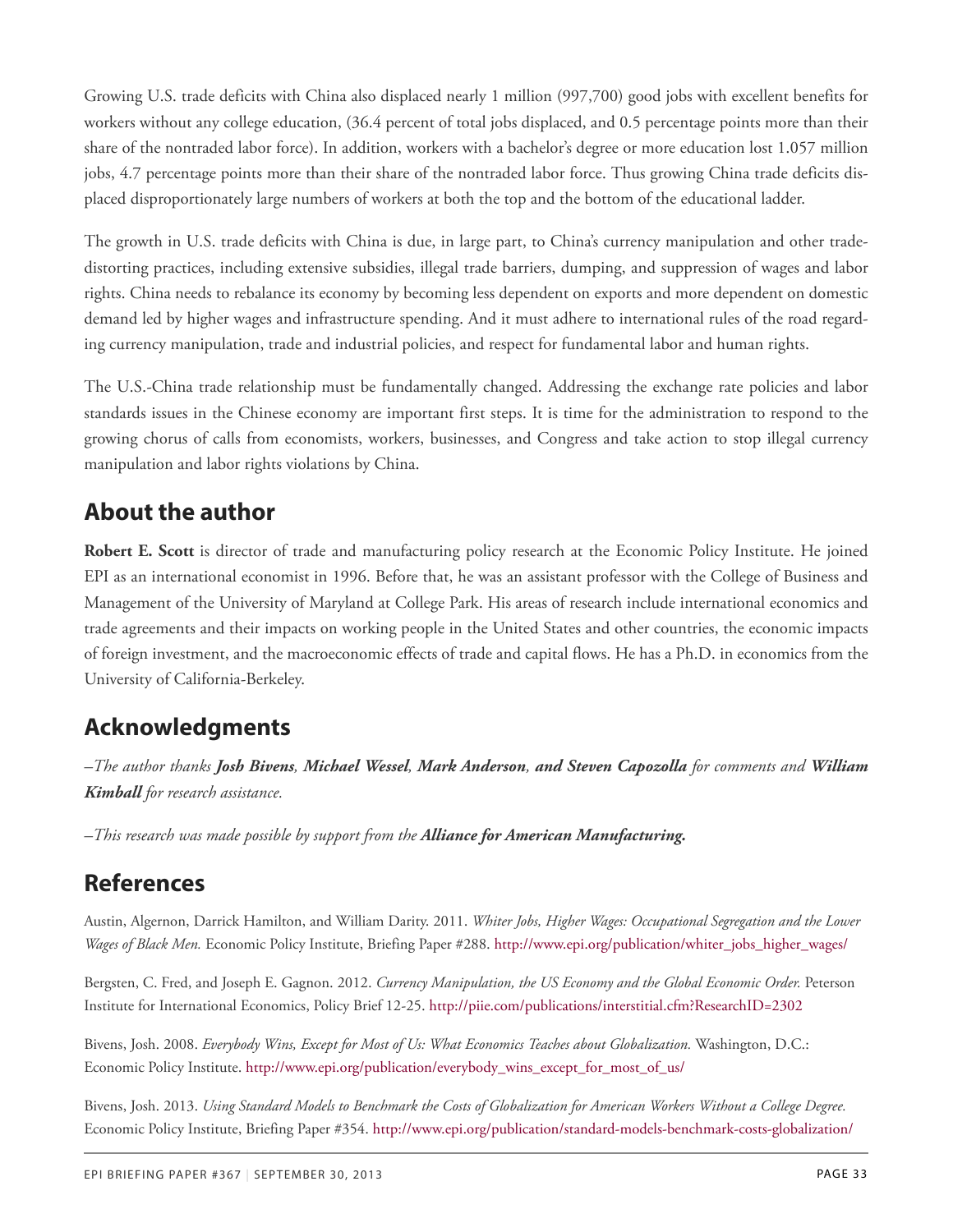Bureau of Economic Analysis (BEA). 2012. "Annual Industry Accounts: Gross Domestic Product by Industry" [interactive tables]. http://bea.gov/industry/index.htm#annual

Bureau of Economic Analysis (BEA). 2013. "National Economic Accounts: Gross Domestic Product" [interactive tables]. <http://bea.gov/national/index.htm#gdp>

Bureau of Labor Statistics (BLS). 2013a. *Current Employment Statistics – CES (National): Employment, Hours and Earnings* [spreadsheets downloaded July 16, 2013]. <http://www.bls.gov/ces/>

Bureau of Labor Statistics (BLS). 2013b. "Union Members – 2012, Table 3." Economic News Release, January 23. <http://www.bls.gov/news.release/union2.nr0.htm>

Congressional Budget Office (CBO). 2008. *How Changes in the Value of the Chinese Currency Affect U.S. Imports*. <http://www.cbo.gov/publication/41713>

Current Population Survey Outgoing Rotation Group microdata. Various years. Survey conducted by the Bureau of the Census for the Bureau of Labor Statistics [machine readable microdata file]. Washington, D.C.: U.S. Census Bureau. [http://www.bls.census.gov/ftp/cps\\_ftp.html#cpsbasic](http://www.bls.census.gov/ftp/cps_ftp.html#cpsbasic)

Economic Policy Institute. 2013. "Recession Has Left in Its Wake a Jobs Shortfall of Nearly 9 Million" [chart]. <http://stateofworkingamerica.org/charts/jobs-shortfall/>

Gagnon, Joseph E. 2012. *Combatting Widespread Currency Manipulation*. Peterson Institute for International Economics, Policy Brief 12-19. <http://piie.com/publications/interstitial.cfm?ResearchID=2166>

Gould, Elise. 2012. *Employer-Sponsored Health Insurance Coverage Continues to Decline in the New Decade.* Economic Policy Institute, Briefing Paper #353. <http://www.epi.org/publication/bp353-employer-sponsored-health-insurance-coverage/>

Helper, Susan, Timothy Krueger, and Howard Wial. 2012. *Locating American Manufacturing: Trends in the Geography of Production.* Brookings Institution, Advanced Industry Series, Report #2. [http://www.brookings.edu/research/reports/2012/05/09-locating](http://www.brookings.edu/research/reports/2012/05/09-locating-american-manufacturing-wial)[american-manufacturing-wial](http://www.brookings.edu/research/reports/2012/05/09-locating-american-manufacturing-wial)

Krugman, Paul. 2010. "Trade Does Not Equal Jobs." *The Conscience of a Liberal* (a *New York Times* blog), December 6. <http://krugman.blogs.nytimes.com/2010/12/06/trade-doesnot-equal-jobs/>

Krugman, Paul, and Maurice Obstfeld. 1991. *International Economics: Theory and Policy*. New York: Harper Collins Publishers Inc.

Mishel, Lawrence, Josh Bivens, Elise Gould, and Heidi Shierholz. 2012. *The State of Working America, 12th Edition*. An Economic Policy Institute book. Ithaca, N.Y.: Cornell University Press.

Romer, Christina D. 2012. "Do Manufacturers Need Special Treatment?" *New York Times,* February 4. [http://www.nytimes.com/](http://www.nytimes.com/2012/02/05/business/do-manufacturers-need-special-treatment-economic-view.html?_r=2&wpisrc=nl_wonk) [2012/02/05/business/do-manufacturers-need-special-treatment-economic-view.html?\\_r=2&wpisrc=nl\\_wonk](http://www.nytimes.com/2012/02/05/business/do-manufacturers-need-special-treatment-economic-view.html?_r=2&wpisrc=nl_wonk)

Rothwell, Jonathan, and Howard Wial. 2012. "The Outsized Benefits of U.S. Manufacturing." *The Avenue: Rethinking Metropolitan America* (a Brookings Institution blog), February 6. [http://www.brookings.edu/blogs/the-avenue/posts/2012/02/06-manufacturing](http://www.brookings.edu/blogs/the-avenue/posts/2012/02/06-manufacturing-wial-rothwell)[wial-rothwell](http://www.brookings.edu/blogs/the-avenue/posts/2012/02/06-manufacturing-wial-rothwell)

Scott, Robert E. 2011. *Heading South: U.S.-Mexico Trade and Job Displacement after NAFTA*. Economic Policy Institute, Briefing Paper #308. [http://www.epi.org/publication/heading\\_south\\_u-s-mexico\\_trade\\_and\\_job\\_displacement\\_after\\_nafta1/](http://www.epi.org/publication/heading_south_u-s-mexico_trade_and_job_displacement_after_nafta1/)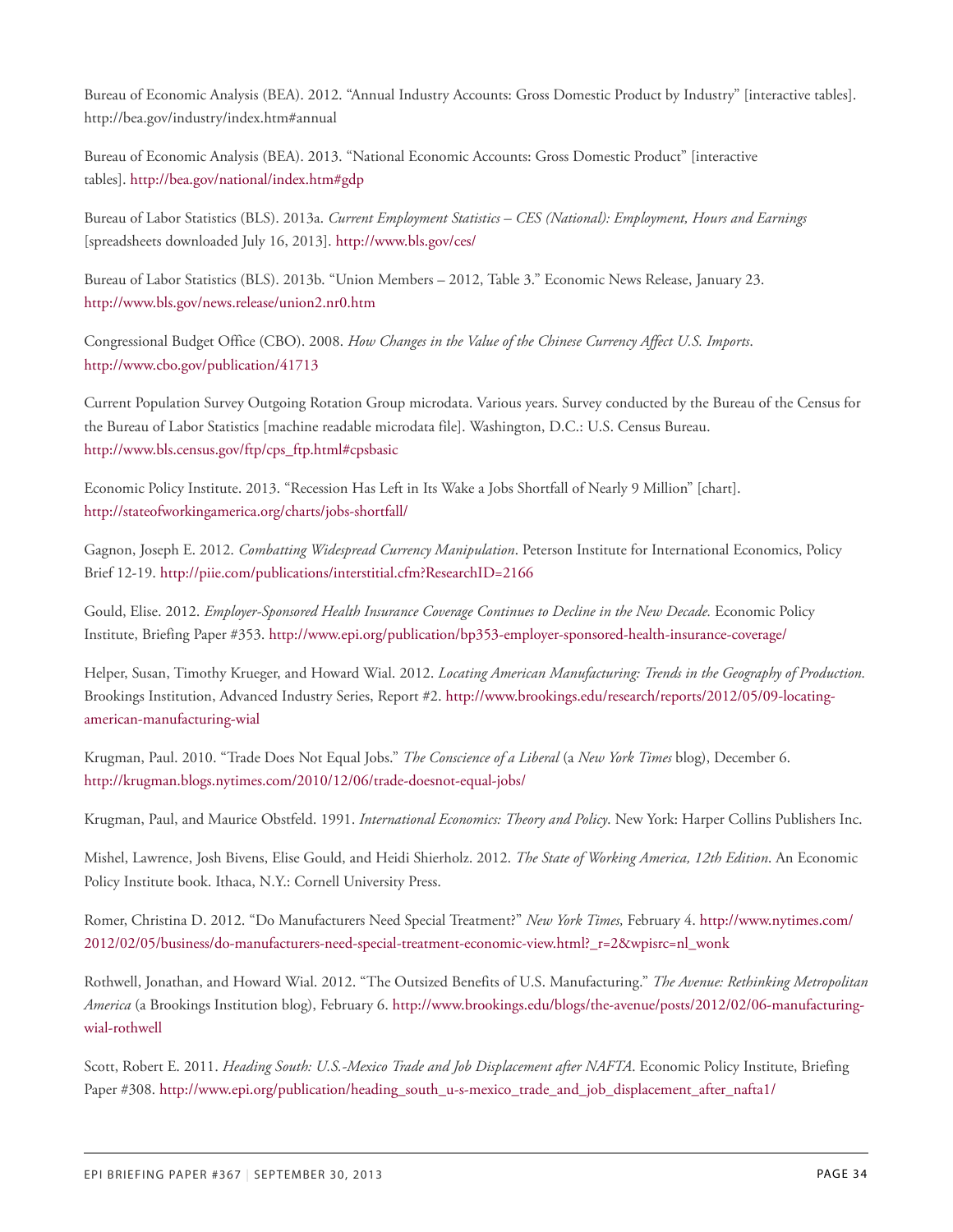Scott, Robert E. 2012. *The China Toll: Growing U.S. Trade Deficit with China Cost More than 2.7 Million Jobs between 2001 and 2011, with Job Losses in Every State.* Economic Policy Institute, Briefing Paper #345. [http://www.epi.org/publication/bp345-china](http://www.epi.org/publication/bp345-china-growing-trade-deficit-cost/)[growing-trade-deficit-cost/](http://www.epi.org/publication/bp345-china-growing-trade-deficit-cost/)

Scott, Robert E. 2013. *No Jobs from Trade Pacts: The Trans-Pacific Partnership Could Be Much Worse than the Over-Hyped Korea Deal*. Economic Policy Institute, Briefing Paper #369. <http://www.epi.org/publication/trade-pacts-korus-trans-pacific-partnership/>

Scott, Robert E., Helene Jorgensen, and Doug Hall. 2013. *Reducing U.S. Trade Deficits Will Generate a Manufacturing-Based Recovery for the United States and Ohio: Ending Currency Manipulation by China and Others Is the Place to Start*. Economic Policy Institute, Briefing Paper #351. <http://www.epi.org/publication/bp351-trade-deficit-currency-manipulation/>

Stolper, Wolfgang, and Paul Samuelson. 1941. "Protection and Real Wages." *Review of Economic Studies,* vol. 9, 58–73.

U.S. Census Bureau. 2012. *Statistical Abstract of the United States: 2012.* Washington, D.C.: U.S. Department of Commerce. <http://www.census.gov/compendia/statab/2012/tables/12s0229.pdf>

U.S. International Trade Commission. Various years. "Trade DataWeb." http://dataweb.usitc.gov/

### **Endnotes**

- <span id="page-34-0"></span>**[1.](#page-1-0)** This sector includes computers and peripheral equipment; communications, audio, and video equipment; navigational, measuring, electro-medical, and control instruments; semiconductors and other electronic components; and magnetic and storage media (Scott 2012, Table 3, 15).
- <span id="page-34-1"></span>**[2.](#page-3-0)** This reflects pressures for "factor price equalization" (Krugman and Obstfeld 1991, 79–80) and the observation that changes in traded goods prices may have a very strong impact on the prices of labor and other factors of production (Stolper and Samuelson 1941, as cited by Krugman and Obstfeld 1991, 74 at n. 2).
- <span id="page-34-2"></span>**[3.](#page-4-0)** As the table notes specify, in these data, race and ethnicity are presented in mutually exclusive categories: The white, black, Asian, and "other" race categories exclude Hispanics; the Hispanic ethnic designation includes individuals of any race.
- <span id="page-34-3"></span>**[4.](#page-5-0)** Employment and wage data reported in Tables 1 and 2 come from a dataset derived from the Current Population Survey Outgoing Rotation Group microdata covering the years 2009 through 2011. The data cover workers age 16 and older employed in both the public and private sectors, with some exceptions. The largest excluded group is members of the armed forces and private households. In addition, several small, miscellaneous sectors that could not be matched to Bureau of Labor Statistics' industries in Scott 2012 were also excluded, including the not-specified mining industries, electric and gas combinations, not-specified utilities, and not-specified metal industries.
- <span id="page-34-4"></span>**[5.](#page-7-0)** Data on the numbers of workers with some college education were not available from the source consulted (U.S. Census Bureau 2012).
- <span id="page-34-5"></span>**[6.](#page-7-1)** Austin, Hamilton, and Darity (2011) examined the causes of racial disparities in wages. They found that that black men are overrepresented in low wage jobs and underrepresented in high wage jobs, and concluded that labor market discrimination excludes many black men from high-wage jobs.
- <span id="page-34-6"></span>**[7.](#page-9-0)** Social returns are a measure of the total financial value of an investment, including environmental and social benefits and returns not captured by the initial investor, such as benefits captured by other firms, workers and communities, as well as returns to the innovator.
- <span id="page-34-7"></span>**[8.](#page-10-0)** Bureau of Economic Analysis (2012) and author's analysis.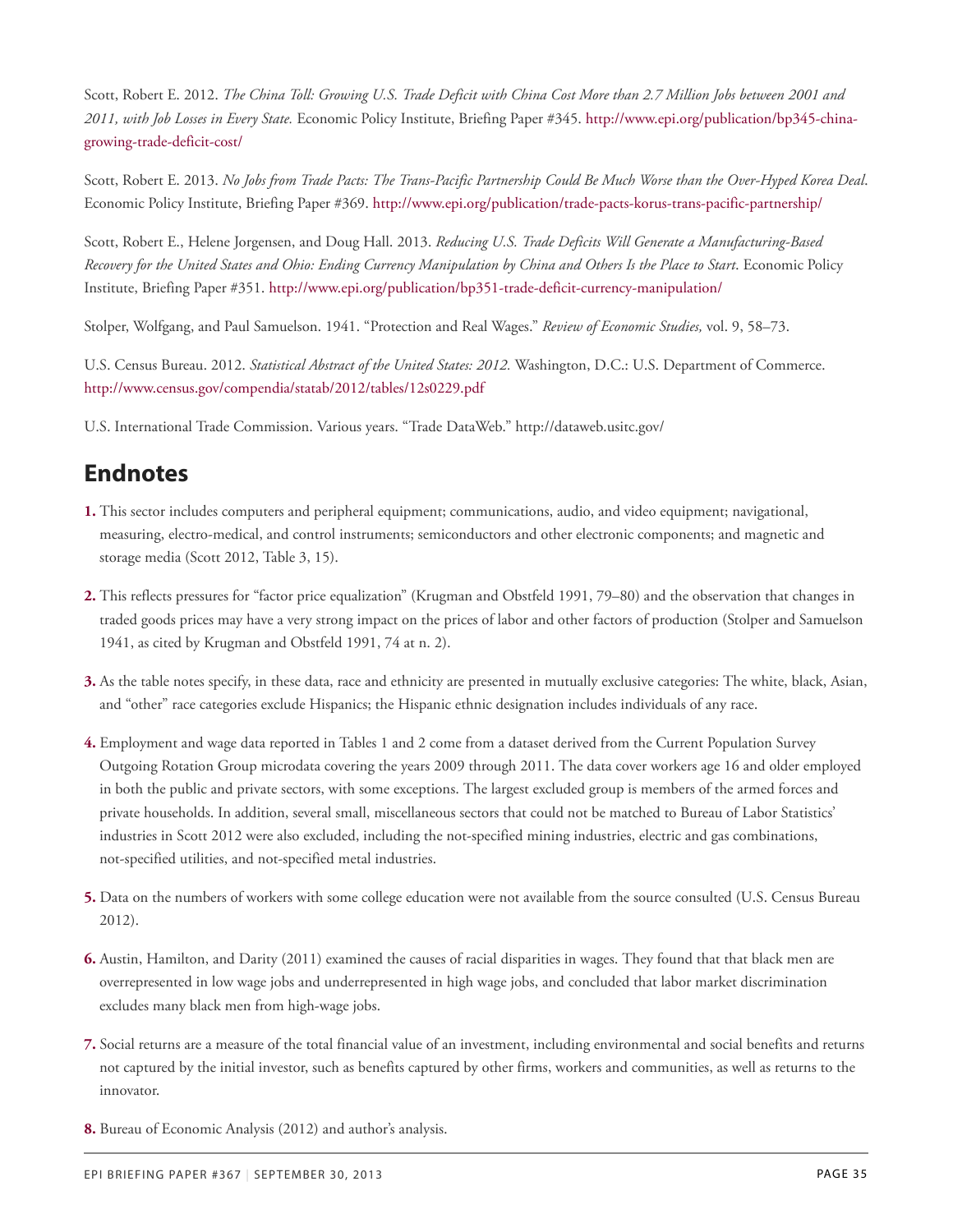- <span id="page-35-0"></span>**[9.](#page-10-1)** Author's analysis of Current Population Survey Outgoing Rotation Group microdata.
- <span id="page-35-1"></span>**[10.](#page-10-2)** U.S. International Trade Commission (2013), Bureau of Economic Analysis (2013), and author's analysis.
- <span id="page-35-2"></span>**[11.](#page-11-0)** A third critical international event was the North American Free Trade Agreement (NAFTA) in 1994, which lead to the rapid growth of U.S. job displacement due to growing trade deficits with Mexico (Scott 2011).
- <span id="page-35-3"></span>**[12.](#page-11-1)** Beginning in 2002, the dollar declined more than 30 percent against several major currencies such as the euro and the Canadian dollar. However, yuan appreciation was largely delayed until late 2007 and 2008—too little to be of any help in slowing the U.S.-China trade gap to date. The appreciation of the yuan has had little effect on the prices of U.S. imports from China, which rose only 2.5 percent between July 2005 (when the yuan was first adjusted) and May 2008, much less than the 19 percent appreciation of the yuan in that period (Congressional Budget Office 2008, 2). Furthermore, given the continuing rapid growth in manufacturing labor productivity in China relative to the United States and other developed countries, there must be trend appreciation in the yuan for China to simply maintain its global trade surplus, as noted by Gagnon (2012, 3, note 2).
- <span id="page-35-4"></span>**[13.](#page-13-0)** The analysis in Scott (2012, Table 1) is based on domestic exports (reproduced in Table 5 in this report), and excludes re-exports—which are goods produced in other countries, imported into the United States, and then re-exported to China. Since re-exports are not produced domestically, their production does not support domestic employment, and they are excluded from the model.
- <span id="page-35-5"></span>**[14.](#page-14-0)** Investopedia [\(http://www.investopedia.com/terms/b/beggarthyneighbor.asp\)](http://www.investopedia.com/terms/b/beggarthyneighbor.asp) defines a beggar-thy-neighbor trade policy as, "An international trading policy that utilizes currency devaluations and protective barriers to alleviate a nation's economic difficulties at the expense of other countries."
- <span id="page-35-6"></span>**[15.](#page-16-0)** The employment impacts of China trade were estimated using a U.S. Bureau of Labor Statistics model with 195 industries (Scott 2012). Those 195 industries were condensed to 45 corresponding supersectors for analysis of wages by race and ethnicity in the author's analysis of Current Population Survey Outgoing Rotation Group microdata.
- <span id="page-35-7"></span>**[16.](#page-16-1)** Scrap and second-hand goods were responsible for 13.2 percent of the growth of U.S. exports to China between 2001 and 2011 (Scott 2012, Table 2 and page 13). These exports supported no jobs according to the BLS model used in our study (Scott 2012, Table 3 and page 16). The importance of exports of scrap and second-hand goods in U.S. exports to China reinforces our finding that exports to China do not support high-wage or highly educated jobs in the United States.
- <span id="page-35-8"></span>**[17.](#page-17-0)** Of the total 2.7 million jobs displaced by growing U.S. trade deficits with China between 2001 and 2011 (Table 5), 1,065,800 (38.8 percent) were in computer and electronic products industries (Scott 2012, Table 3 at pp. 15–16).
- <span id="page-35-9"></span>**[18.](#page-20-0)** The model estimates jobs supported by trade in all 45 industries, including manufacturing, commodity, and service industries. About 76.9 percent of the jobs displaced by growing trade deficits with China were in manufacturing (Scott 2012, Table 3). Thus there is some overlap between import, export, and "nontraded" jobs, but the vast majority of nontraded jobs are not supported or displaced by China trade.
- <span id="page-35-10"></span>**[19.](#page-22-0)** The data in Table 6 can also be used to calculate the net jobs created or lost due to growing trade deficits with China that would be similar to Table 8. The results are: less than high school, 271,000 jobs lost (9.9 percent of total jobs displaced); high school, 727,000 jobs lost (26.5 percent of the jobs displaced); some college, 688,000 jobs lost (25.1 percent of the jobs displaced); and bachelor's degree or more education (BA+), 1,057,000 jobs displaced (38.5 percent of jobs displaced). Only workers with less than a high school degree (+ 1.0 percent) and BA+ workers (plus 4.7 per cent) suffered disproportionately large losses relative to losses in nontraded industries. Unlike manufacturing as a whole, the net jobs displaced did not